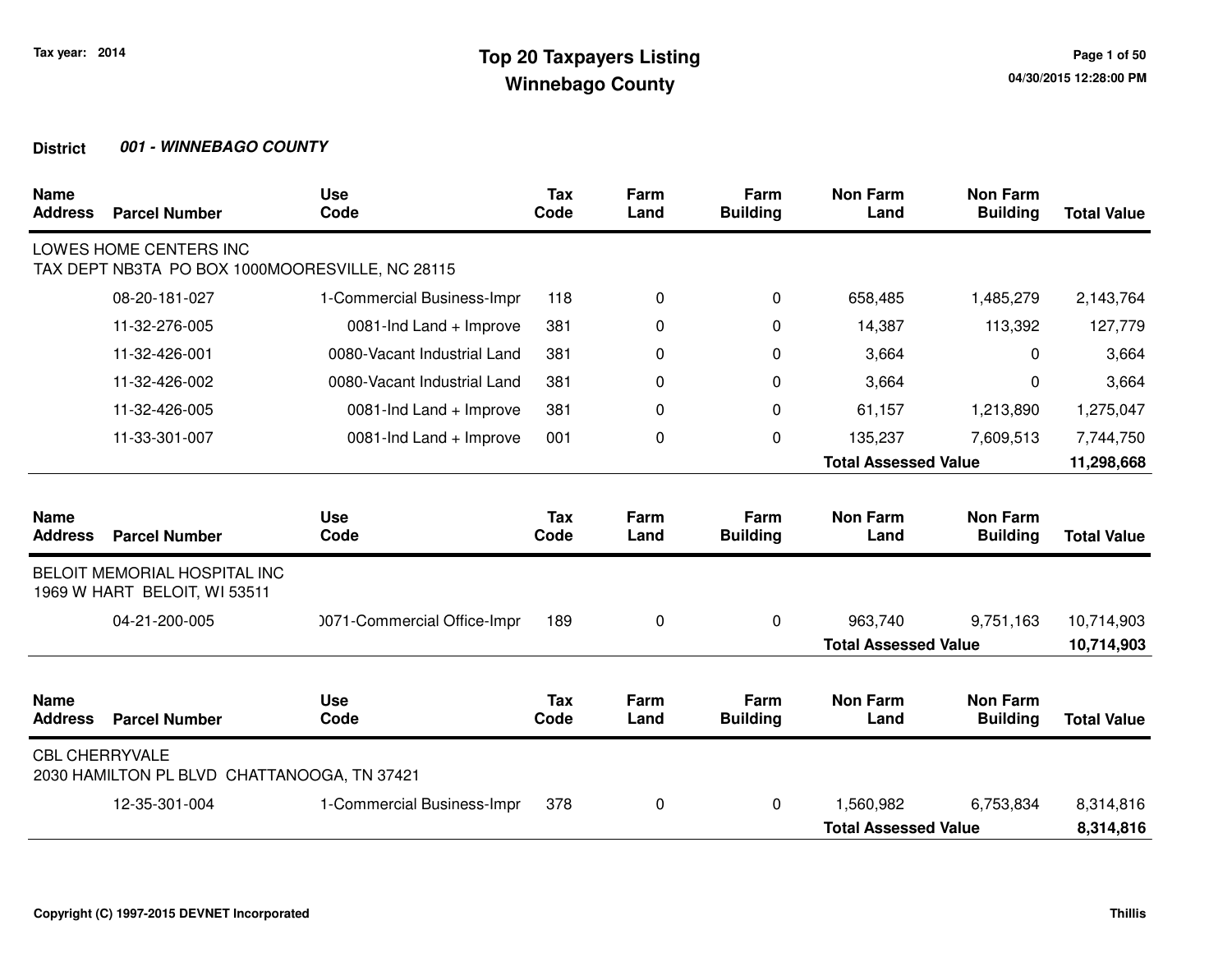| <b>Name</b><br><b>Address</b> | <b>Parcel Number</b>                                                                      | <b>Use</b><br>Code                                        | <b>Tax</b><br>Code | Farm<br>Land | Farm<br><b>Building</b> | <b>Non Farm</b><br>Land     | <b>Non Farm</b><br><b>Building</b> | <b>Total Value</b> |
|-------------------------------|-------------------------------------------------------------------------------------------|-----------------------------------------------------------|--------------------|--------------|-------------------------|-----------------------------|------------------------------------|--------------------|
|                               | <b>FOREST PLAZA LLC</b>                                                                   | C/O SIMON PROPERTY GROUP PO BOX 7019INDIANAPOLIS, IN 4620 |                    |              |                         |                             |                                    |                    |
|                               | 12-27-103-007                                                                             | 1-Commercial Business-Impr                                | 001                | $\mathbf 0$  | $\mathbf 0$             | 116,748                     | 71,271                             | 188,019            |
|                               | 12-27-103-010                                                                             | 1-Commercial Business-Impr                                | 001                | 0            | 0                       | 456,803                     | 1,598,369                          | 2,055,172          |
|                               | 12-27-103-018                                                                             | 1-Commercial Business-Impr                                | 001                | 0            | $\mathbf 0$             | 645,521                     | 3,307,939                          | 3,953,460          |
|                               | 12-27-106-001                                                                             | 1-Commercial Business-Impr                                | 001                | 0            | 0                       | 6,468                       | 39,645                             | 46,113             |
|                               | 12-27-127-003                                                                             | 1-Commercial Business-Impr                                | 001                | $\pmb{0}$    | $\mathbf 0$             | 110,550                     | 193,280                            | 303,830            |
|                               | 12-27-176-002                                                                             | 0050-Vac Commercial Land                                  | 001                | 0            | $\mathbf 0$             | 6,447                       | 0                                  | 6,447              |
|                               | 12-27-176-004                                                                             | 0050-Vac Commercial Land                                  | 001                | $\mathbf 0$  | $\mathbf 0$             | 3,910                       | 0                                  | 3,910              |
|                               |                                                                                           |                                                           |                    |              |                         | <b>Total Assessed Value</b> |                                    | 6,556,951          |
| <b>Name</b><br><b>Address</b> | <b>Parcel Number</b>                                                                      | <b>Use</b><br>Code                                        | <b>Tax</b><br>Code | Farm<br>Land | Farm<br><b>Building</b> | <b>Non Farm</b><br>Land     | <b>Non Farm</b><br><b>Building</b> | <b>Total Value</b> |
|                               | <b>GREATER ROCKFORD AIRPORT AUTHORITY</b><br>ATTN FINANCE 60 AIRPORT DRROCKFORD, IL 61109 |                                                           |                    |              |                         |                             |                                    |                    |
|                               | 15-11-301-003                                                                             | 0081-Ind Land + Improve                                   | 421                | 0            | $\pmb{0}$               | 22,475                      | 39,411                             | 61,886             |
|                               | 15-11-301-004                                                                             | 0081-Ind Land + Improve                                   | 421                | 0            | 0                       | 22,475                      | 136,118                            | 158,593            |
|                               | 15-11-301-005                                                                             | 0081-Ind Land + Improve                                   | 421                | 0            | 0                       | 22,073                      | 246,781                            | 268,854            |
|                               | 15-11-326-007                                                                             | 0081-Ind Land + Improve                                   | 421                | 0            | $\mathbf 0$             | 32,648                      | 131,014                            | 163,662            |
|                               | 15-11-326-011                                                                             | 0081-Ind Land + Improve                                   | 421                | 0            | 0                       | 54,470                      | 607,080                            | 661,550            |
|                               | 15-11-376-001                                                                             | 0071-Commercial Office-Impr                               | 392                | 0            | 0                       | 7,424                       | 33,677                             | 41,101             |
|                               | 15-11-376-002                                                                             | 0081-Ind Land + Improve                                   | 392                | 0            | 0                       | 29,211                      | 309,952                            | 339,163            |
|                               |                                                                                           |                                                           |                    |              |                         |                             |                                    |                    |
|                               | 15-11-376-003                                                                             | 0081-Ind Land + Improve                                   | 392                | 0            | 0                       | 11,842                      | 41,409                             | 53,251             |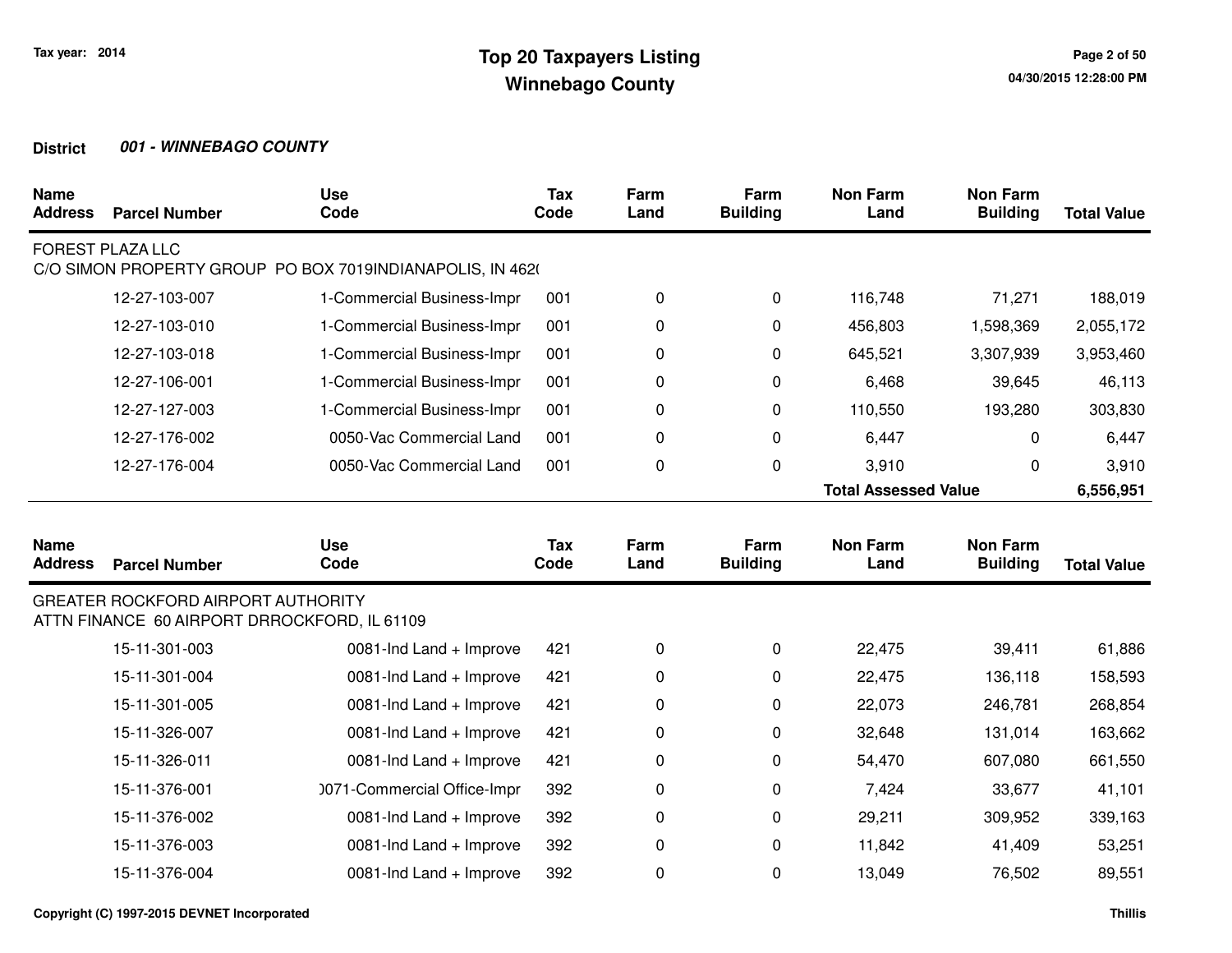| <b>Name</b><br><b>Address</b> | <b>Parcel Number</b>                      | <b>Use</b><br>Code                           | <b>Tax</b><br>Code | Farm<br>Land | Farm<br><b>Building</b> | <b>Non Farm</b><br>Land | <b>Non Farm</b><br><b>Building</b> | <b>Total Value</b> |
|-------------------------------|-------------------------------------------|----------------------------------------------|--------------------|--------------|-------------------------|-------------------------|------------------------------------|--------------------|
|                               | <b>GREATER ROCKFORD AIRPORT AUTHORITY</b> | ATTN FINANCE 60 AIRPORT DRROCKFORD, IL 61109 |                    |              |                         |                         |                                    |                    |
|                               | 15-11-376-005                             | 0081-Ind Land + Improve                      | 392                | 0            | 0                       | 22,931                  | 131,712                            | 154,643            |
|                               | 15-11-451-005                             | 0081-Ind Land + Improve                      | 392                | 0            | 0                       | 0                       | 125,432                            | 125,432            |
|                               | 15-14-151-002                             | 0071-Commercial Office-Impr                  | 392                | 0            | 0                       | 7,424                   | 54,240                             | 61,664             |
|                               | 15-14-151-004                             | 1-Commercial Business-Impr                   | 392                | 0            | 0                       | 7,424                   | 67,880                             | 75,304             |
|                               | 15-14-151-005                             | 0071-Commercial Office-Impr                  | 392                | 0            | 0                       | 3,812                   | 32,949                             | 36,761             |
|                               | 15-14-152-001                             | 0081-Ind Land + Improve                      | 392                | 0            | 0                       | 0                       | 133                                | 133                |
|                               | 15-14-152-002                             | 0081-Ind Land + Improve                      | 392                | 0            | 0                       | 0                       | 35,235                             | 35,235             |
|                               | 15-14-152-003                             | 0081-Ind Land + Improve                      | 392                | 0            | 0                       | 0                       | 29,839                             | 29,839             |
|                               | 15-14-152-004                             | 0081-Ind Land + Improve                      | 392                | 0            | 0                       | 0                       | 228,374                            | 228,374            |
|                               | 15-14-152-006                             | 0081-Ind Land + Improve                      | 392                | 0            | 0                       | 0                       | 222,651                            | 222,651            |
|                               | 15-14-152-008                             | 1-Commercial Business-Impr                   | 392                | 0            | 0                       | 0                       | 990                                | 990                |
|                               | 15-14-152-009                             | 1-Commercial Business-Impr                   | 392                | 0            | 0                       | 0                       | 101                                | 101                |
|                               | 15-14-152-010                             | 1-Commercial Business-Impr                   | 392                | 0            | 0                       | 0                       | 990                                | 990                |
|                               | 15-14-201-002                             | 0081-Ind Land + Improve                      | 392                | 0            | 0                       | 0                       | 133                                | 133                |
|                               | 15-14-201-003                             | 0081-Ind Land + Improve                      | 392                | 0            | 0                       | 0                       | 48,017                             | 48,017             |
|                               | 15-14-201-006                             | 0081-Ind Land + Improve                      | 392                | 0            | 0                       | 0                       | 25,363                             | 25,363             |
|                               | 15-14-201-007                             | 0081-Ind Land + Improve                      | 392                | 0            | 0                       | 0                       | 19,231                             | 19,231             |
|                               | 15-14-201-008                             | 0081-Ind Land + Improve                      | 392                | 0            | 0                       | 0                       | 45,911                             | 45,911             |
|                               | 15-14-201-009                             | 0081-Ind Land + Improve                      | 392                | 0            | 0                       | 0                       | 33,156                             | 33,156             |
|                               | 15-14-201-010                             | 0081-Ind Land + Improve                      | 392                | 0            | 0                       | 0                       | 29,044                             | 29,044             |
|                               | 15-14-201-012                             | 0081-Ind Land + Improve                      | 392                | 0            | 0                       | 0                       | 65,573                             | 65,573             |
|                               | 15-14-202-002                             | 0081-Ind Land + Improve                      | 392                | 0            | 0                       | 3,456                   | 11,044                             | 14,500             |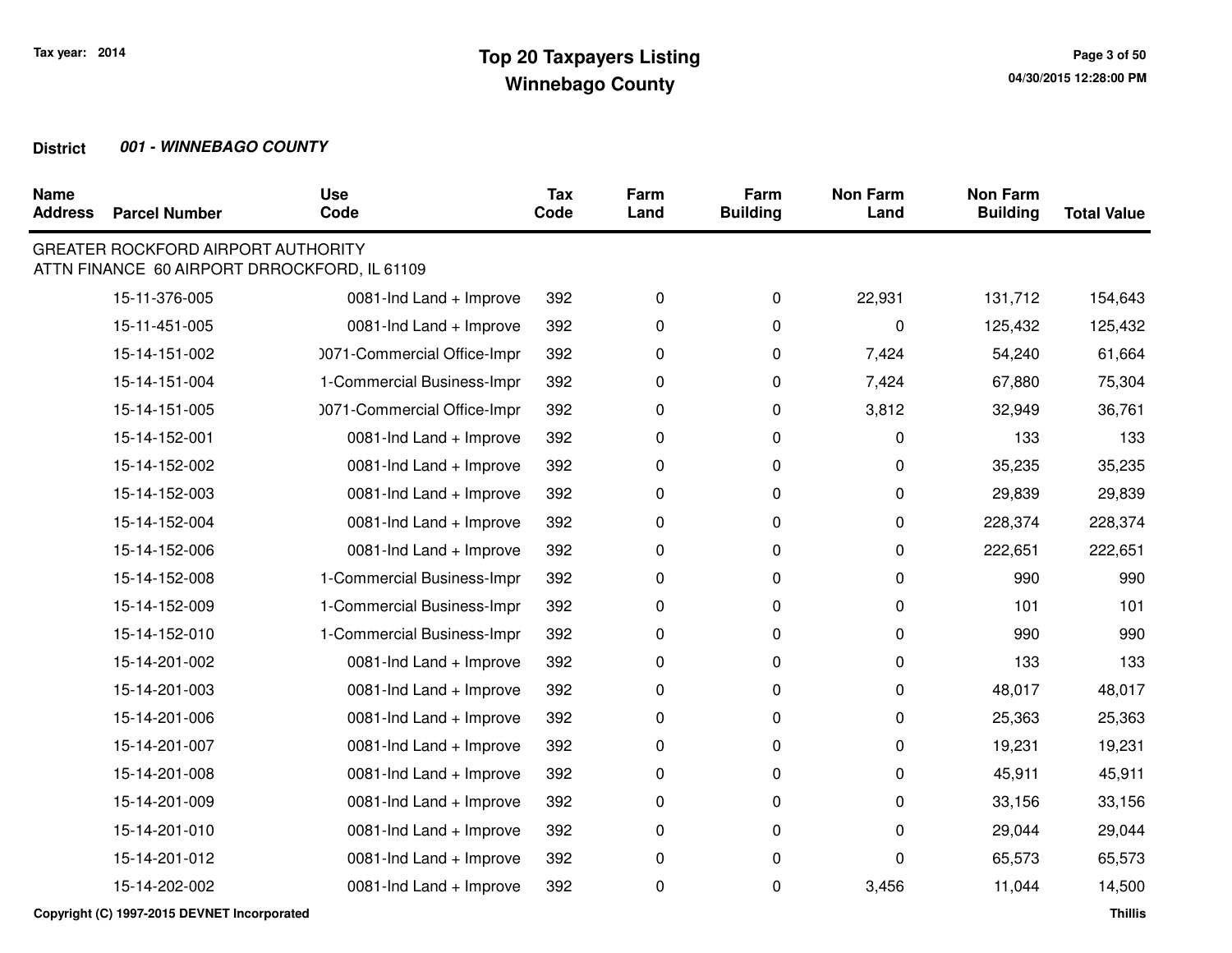| <b>Name</b><br><b>Address</b> | <b>Parcel Number</b>                      | <b>Use</b><br>Code                           | Tax<br>Code | Farm<br>Land | Farm<br><b>Building</b> | <b>Non Farm</b><br>Land | <b>Non Farm</b><br><b>Building</b> | <b>Total Value</b> |
|-------------------------------|-------------------------------------------|----------------------------------------------|-------------|--------------|-------------------------|-------------------------|------------------------------------|--------------------|
|                               | <b>GREATER ROCKFORD AIRPORT AUTHORITY</b> | ATTN FINANCE 60 AIRPORT DRROCKFORD, IL 61109 |             |              |                         |                         |                                    |                    |
|                               | 15-14-202-004                             | 0081-Ind Land + Improve                      | 392         | 0            | $\mathbf 0$             | 26,117                  | 222,123                            | 248,240            |
|                               | 15-14-202-005                             | 0081-Ind Land + Improve                      | 392         | 0            | $\mathbf 0$             | 12,821                  | 29,824                             | 42,645             |
|                               | 15-14-351-001                             | 0081-Ind Land + Improve                      | 392         | 0            | $\pmb{0}$               | $\Omega$                | 12,024                             | 12,024             |
|                               | 15-14-402-002                             | 0081-Ind Land + Improve                      | 392         | 0            | $\mathbf 0$             | 16,557                  | 40,136                             | 56,693             |
|                               | 15-14-402-004                             | 0081-Ind Land + Improve                      | 392         | 0            | 0                       | 34,633                  | 221,538                            | 256,171            |
|                               | 15-14-402-006                             | 0081-Ind Land + Improve                      | 392         | 0            | $\mathbf 0$             | 34,726                  | 566,599                            | 601,325            |
|                               | 15-14-402-007                             | 0081-Ind Land + Improve                      | 392         | 0            | 0                       | 53,991                  | 806,747                            | 860,738            |
|                               | 15-15-176-007                             | Farm+Improve+Non Farm AV                     | 392         | 752          | $\pmb{0}$               |                         | $\Omega$                           | 753                |
|                               | 15-15-301-003                             | 0020-Vacant Farmland - assd                  | 392         | 220          | 0                       | $\Omega$                | 0                                  | 220                |
|                               | 15-15-301-004                             | Farm+Improve+Non Farm AV                     | 392         | 3,183        | 0                       |                         | 0                                  | 3,184              |
|                               | 15-16-400-006                             | Farm+Improve+Non Farm AV                     | 392         | 631          | $\Omega$                |                         | 0                                  | 632                |
|                               | 15-21-100-004                             | Farm+Improve+Non Farm AV                     | 392         | 665          | $\pmb{0}$               |                         | 0                                  | 666                |
|                               | 15-21-400-004                             | 0081-Ind Land + Improve                      | 392         | $\mathbf 0$  | $\mathbf 0$             | 0                       | 135,266                            | 135,266            |
|                               | 15-22-100-020                             | Farm+Improve+Non Farm AV                     | 392         | 50           | 0                       | 1                       | 0                                  | 51                 |
|                               | 15-22-100-025                             | 0020-Vacant Farmland - assd                  | 392         | 149          | $\mathbf 0$             | 0                       | $\Omega$                           | 149                |
|                               | 15-22-203-001                             | 0020-Vacant Farmland - assd                  | 392         | 3,954        | 0                       | 0                       | 0                                  | 3,954              |
|                               | 15-22-226-004                             | 0081-Ind Land + Improve                      | 392         | 0            | $\Omega$                | 0                       | 23,232                             | 23,232             |
|                               | 15-22-300-004                             | 0080-Vacant Industrial Land                  | 392         | 0            | $\mathbf 0$             | 245                     | 0                                  | 245                |
|                               | 15-22-300-005                             | Farm+Improve+Non Farm AV                     | 392         | 2,829        | 0                       | 1                       | 0                                  | 2,830              |
|                               | 15-22-300-006                             | Farm+Improve+Non Farm AV                     | 392         | 4,862        | $\Omega$                |                         | 0                                  | 4,863              |
|                               | 15-22-401-003                             | -Farm+Improve-assd/w/H&S                     | 392         | 6,426        | 7,342                   | 0                       | 0                                  | 13,768             |
|                               | 15-22-402-001                             | 0080-Vacant Industrial Land                  | 392         | 0            | 0                       | 504                     | $\Omega$                           | 504                |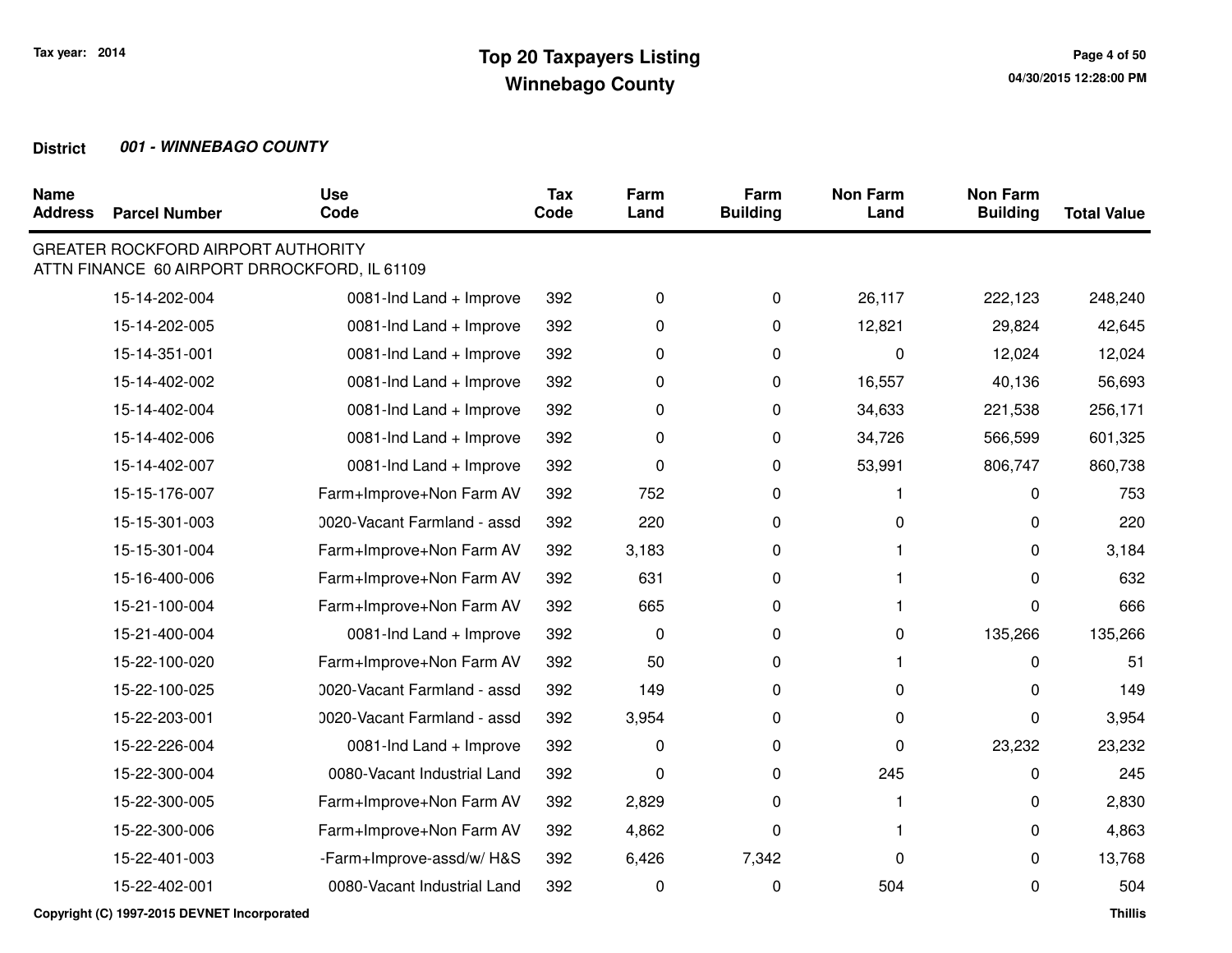| <b>Name</b><br><b>Address</b> | <b>Parcel Number</b>                      | <b>Use</b><br>Code                           | Tax<br>Code | Farm<br>Land | Farm<br><b>Building</b> | <b>Non Farm</b><br>Land     | <b>Non Farm</b><br><b>Building</b> | <b>Total Value</b> |
|-------------------------------|-------------------------------------------|----------------------------------------------|-------------|--------------|-------------------------|-----------------------------|------------------------------------|--------------------|
|                               | <b>GREATER ROCKFORD AIRPORT AUTHORITY</b> | ATTN FINANCE 60 AIRPORT DRROCKFORD, IL 61109 |             |              |                         |                             |                                    |                    |
|                               | 15-22-426-003                             | 0020-Vacant Farmland - assd                  | 392         | 885          | 0                       | 0                           | 0                                  | 885                |
|                               | 15-23-101-003                             | 0081-Ind Land + Improve                      | 392         | 0            | 0                       | 0                           | 9,353                              | 9,353              |
|                               | 15-23-201-002                             | 1-Commercial Business-Impr                   | 400         | 0            | 0                       | 13,186                      | 25,565                             | 38,751             |
|                               | 15-23-326-001                             | 0081-Ind Land + Improve                      | 392         | 0            | 0                       | 47,201                      | 19,884                             | 67,085             |
|                               | 15-23-351-001                             | 0020-Vacant Farmland - assd                  | 392         | 497          | 0                       | 0                           | 0                                  | 497                |
|                               | 15-23-351-002                             | 0020-Vacant Farmland - assd                  | 392         | 35           | 0                       | U                           | O                                  | 35                 |
|                               | 15-23-376-002                             | 0081-Ind Land + Improve                      | 392         | 0            | 0                       | 12,821                      | 23,738                             | 36,559             |
|                               | 15-26-101-001                             | 0020-Vacant Farmland - assd                  | 392         | 131          | 0                       | 0                           | 0                                  | 131                |
|                               | 15-26-101-002                             | 0020-Vacant Farmland - assd                  | 392         | 5            | 0                       | O                           | 0                                  | 5                  |
|                               | 15-26-151-005                             | Farm+Improve+Non Farm AV                     | 001         | 1,752        | 0                       | 366,908                     | 0                                  | 368,660            |
|                               | 15-26-176-003                             | 0020-Vacant Farmland - assd                  | 036         | 838          | 0                       | 0                           | 0                                  | 838                |
|                               | 15-26-300-009                             | Farm+Improve+Non Farm AV                     | 001         | 238          | 0                       |                             | 0                                  | 239                |
|                               | 15-27-100-004                             | 0020-Vacant Farmland - assd                  | 392         | 1,632        | 0                       | 0                           | 0                                  | 1,632              |
|                               | 15-27-201-002                             | 0020-Vacant Farmland - assd                  | 392         | 1,174        | 0                       | 0                           | 0                                  | 1,174              |
|                               | 15-27-226-001                             | 0020-Vacant Farmland - assd                  | 392         | 634          | 0                       | 0                           | 0                                  | 634                |
|                               | 15-27-251-002                             | 0020-Vacant Farmland - assd                  | 036         | 52           | 0                       | $\Omega$                    | 0                                  | 52                 |
|                               | 15-27-277-002                             | Farm+Improve+Non Farm AV                     | 001         | 286          | 0                       |                             | O                                  | 287                |
|                               |                                           |                                              |             |              |                         | <b>Total Assessed Value</b> |                                    | 5,885,626          |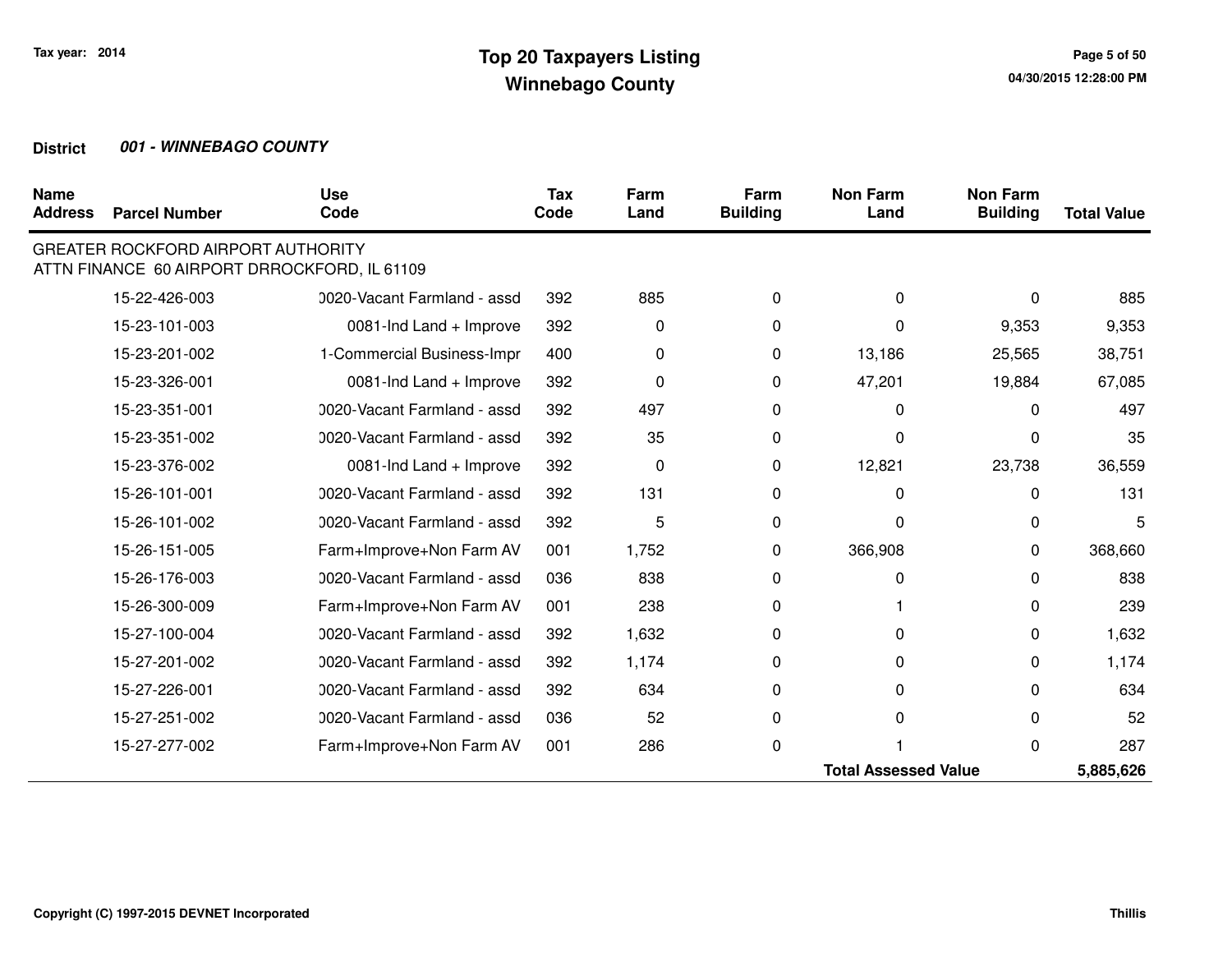| <b>Name</b><br><b>Address</b> | <b>Parcel Number</b>                                 | <b>Use</b><br>Code           | <b>Tax</b><br>Code | Farm<br>Land | Farm<br><b>Building</b> | <b>Non Farm</b><br>Land | <b>Non Farm</b><br><b>Building</b> | <b>Total Value</b> |
|-------------------------------|------------------------------------------------------|------------------------------|--------------------|--------------|-------------------------|-------------------------|------------------------------------|--------------------|
|                               | PETRY FAMILY TRUST<br>PO BOX 20613 BOULDER, CO 80308 |                              |                    |              |                         |                         |                                    |                    |
|                               | 04-07-431-015                                        | 031-Single Family Residence  | 190                | 0            | 0                       | 7,607                   | 23,438                             | 31,045             |
|                               | 04-07-431-016                                        | 031-Single Family Residence  | 190                | 0            | 0                       | 7,608                   | 24,158                             | 31,766             |
|                               | 04-07-431-019                                        | 031-Single Family Residence  | 190                | 0            | 0                       | 7,608                   | 24,158                             | 31,766             |
|                               | 04-07-431-023                                        | 031-Single Family Residence  | 190                | 0            | 0                       | 7,608                   | 21,461                             | 29,069             |
|                               | 04-18-176-004                                        | 031-Single Family Residence  | 201                | 0            | 0                       | 7,598                   | 31,474                             | 39,072             |
|                               | 04-18-176-005                                        | 031-Single Family Residence  | 201                | 0            | 0                       | 7,598                   | 31,474                             | 39,072             |
|                               | 04-32-301-001                                        | 0030-Vacant Residential Land | 187                | 0            | 0                       | 92                      | 0                                  | 92                 |
|                               | 04-32-376-012                                        | 39-Pref Asd Res(not1/3)10-30 | 189                | 0            | 0                       | 90                      | 0                                  | 90                 |
|                               | 04-32-376-013                                        | 0020-Vacant Farmland - assd  | 189                | 1,302        | 0                       | 0                       | $\Omega$                           | 1,302              |
|                               | 08-05-104-008                                        | 0034-Four Family Residence   | 209                | 0            | 0                       | 10,076                  | 78,892                             | 88,968             |
|                               | 08-05-104-009                                        | 0034-Four Family Residence   | 209                | 0            | 0                       | 10,076                  | 78,892                             | 88,968             |
|                               | 08-05-104-010                                        | 0034-Four Family Residence   | 209                | 0            | 0                       | 10,076                  | 78,892                             | 88,968             |
|                               | 08-05-104-011                                        | 0034-Four Family Residence   | 209                | 0            | 0                       | 10,076                  | 78,892                             | 88,968             |
|                               | 08-05-104-012                                        | 0034-Four Family Residence   | 209                | 0            | 0                       | 10,076                  | 78,892                             | 88,968             |
|                               | 08-05-104-013                                        | 0034-Four Family Residence   | 209                | 0            | 0                       | 10,076                  | 78,892                             | 88,968             |
|                               | 08-05-104-014                                        | 0034-Four Family Residence   | 209                | 0            | 0                       | 10,076                  | 78,892                             | 88,968             |
|                               | 08-05-104-015                                        | 0034-Four Family Residence   | 209                | 0            | 0                       | 10,076                  | 78,892                             | 88,968             |
|                               | 08-05-104-016                                        | 39-Pref Asd Res(not1/3)10-30 | 209                | 0            | 0                       | 90                      | 0                                  | 90                 |
|                               | 08-05-151-004                                        | 0034-Four Family Residence   | 209                | 0            | 0                       | 10,076                  | 78,892                             | 88,968             |
|                               | 08-05-151-005                                        | 0034-Four Family Residence   | 209                | 0            | $\pmb{0}$               | 10,076                  | 78,892                             | 88,968             |
|                               | 08-05-151-006                                        | 0034-Four Family Residence   | 209                | 0            | 0                       | 10,076                  | 78,892                             | 88,968             |
|                               | 08-05-151-007                                        | 0034-Four Family Residence   | 209                | 0            | 0                       | 10,076                  | 78,892                             | 88,968             |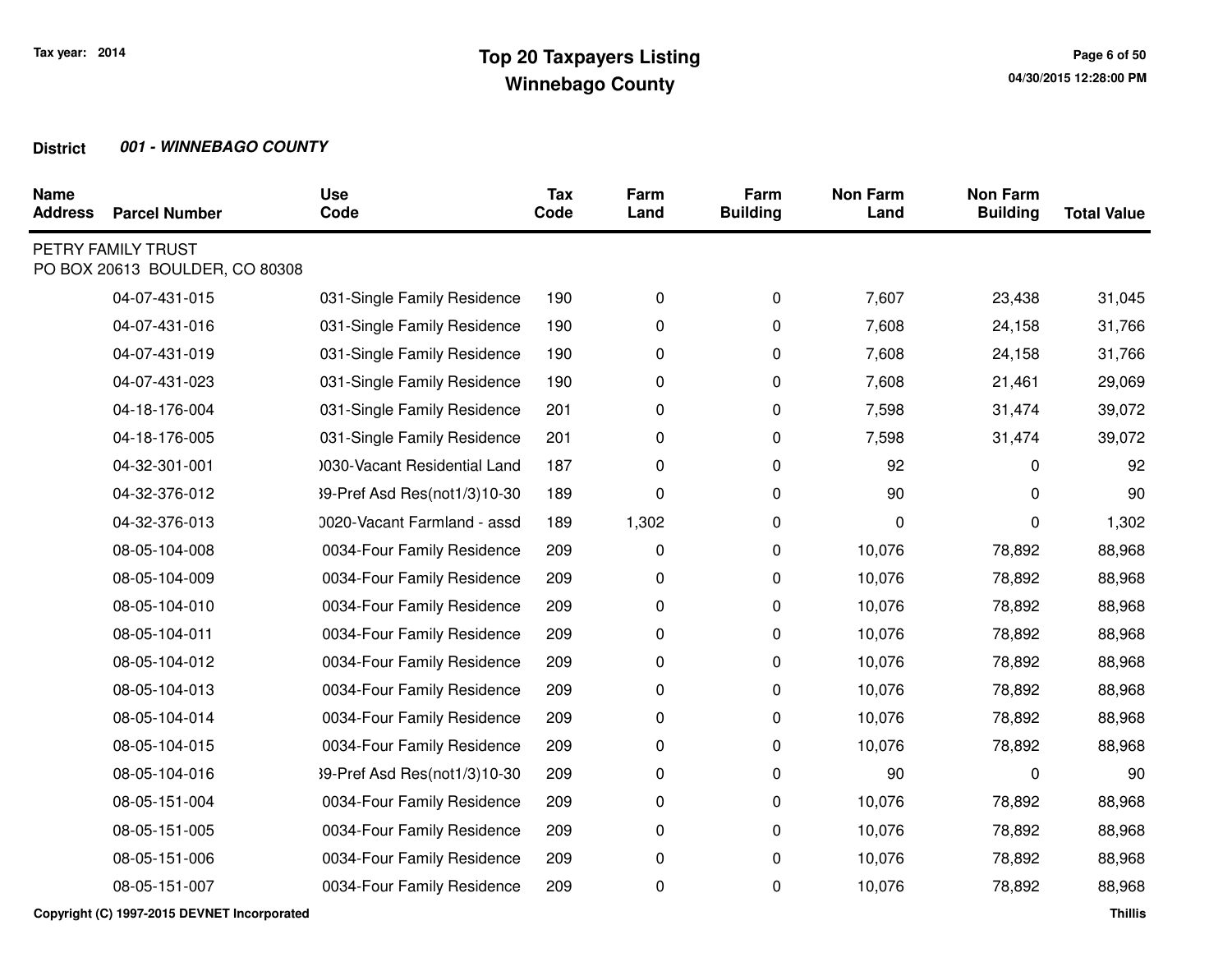| <b>Name</b><br><b>Address</b> | <b>Parcel Number</b>                                 | <b>Use</b><br>Code           | <b>Tax</b><br>Code | Farm<br>Land | Farm<br><b>Building</b> | <b>Non Farm</b><br>Land | <b>Non Farm</b><br><b>Building</b> | <b>Total Value</b> |
|-------------------------------|------------------------------------------------------|------------------------------|--------------------|--------------|-------------------------|-------------------------|------------------------------------|--------------------|
|                               | PETRY FAMILY TRUST<br>PO BOX 20613 BOULDER, CO 80308 |                              |                    |              |                         |                         |                                    |                    |
|                               | 08-05-151-008                                        | 0034-Four Family Residence   | 209                | 0            | 0                       | 10,076                  | 78,892                             | 88,968             |
|                               | 08-05-152-007                                        | 0034-Four Family Residence   | 209                | 0            | 0                       | 10,076                  | 78,892                             | 88,968             |
|                               | 08-05-152-008                                        | 0034-Four Family Residence   | 209                | 0            | 0                       | 10,076                  | 78,892                             | 88,968             |
|                               | 08-05-153-001                                        | 0034-Four Family Residence   | 209                | 0            | 0                       | 10,076                  | 78,892                             | 88,968             |
|                               | 08-05-153-002                                        | 0034-Four Family Residence   | 209                | 0            | 0                       | 10,076                  | 78,892                             | 88,968             |
|                               | 08-05-226-001                                        | 0020-Vacant Farmland - assd  | 187                | 0            | 0                       | 0                       | $\Omega$                           | $\mathbf 0$        |
|                               | 08-06-101-008                                        | 0020-Vacant Farmland - assd  | 209                | 4,721        | 0                       | 0                       | 0                                  | 4,721              |
|                               | 08-06-102-017                                        | 031-Single Family Residence  | 209                | 0            | 0                       | 9,760                   | 33,622                             | 43,382             |
|                               | 08-06-102-018                                        | 031-Single Family Residence  | 209                | 0            | 0                       | 9,760                   | 39,327                             | 49,087             |
|                               | 08-06-102-019                                        | 031-Single Family Residence  | 209                | 0            | 0                       | 9,760                   | 28,584                             | 38,344             |
|                               | 08-06-103-031                                        | 031-Single Family Residence  | 209                | 0            | 0                       | 9,760                   | 28,584                             | 38,344             |
|                               | 08-06-126-003                                        | 39-Pref Asd Res(not1/3)10-30 | 209                | 0            | 0                       | 90                      | 0                                  | 90                 |
|                               | 08-06-127-001                                        | 39-Pref Asd Res(not1/3)10-30 | 209                | 0            | 0                       | 90                      | 0                                  | 90                 |
|                               | 08-06-127-002                                        | 39-Pref Asd Res(not1/3)10-30 | 209                | 0            | 0                       | 90                      | $\Omega$                           | 90                 |
|                               | 08-06-226-012                                        | 0034-Four Family Residence   | 209                | 0            | 0                       | 10,076                  | 76,987                             | 87,063             |
|                               | 08-06-226-013                                        | 0034-Four Family Residence   | 209                | 0            | $\pmb{0}$               | 10,076                  | 78,892                             | 88,968             |
|                               | 08-06-226-014                                        | 0034-Four Family Residence   | 209                | 0            | 0                       | 10,076                  | 76,987                             | 87,063             |
|                               | 08-06-226-015                                        | 0034-Four Family Residence   | 209                | 0            | 0                       | 10,076                  | 75,082                             | 85,158             |
|                               | 08-06-226-016                                        | 0034-Four Family Residence   | 209                | 0            | 0                       | 10,076                  | 75,082                             | 85,158             |
|                               | 08-06-226-017                                        | 0034-Four Family Residence   | 209                | 0            | 0                       | 10,076                  | 76,987                             | 87,063             |
|                               | 08-06-226-018                                        | 0034-Four Family Residence   | 209                | 0            | 0                       | 10,076                  | 76,987                             | 87,063             |
|                               | 08-06-226-019                                        | 0034-Four Family Residence   | 209                | 0            | 0                       | 10,076                  | 75,082                             | 85,158             |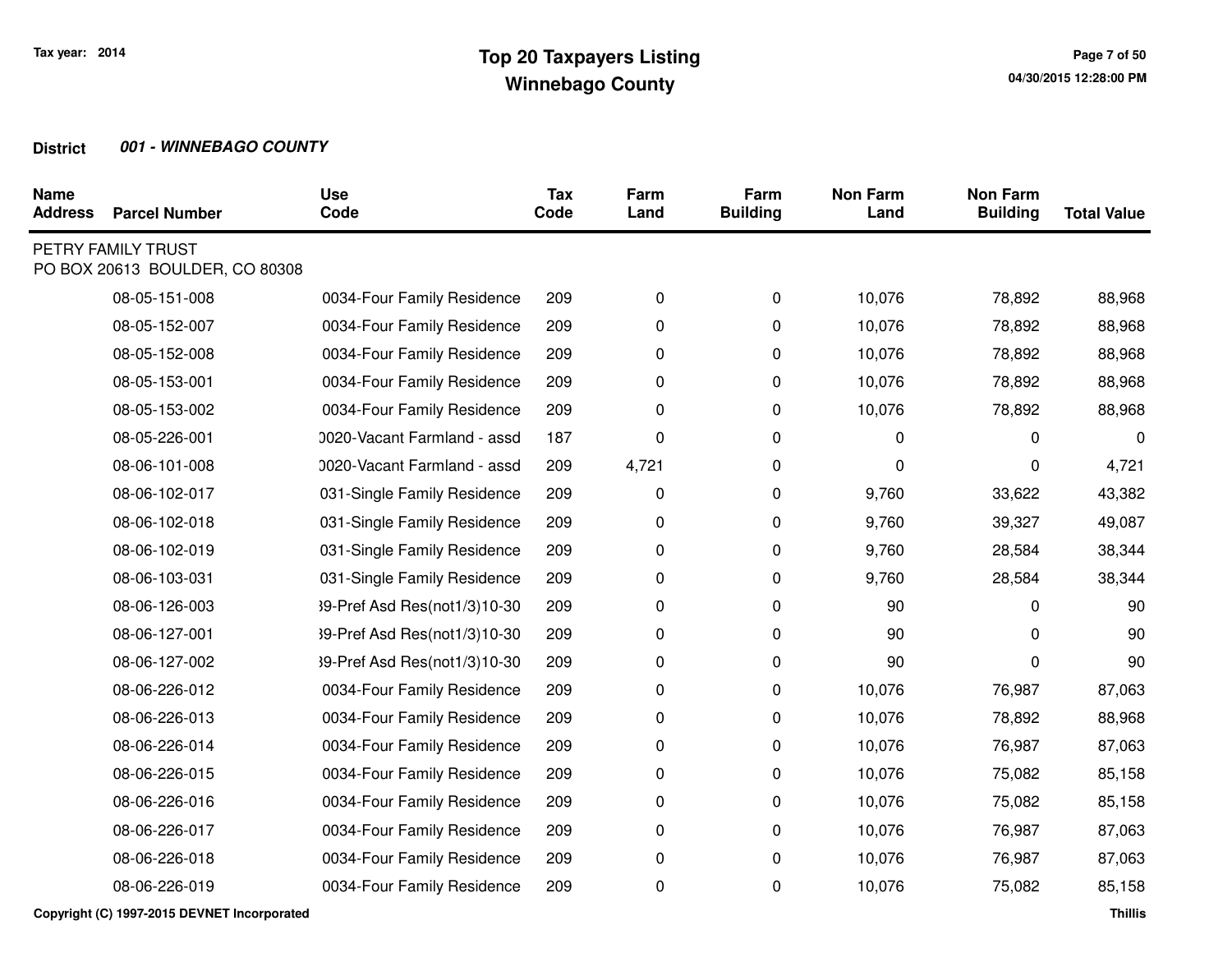| <b>Name</b><br><b>Address</b> | <b>Parcel Number</b>                                 | <b>Use</b><br>Code         | <b>Tax</b><br>Code | Farm<br>Land | Farm<br><b>Building</b> | <b>Non Farm</b><br>Land | <b>Non Farm</b><br><b>Building</b> | <b>Total Value</b> |
|-------------------------------|------------------------------------------------------|----------------------------|--------------------|--------------|-------------------------|-------------------------|------------------------------------|--------------------|
|                               | PETRY FAMILY TRUST<br>PO BOX 20613 BOULDER, CO 80308 |                            |                    |              |                         |                         |                                    |                    |
|                               | 08-06-226-020                                        | 0034-Four Family Residence | 209                | 0            | 0                       | 10,076                  | 79,270                             | 89,346             |
|                               | 08-06-226-021                                        | 0034-Four Family Residence | 209                | 0            | 0                       | 10,076                  | 79,270                             | 89,346             |
|                               | 08-06-226-022                                        | 0034-Four Family Residence | 209                | 0            | 0                       | 10,076                  | 79,270                             | 89,346             |
|                               | 08-06-226-023                                        | 0034-Four Family Residence | 209                | 0            | 0                       | 10,076                  | 79,270                             | 89,346             |
|                               | 08-06-226-024                                        | 0034-Four Family Residence | 209                | 0            | 0                       | 10,076                  | 79,270                             | 89,346             |
|                               | 08-06-226-025                                        | 0034-Four Family Residence | 209                | 0            | 0                       | 10,076                  | 79,270                             | 89,346             |
|                               | 08-06-226-026                                        | 0034-Four Family Residence | 209                | 0            | 0                       | 10,076                  | 79,270                             | 89,346             |
|                               | 08-06-228-003                                        | 0034-Four Family Residence | 209                | 0            | 0                       | 10,076                  | 79,270                             | 89,346             |
|                               | 08-06-228-004                                        | 0034-Four Family Residence | 209                | 0            | 0                       | 10,076                  | 79,270                             | 89,346             |
|                               | 08-06-228-005                                        | 0034-Four Family Residence | 209                | 0            | $\mathbf 0$             | 10,076                  | 79,270                             | 89,346             |
|                               | 08-06-228-006                                        | 0034-Four Family Residence | 209                | 0            | 0                       | 10,076                  | 79,270                             | 89,346             |
|                               | 08-06-228-007                                        | 0034-Four Family Residence | 209                | 0            | 0                       | 10,076                  | 79,270                             | 89,346             |
|                               | 08-06-228-008                                        | 0034-Four Family Residence | 209                | 0            | 0                       | 10,076                  | 79,251                             | 89,327             |
|                               | 08-06-228-009                                        | 0034-Four Family Residence | 209                | 0            | 0                       | 10,076                  | 79,270                             | 89,346             |
|                               | 08-06-230-004                                        | 0034-Four Family Residence | 209                | 0            | 0                       | 10,076                  | 76,987                             | 87,063             |
|                               | 08-06-230-005                                        | 0034-Four Family Residence | 209                | 0            | 0                       | 10,076                  | 75,082                             | 85,158             |
|                               | 08-06-230-006                                        | 0034-Four Family Residence | 209                | 0            | 0                       | 10,076                  | 76,987                             | 87,063             |
|                               | 08-06-230-007                                        | 0034-Four Family Residence | 209                | 0            | 0                       | 10,076                  | 76,987                             | 87,063             |
|                               | 08-06-230-008                                        | 0034-Four Family Residence | 209                | 0            | 0                       | 10,076                  | 75,082                             | 85,158             |
|                               | 08-06-230-009                                        | 0034-Four Family Residence | 209                | 0            | 0                       | 10,076                  | 75,082                             | 85,158             |
|                               | 08-06-230-010                                        | 0034-Four Family Residence | 209                | 0            | 0                       | 10,076                  | 78,892                             | 88,968             |
|                               | 08-06-230-011                                        | 0034-Four Family Residence | 209                | 0            | 0                       | 10,076                  | 75,082                             | 85,158             |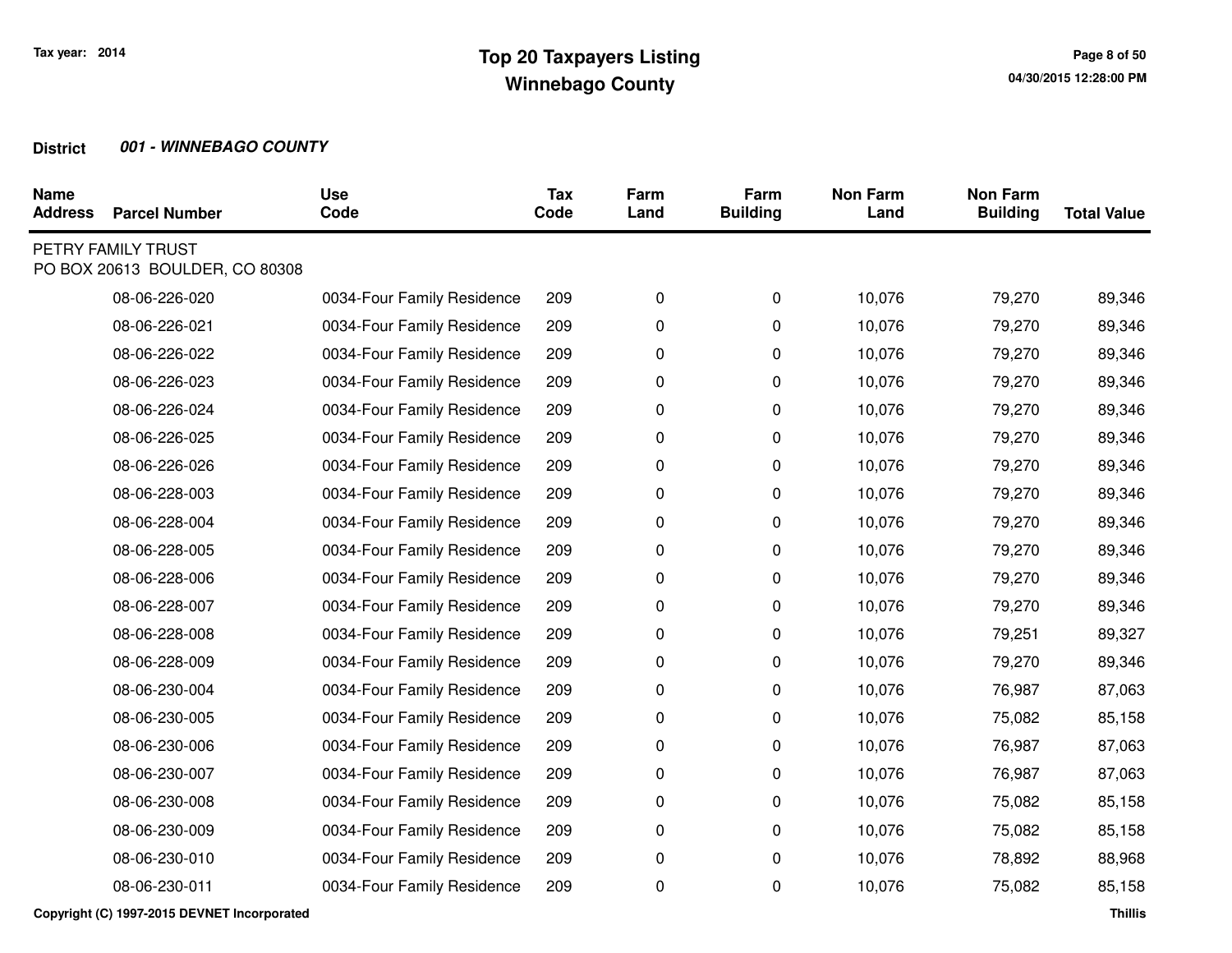| <b>Name</b><br><b>Address</b> | <b>Parcel Number</b>                                 | <b>Use</b><br>Code           | <b>Tax</b><br>Code | Farm<br>Land | Farm<br><b>Building</b> | <b>Non Farm</b><br>Land | <b>Non Farm</b><br><b>Building</b> | <b>Total Value</b> |
|-------------------------------|------------------------------------------------------|------------------------------|--------------------|--------------|-------------------------|-------------------------|------------------------------------|--------------------|
|                               | PETRY FAMILY TRUST<br>PO BOX 20613 BOULDER, CO 80308 |                              |                    |              |                         |                         |                                    |                    |
|                               | 08-06-230-012                                        | 0034-Four Family Residence   | 209                | 0            | 0                       | 10,076                  | 75,082                             | 85,158             |
|                               | 08-06-230-013                                        | 0034-Four Family Residence   | 209                | 0            | 0                       | 10,076                  | 75,082                             | 85,158             |
|                               | 08-06-231-002                                        | 39-Pref Asd Res(not1/3)10-30 | 209                | 0            | 0                       | 90                      | 0                                  | 90                 |
|                               | 08-06-276-002                                        | 0034-Four Family Residence   | 209                | 0            | 0                       | 10,076                  | 79,270                             | 89,346             |
|                               | 08-06-276-006                                        | 39-Pref Asd Res(not1/3)10-30 | 209                | 0            | 0                       | 90                      | 0                                  | 90                 |
|                               | 08-06-276-007                                        | 39-Pref Asd Res(not1/3)10-30 | 209                | 0            | 0                       | 90                      | $\Omega$                           | 90                 |
|                               | 08-06-277-001                                        | 0034-Four Family Residence   | 209                | 0            | 0                       | 10,076                  | 76,987                             | 87,063             |
|                               | 08-06-277-002                                        | 0034-Four Family Residence   | 209                | 0            | 0                       | 10,076                  | 79,270                             | 89,346             |
|                               | 08-06-278-001                                        | 0034-Four Family Residence   | 209                | 0            | 0                       | 10,076                  | 78,892                             | 88,968             |
|                               | 08-06-278-002                                        | 0034-Four Family Residence   | 209                | 0            | 0                       | 10,076                  | 78,892                             | 88,968             |
|                               | 08-06-325-001                                        | 39-Pref Asd Res(not1/3)10-30 | 209                | 0            | 0                       | 90                      | $\Omega$                           | 90                 |
|                               | 08-06-325-002                                        | 39-Pref Asd Res(not1/3)10-30 | 209                | 0            | $\pmb{0}$               | 90                      | 0                                  | 90                 |
|                               | 08-06-325-003                                        | 39-Pref Asd Res(not1/3)10-30 | 209                | 0            | 0                       | 90                      | 0                                  | 90                 |
|                               | 08-06-325-004                                        | 39-Pref Asd Res(not1/3)10-30 | 209                | 0            | 0                       | 90                      | 0                                  | 90                 |
|                               | 08-06-325-005                                        | 39-Pref Asd Res(not1/3)10-30 | 209                | 0            | 0                       | 90                      | 0                                  | 90                 |
|                               | 08-06-325-006                                        | 39-Pref Asd Res(not1/3)10-30 | 209                | 0            | 0                       | 90                      | 0                                  | 90                 |
|                               | 08-06-325-007                                        | 39-Pref Asd Res(not1/3)10-30 | 209                | 0            | 0                       | 90                      | 0                                  | 90                 |
|                               | 08-06-325-008                                        | 39-Pref Asd Res(not1/3)10-30 | 209                | 0            | 0                       | 90                      | 0                                  | 90                 |
|                               | 08-06-325-009                                        | 39-Pref Asd Res(not1/3)10-30 | 209                | 0            | 0                       | 90                      | 0                                  | 90                 |
|                               | 08-06-325-010                                        | 39-Pref Asd Res(not1/3)10-30 | 209                | 0            | 0                       | 90                      | $\Omega$                           | 90                 |
|                               | 08-06-325-011                                        | 39-Pref Asd Res(not1/3)10-30 | 209                | 0            | 0                       | 90                      | 0                                  | 90                 |
|                               | 08-06-325-012                                        | 39-Pref Asd Res(not1/3)10-30 | 209                | 0            | 0                       | 90                      | 0                                  | 90                 |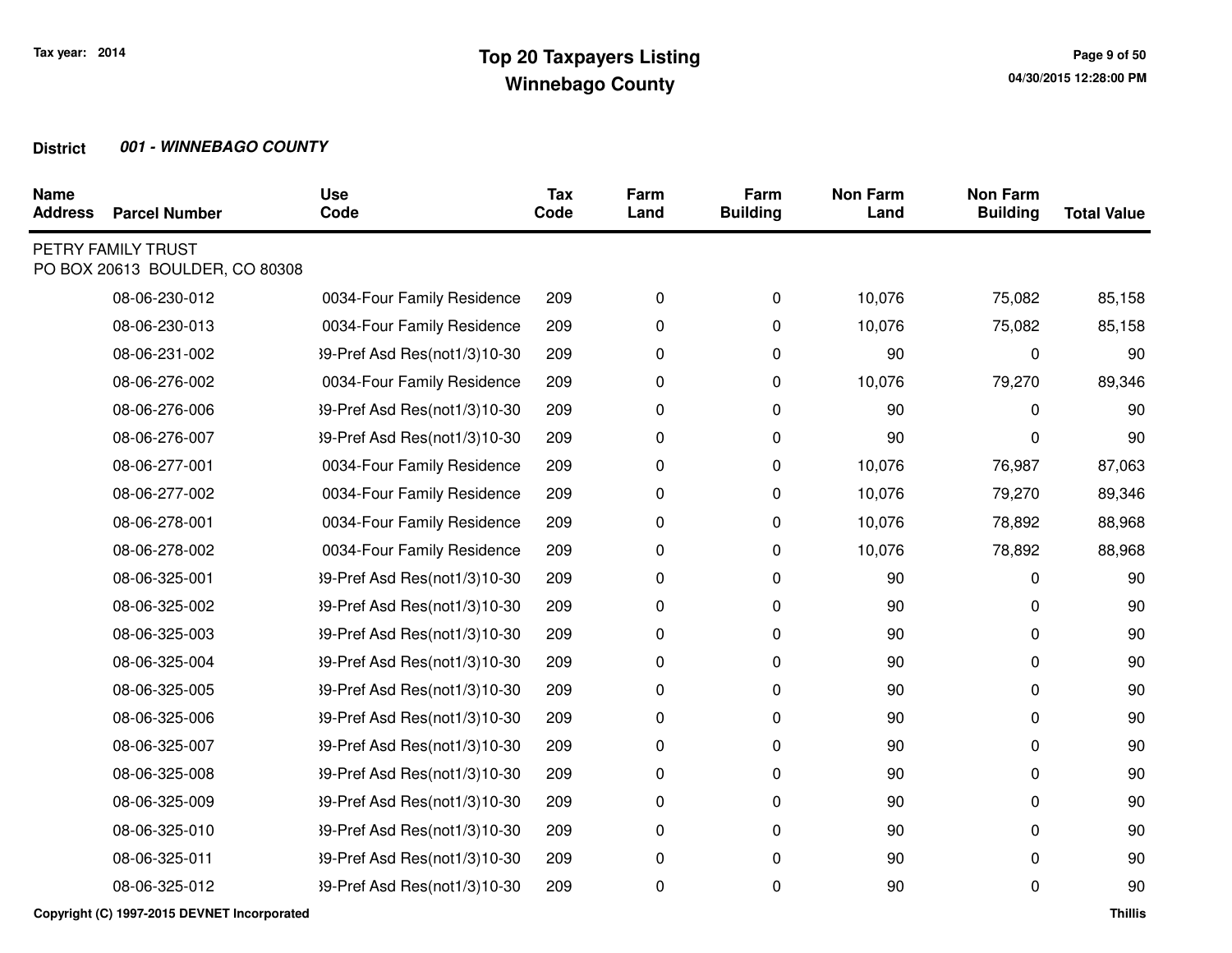| <b>Parcel Number</b> | <b>Use</b><br>Code                                   | <b>Tax</b><br>Code | Farm<br>Land | Farm<br><b>Building</b> | <b>Non Farm</b><br>Land | <b>Non Farm</b><br><b>Building</b> | <b>Total Value</b> |
|----------------------|------------------------------------------------------|--------------------|--------------|-------------------------|-------------------------|------------------------------------|--------------------|
|                      |                                                      |                    |              |                         |                         |                                    |                    |
| 08-06-325-013        | 39-Pref Asd Res(not1/3)10-30                         | 209                | 0            | 0                       | 90                      | 0                                  | 90                 |
| 08-06-325-014        | 39-Pref Asd Res(not1/3)10-30                         | 209                | 0            | 0                       | 90                      | 0                                  | 90                 |
| 08-06-326-001        | 39-Pref Asd Res(not1/3)10-30                         | 209                | 0            | 0                       | 90                      | 0                                  | 90                 |
| 08-06-326-002        | 39-Pref Asd Res(not1/3)10-30                         | 209                | 0            | 0                       | 90                      | 0                                  | 90                 |
| 08-06-326-003        | 39-Pref Asd Res(not1/3)10-30                         | 209                | 0            | 0                       | 90                      | 0                                  | 90                 |
| 08-06-326-004        | 39-Pref Asd Res(not1/3)10-30                         | 209                | 0            | 0                       | 90                      | 0                                  | 90                 |
| 08-06-326-005        | 39-Pref Asd Res(not1/3)10-30                         | 209                | 0            | 0                       | 90                      | 0                                  | 90                 |
| 08-06-326-006        | 39-Pref Asd Res(not1/3)10-30                         | 209                | 0            | 0                       | 90                      | 0                                  | 90                 |
| 08-06-326-007        | 39-Pref Asd Res(not1/3)10-30                         | 209                | 0            | 0                       | 90                      | 0                                  | 90                 |
| 08-06-326-008        | 39-Pref Asd Res(not1/3)10-30                         | 209                | 0            | 0                       | 90                      | 0                                  | 90                 |
| 08-06-326-009        | 39-Pref Asd Res(not1/3)10-30                         | 209                | 0            | 0                       | 90                      | 0                                  | 90                 |
| 08-06-326-010        | 39-Pref Asd Res(not1/3)10-30                         | 209                | 0            | 0                       | 90                      | 0                                  | 90                 |
| 08-06-326-011        | 39-Pref Asd Res(not1/3)10-30                         | 209                | $\pmb{0}$    | 0                       | 90                      | 0                                  | 90                 |
| 08-06-326-012        | 39-Pref Asd Res(not1/3)10-30                         | 209                | 0            | 0                       | 90                      | 0                                  | 90                 |
| 08-06-326-013        | 39-Pref Asd Res(not1/3)10-30                         | 209                | 0            | 0                       | 90                      | 0                                  | 90                 |
| 08-06-326-014        | 39-Pref Asd Res(not1/3)10-30                         | 209                | 0            | 0                       | 90                      | 0                                  | 90                 |
| 08-06-326-015        | 39-Pref Asd Res(not1/3)10-30                         | 209                | 0            | 0                       | 90                      | 0                                  | 90                 |
| 08-06-326-016        | 39-Pref Asd Res(not1/3)10-30                         | 209                | 0            | 0                       | 90                      | 0                                  | 90                 |
| 08-06-326-017        | 39-Pref Asd Res(not1/3)10-30                         | 209                | 0            | 0                       | 90                      | 0                                  | 90                 |
| 08-06-326-018        | 39-Pref Asd Res(not1/3)10-30                         | 209                | 0            | 0                       | 90                      | 0                                  | 90                 |
| 08-06-326-019        | 39-Pref Asd Res(not1/3)10-30                         | 209                | 0            | 0                       | 90                      | 0                                  | 90                 |
| 08-06-326-020        | 39-Pref Asd Res(not1/3)10-30                         | 209                | 0            | 0                       | 90                      | 0                                  | 90                 |
|                      | PETRY FAMILY TRUST<br>PO BOX 20613 BOULDER, CO 80308 |                    |              |                         |                         |                                    |                    |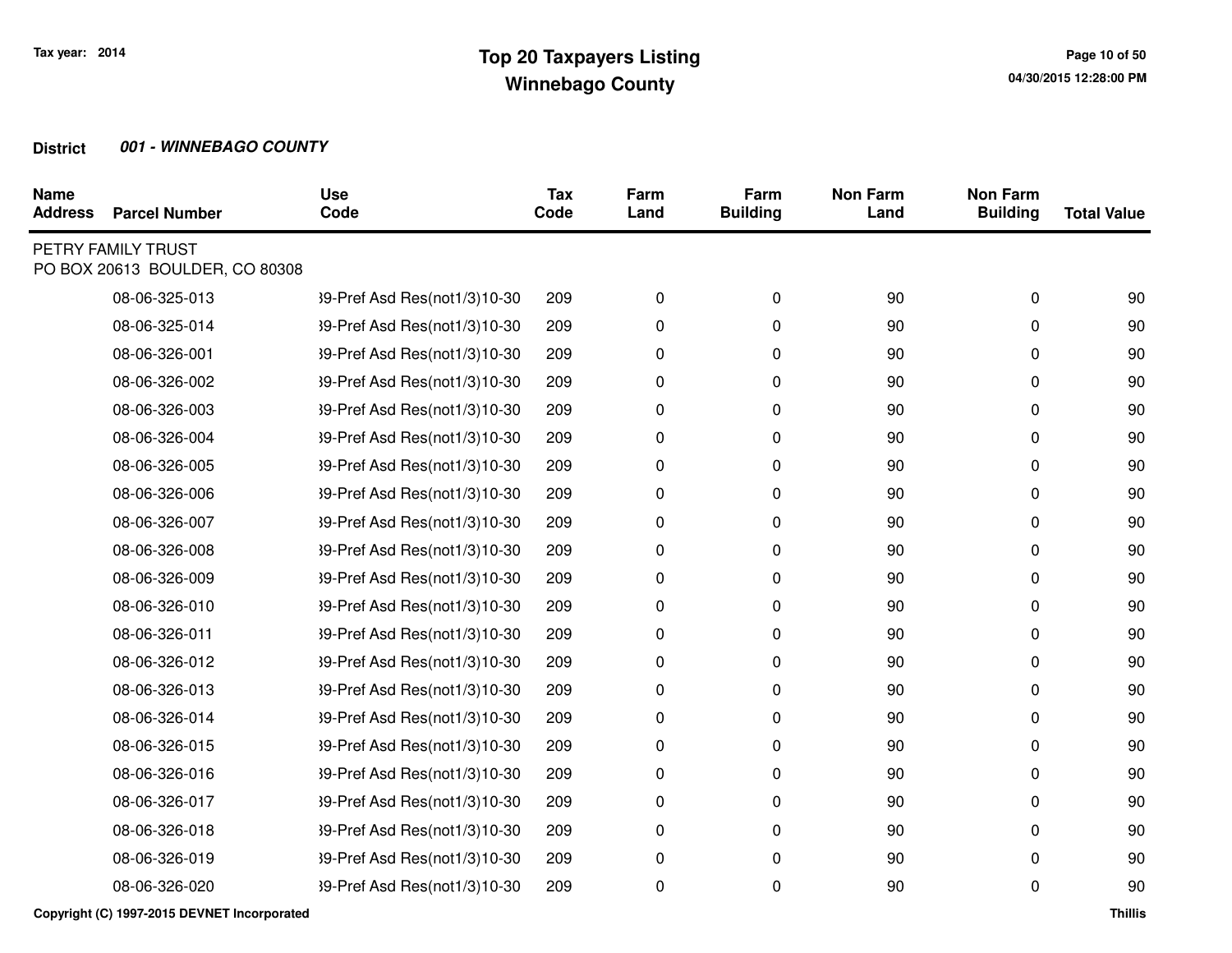| <b>Name</b><br><b>Address</b> | <b>Parcel Number</b>                                 | <b>Use</b><br>Code           | <b>Tax</b><br>Code | Farm<br>Land | Farm<br><b>Building</b> | <b>Non Farm</b><br>Land | <b>Non Farm</b><br><b>Building</b> | <b>Total Value</b> |
|-------------------------------|------------------------------------------------------|------------------------------|--------------------|--------------|-------------------------|-------------------------|------------------------------------|--------------------|
|                               | PETRY FAMILY TRUST<br>PO BOX 20613 BOULDER, CO 80308 |                              |                    |              |                         |                         |                                    |                    |
|                               | 08-06-326-021                                        | 39-Pref Asd Res(not1/3)10-30 | 209                | 0            | 0                       | 90                      | 0                                  | 90                 |
|                               | 08-06-326-022                                        | 39-Pref Asd Res(not1/3)10-30 | 209                | 0            | 0                       | 90                      | 0                                  | 90                 |
|                               | 08-06-326-023                                        | 39-Pref Asd Res(not1/3)10-30 | 209                | 0            | 0                       | 90                      | 0                                  | 90                 |
|                               | 08-06-326-024                                        | 39-Pref Asd Res(not1/3)10-30 | 209                | 0            | 0                       | 90                      | 0                                  | 90                 |
|                               | 08-06-326-025                                        | 39-Pref Asd Res(not1/3)10-30 | 209                | 0            | 0                       | 90                      | 0                                  | 90                 |
|                               | 08-06-326-026                                        | 39-Pref Asd Res(not1/3)10-30 | 209                | 0            | 0                       | 90                      | 0                                  | 90                 |
|                               | 08-06-326-027                                        | 39-Pref Asd Res(not1/3)10-30 | 209                | 0            | 0                       | 90                      | 0                                  | 90                 |
|                               | 08-06-326-028                                        | 39-Pref Asd Res(not1/3)10-30 | 209                | 0            | 0                       | 90                      | 0                                  | 90                 |
|                               | 08-06-326-029                                        | 39-Pref Asd Res(not1/3)10-30 | 209                | 0            | 0                       | 90                      | 0                                  | 90                 |
|                               | 08-06-326-030                                        | 39-Pref Asd Res(not1/3)10-30 | 209                | 0            | 0                       | 90                      | 0                                  | 90                 |
|                               | 08-06-326-031                                        | 39-Pref Asd Res(not1/3)10-30 | 209                | 0            | 0                       | 90                      | 0                                  | 90                 |
|                               | 08-06-326-032                                        | 39-Pref Asd Res(not1/3)10-30 | 209                | 0            | 0                       | 90                      | 0                                  | 90                 |
|                               | 08-06-326-033                                        | 39-Pref Asd Res(not1/3)10-30 | 209                | 0            | 0                       | 90                      | 0                                  | 90                 |
|                               | 08-06-326-034                                        | 39-Pref Asd Res(not1/3)10-30 | 209                | 0            | 0                       | 90                      | 0                                  | 90                 |
|                               | 08-06-326-035                                        | 39-Pref Asd Res(not1/3)10-30 | 209                | 0            | 0                       | 90                      | 0                                  | 90                 |
|                               | 08-06-326-036                                        | 39-Pref Asd Res(not1/3)10-30 | 209                | 0            | 0                       | 90                      | 0                                  | 90                 |
|                               | 08-06-327-001                                        | 39-Pref Asd Res(not1/3)10-30 | 209                | 0            | 0                       | 90                      | 0                                  | 90                 |
|                               | 08-06-327-002                                        | 39-Pref Asd Res(not1/3)10-30 | 209                | 0            | 0                       | 90                      | 0                                  | 90                 |
|                               | 08-06-327-003                                        | 39-Pref Asd Res(not1/3)10-30 | 209                | 0            | 0                       | 90                      | 0                                  | 90                 |
|                               | 08-06-327-004                                        | 39-Pref Asd Res(not1/3)10-30 | 209                | 0            | 0                       | 90                      | 0                                  | 90                 |
|                               | 08-06-327-005                                        | 39-Pref Asd Res(not1/3)10-30 | 209                | 0            | 0                       | 90                      | 0                                  | 90                 |
|                               | 08-06-327-006                                        | 39-Pref Asd Res(not1/3)10-30 | 209                | 0            | 0                       | 90                      | 0                                  | 90                 |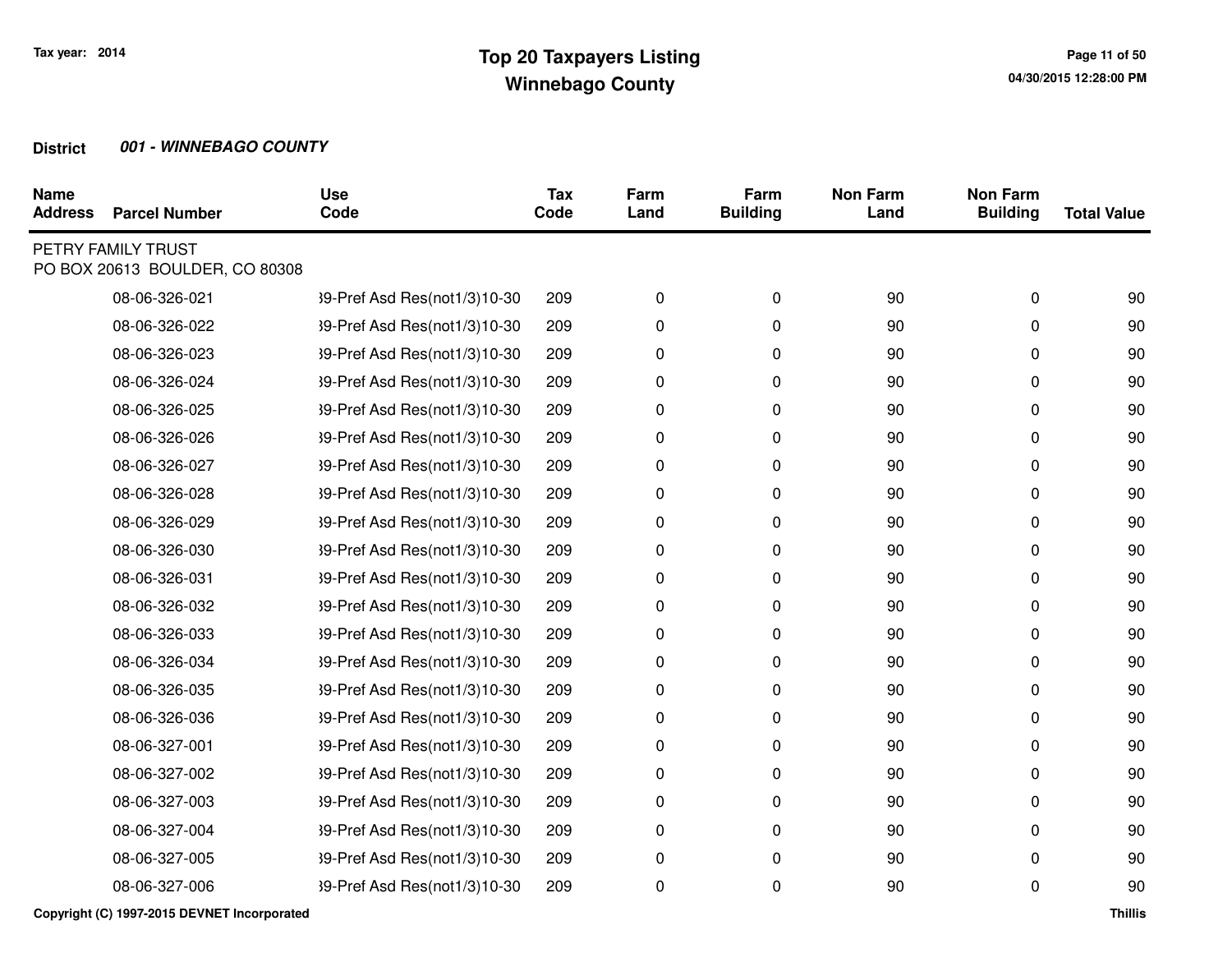| <b>Name</b><br><b>Address</b> | <b>Parcel Number</b>                                 | <b>Use</b><br>Code           | <b>Tax</b><br>Code | Farm<br>Land | Farm<br><b>Building</b> | <b>Non Farm</b><br>Land | <b>Non Farm</b><br><b>Building</b> | <b>Total Value</b> |
|-------------------------------|------------------------------------------------------|------------------------------|--------------------|--------------|-------------------------|-------------------------|------------------------------------|--------------------|
|                               | PETRY FAMILY TRUST<br>PO BOX 20613 BOULDER, CO 80308 |                              |                    |              |                         |                         |                                    |                    |
|                               | 08-06-327-007                                        | 39-Pref Asd Res(not1/3)10-30 | 209                | 0            | 0                       | 90                      | 0                                  | 90                 |
|                               | 08-06-327-008                                        | 39-Pref Asd Res(not1/3)10-30 | 209                | 0            | 0                       | 90                      | 0                                  | 90                 |
|                               | 08-06-327-009                                        | 39-Pref Asd Res(not1/3)10-30 | 209                | 0            | 0                       | 90                      | 0                                  | 90                 |
|                               | 08-06-327-010                                        | 39-Pref Asd Res(not1/3)10-30 | 209                | 0            | 0                       | 90                      | 0                                  | 90                 |
|                               | 08-06-327-011                                        | 39-Pref Asd Res(not1/3)10-30 | 209                | 0            | 0                       | 90                      | 0                                  | 90                 |
|                               | 08-06-327-012                                        | 39-Pref Asd Res(not1/3)10-30 | 209                | 0            | 0                       | 90                      | 0                                  | 90                 |
|                               | 08-06-327-013                                        | 39-Pref Asd Res(not1/3)10-30 | 209                | 0            | 0                       | 90                      | 0                                  | 90                 |
|                               | 08-06-328-001                                        | 39-Pref Asd Res(not1/3)10-30 | 209                | 0            | 0                       | 90                      | 0                                  | 90                 |
|                               | 08-06-328-002                                        | 39-Pref Asd Res(not1/3)10-30 | 209                | 0            | 0                       | 90                      | 0                                  | 90                 |
|                               | 08-06-328-003                                        | 39-Pref Asd Res(not1/3)10-30 | 209                | 0            | 0                       | 90                      | 0                                  | 90                 |
|                               | 08-06-328-004                                        | 39-Pref Asd Res(not1/3)10-30 | 209                | 0            | 0                       | 90                      | 0                                  | 90                 |
|                               | 08-06-328-005                                        | 39-Pref Asd Res(not1/3)10-30 | 209                | 0            | 0                       | 90                      | 0                                  | 90                 |
|                               | 08-06-328-006                                        | 39-Pref Asd Res(not1/3)10-30 | 209                | 0            | 0                       | 90                      | 0                                  | 90                 |
|                               | 08-06-328-007                                        | 39-Pref Asd Res(not1/3)10-30 | 209                | 0            | 0                       | 90                      | 0                                  | 90                 |
|                               | 08-06-328-008                                        | 39-Pref Asd Res(not1/3)10-30 | 209                | 0            | 0                       | 90                      | 0                                  | 90                 |
|                               | 08-06-328-009                                        | 39-Pref Asd Res(not1/3)10-30 | 209                | 0            | 0                       | 90                      | 0                                  | 90                 |
|                               | 08-06-329-001                                        | 39-Pref Asd Res(not1/3)10-30 | 209                | 0            | 0                       | 90                      | 0                                  | 90                 |
|                               | 08-06-329-002                                        | 39-Pref Asd Res(not1/3)10-30 | 209                | 0            | 0                       | 90                      | 0                                  | 90                 |
|                               | 08-06-329-003                                        | 39-Pref Asd Res(not1/3)10-30 | 209                | 0            | 0                       | 90                      | 0                                  | 90                 |
|                               | 08-06-329-004                                        | 39-Pref Asd Res(not1/3)10-30 | 209                | 0            | 0                       | 90                      | 0                                  | 90                 |
|                               | 08-06-329-005                                        | 39-Pref Asd Res(not1/3)10-30 | 209                | 0            | 0                       | 90                      | 0                                  | 90                 |
|                               | 08-06-329-006                                        | 39-Pref Asd Res(not1/3)10-30 | 209                | 0            | 0                       | 90                      | 0                                  | 90                 |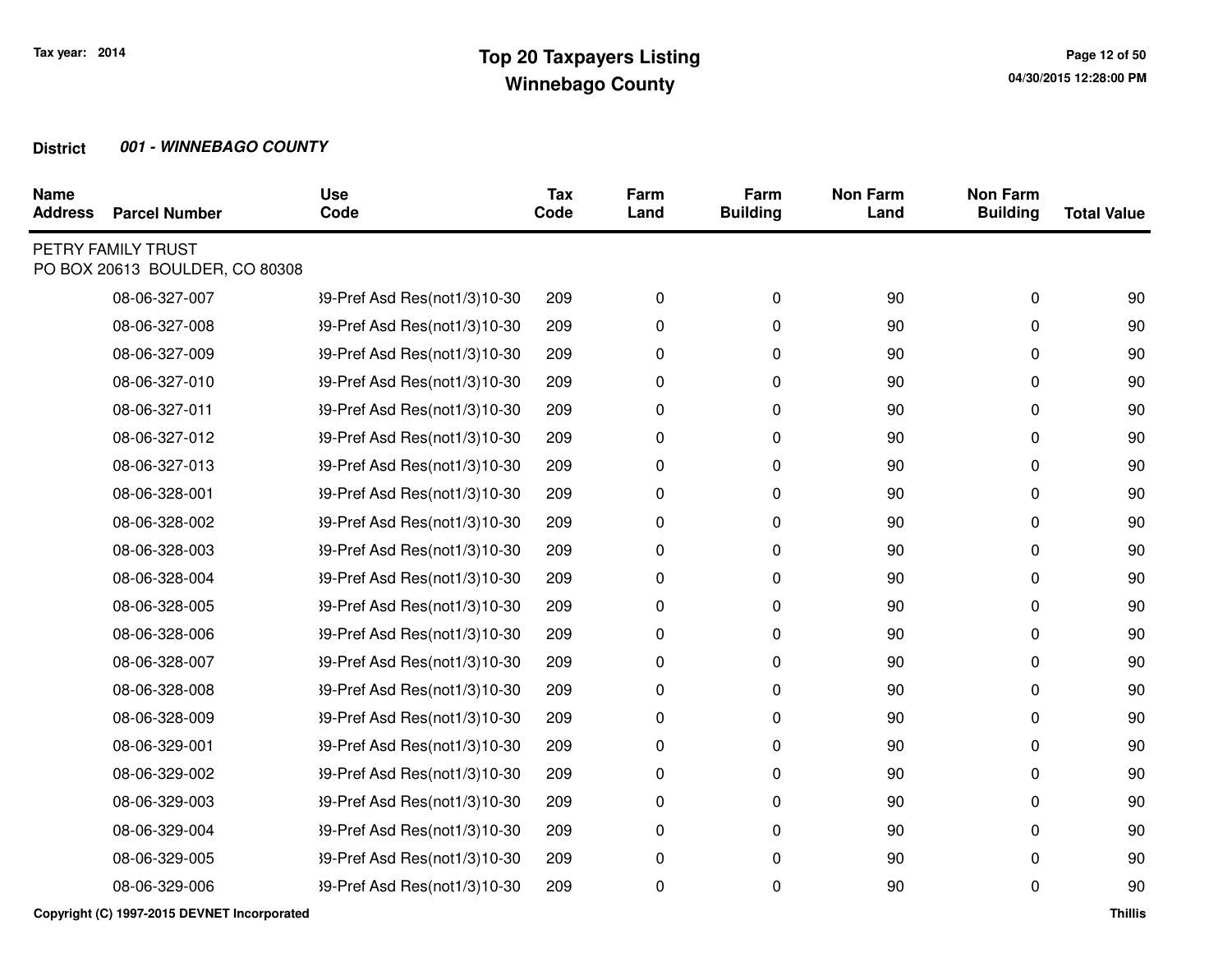| <b>Parcel Number</b> | <b>Use</b><br>Code                                   | <b>Tax</b><br>Code | Farm<br>Land | Farm<br><b>Building</b> | <b>Non Farm</b><br>Land | <b>Non Farm</b><br><b>Building</b> | <b>Total Value</b> |
|----------------------|------------------------------------------------------|--------------------|--------------|-------------------------|-------------------------|------------------------------------|--------------------|
|                      |                                                      |                    |              |                         |                         |                                    |                    |
| 08-06-329-007        | 39-Pref Asd Res(not1/3)10-30                         | 209                | 0            | 0                       | 90                      | 0                                  | 90                 |
| 08-06-329-008        | 39-Pref Asd Res(not1/3)10-30                         | 209                | 0            | 0                       | 90                      | 0                                  | 90                 |
| 08-06-329-009        | 39-Pref Asd Res(not1/3)10-30                         | 209                | 0            | 0                       | 90                      | 0                                  | 90                 |
| 08-06-329-010        | 39-Pref Asd Res(not1/3)10-30                         | 209                | 0            | 0                       | 90                      | 0                                  | 90                 |
| 08-06-329-011        | 39-Pref Asd Res(not1/3)10-30                         | 209                | 0            | 0                       | 90                      | 0                                  | 90                 |
| 08-06-329-012        | 39-Pref Asd Res(not1/3)10-30                         | 209                | 0            | 0                       | 90                      | 0                                  | 90                 |
| 08-06-329-013        | 39-Pref Asd Res(not1/3)10-30                         | 209                | 0            | 0                       | 90                      | 0                                  | 90                 |
| 08-06-329-014        | 39-Pref Asd Res(not1/3)10-30                         | 209                | 0            | 0                       | 90                      | 0                                  | 90                 |
| 08-06-329-015        | 39-Pref Asd Res(not1/3)10-30                         | 209                | 0            | 0                       | 90                      | 0                                  | 90                 |
| 08-06-329-016        | 39-Pref Asd Res(not1/3)10-30                         | 209                | 0            | 0                       | 90                      | 0                                  | 90                 |
| 08-06-329-017        | 39-Pref Asd Res(not1/3)10-30                         | 209                | 0            | 0                       | 90                      | 0                                  | 90                 |
| 08-06-329-018        | 39-Pref Asd Res(not1/3)10-30                         | 209                | 0            | 0                       | 90                      | 0                                  | 90                 |
| 08-06-329-019        | 39-Pref Asd Res(not1/3)10-30                         | 209                | $\pmb{0}$    | 0                       | 90                      | 0                                  | 90                 |
| 08-06-329-020        | 39-Pref Asd Res(not1/3)10-30                         | 209                | 0            | 0                       | 90                      | 0                                  | 90                 |
| 08-06-329-021        | 39-Pref Asd Res(not1/3)10-30                         | 209                | 0            | 0                       | 90                      | 0                                  | 90                 |
| 08-06-329-022        | 39-Pref Asd Res(not1/3)10-30                         | 209                | 0            | 0                       | 90                      | 0                                  | 90                 |
| 08-06-329-023        | 39-Pref Asd Res(not1/3)10-30                         | 209                | 0            | 0                       | 90                      | 0                                  | 90                 |
| 08-06-329-024        | 39-Pref Asd Res(not1/3)10-30                         | 209                | 0            | 0                       | 90                      | 0                                  | 90                 |
| 08-06-330-001        | 39-Pref Asd Res(not1/3)10-30                         | 209                | 0            | 0                       | 90                      | 0                                  | 90                 |
| 08-06-330-002        | 39-Pref Asd Res(not1/3)10-30                         | 209                | 0            | 0                       | 90                      | 0                                  | 90                 |
| 08-06-330-003        | 39-Pref Asd Res(not1/3)10-30                         | 209                | 0            | 0                       | 90                      | 0                                  | 90                 |
| 08-06-330-004        | 39-Pref Asd Res(not1/3)10-30                         | 209                | 0            | 0                       | 90                      | 0                                  | 90                 |
|                      | PETRY FAMILY TRUST<br>PO BOX 20613 BOULDER, CO 80308 |                    |              |                         |                         |                                    |                    |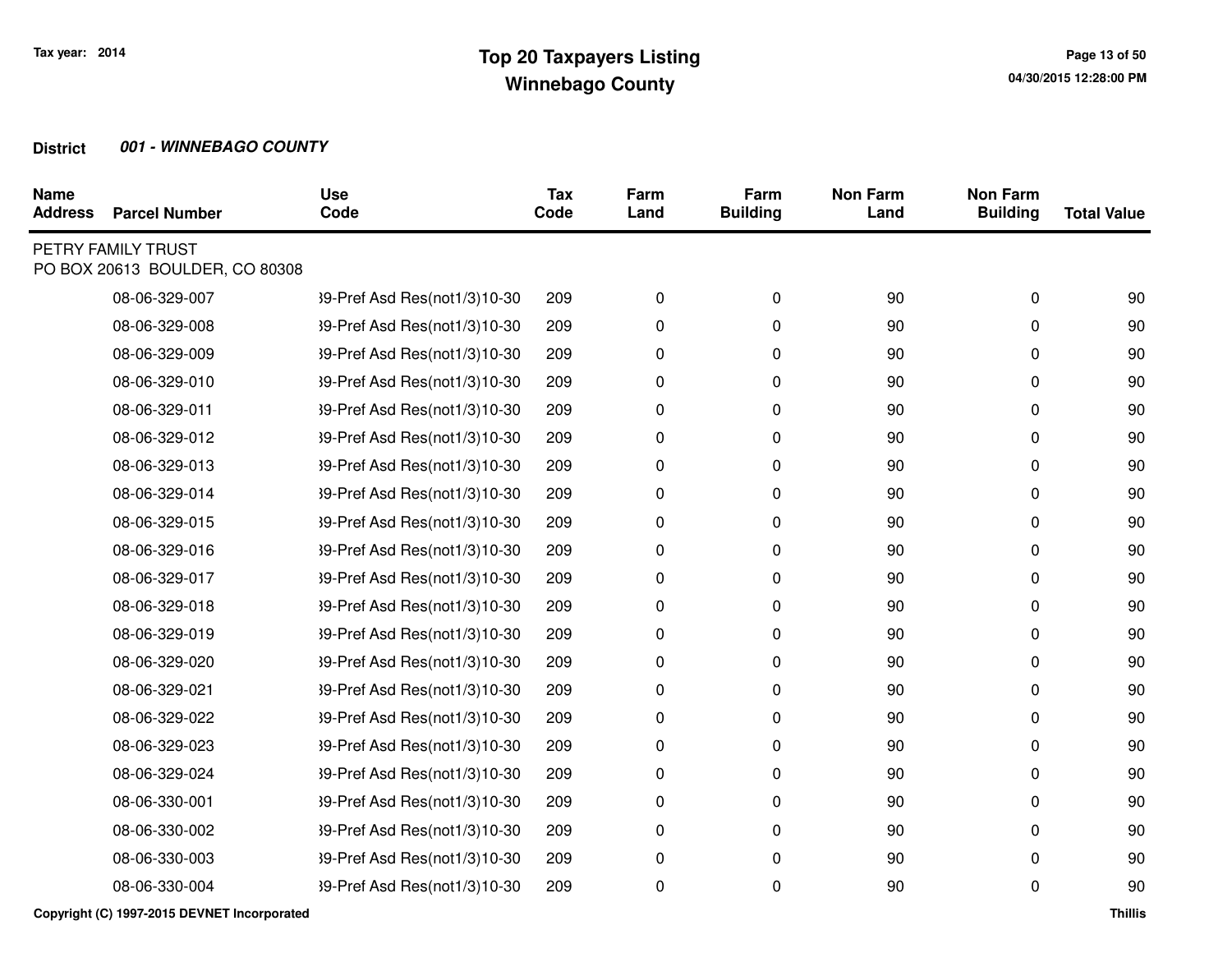| <b>Name</b><br><b>Address</b> | <b>Parcel Number</b>                                 | <b>Use</b><br>Code           | <b>Tax</b><br>Code | Farm<br>Land | Farm<br><b>Building</b> | <b>Non Farm</b><br>Land | <b>Non Farm</b><br><b>Building</b> | <b>Total Value</b> |
|-------------------------------|------------------------------------------------------|------------------------------|--------------------|--------------|-------------------------|-------------------------|------------------------------------|--------------------|
|                               | PETRY FAMILY TRUST<br>PO BOX 20613 BOULDER, CO 80308 |                              |                    |              |                         |                         |                                    |                    |
|                               | 08-06-330-005                                        | 39-Pref Asd Res(not1/3)10-30 | 209                | 0            | 0                       | 90                      | 0                                  | 90                 |
|                               | 08-06-330-006                                        | 39-Pref Asd Res(not1/3)10-30 | 209                | 0            | 0                       | 90                      | 0                                  | 90                 |
|                               | 08-06-330-007                                        | 39-Pref Asd Res(not1/3)10-30 | 209                | 0            | 0                       | 90                      | 0                                  | 90                 |
|                               | 08-06-330-008                                        | 39-Pref Asd Res(not1/3)10-30 | 209                | 0            | 0                       | 90                      | 0                                  | 90                 |
|                               | 08-06-330-009                                        | 39-Pref Asd Res(not1/3)10-30 | 209                | 0            | 0                       | 90                      | 0                                  | 90                 |
|                               | 08-06-330-010                                        | 39-Pref Asd Res(not1/3)10-30 | 209                | 0            | 0                       | 90                      | 0                                  | 90                 |
|                               | 08-06-375-001                                        | 39-Pref Asd Res(not1/3)10-30 | 209                | 0            | 0                       | 90                      | 0                                  | 90                 |
|                               | 08-06-375-002                                        | 39-Pref Asd Res(not1/3)10-30 | 209                | 0            | 0                       | 90                      | 0                                  | 90                 |
|                               | 08-06-375-003                                        | 39-Pref Asd Res(not1/3)10-30 | 209                | 0            | 0                       | 90                      | 0                                  | 90                 |
|                               | 08-06-375-004                                        | 39-Pref Asd Res(not1/3)10-30 | 209                | 0            | 0                       | 90                      | 0                                  | 90                 |
|                               | 08-06-375-005                                        | 39-Pref Asd Res(not1/3)10-30 | 209                | 0            | 0                       | 90                      | 0                                  | 90                 |
|                               | 08-06-375-006                                        | 39-Pref Asd Res(not1/3)10-30 | 209                | 0            | 0                       | 90                      | 0                                  | 90                 |
|                               | 08-06-375-007                                        | 39-Pref Asd Res(not1/3)10-30 | 209                | 0            | 0                       | 90                      | 0                                  | 90                 |
|                               | 08-06-375-008                                        | 39-Pref Asd Res(not1/3)10-30 | 209                | 0            | 0                       | 90                      | 0                                  | 90                 |
|                               | 08-06-375-009                                        | 39-Pref Asd Res(not1/3)10-30 | 209                | 0            | 0                       | 90                      | 0                                  | 90                 |
|                               | 08-06-375-010                                        | 39-Pref Asd Res(not1/3)10-30 | 209                | 0            | 0                       | 90                      | 0                                  | 90                 |
|                               | 08-06-375-011                                        | 39-Pref Asd Res(not1/3)10-30 | 209                | 0            | 0                       | 90                      | 0                                  | 90                 |
|                               | 08-06-375-012                                        | 39-Pref Asd Res(not1/3)10-30 | 209                | 0            | 0                       | 90                      | 0                                  | 90                 |
|                               | 08-06-375-013                                        | 39-Pref Asd Res(not1/3)10-30 | 209                | 0            | 0                       | 90                      | 0                                  | 90                 |
|                               | 08-06-375-014                                        | 39-Pref Asd Res(not1/3)10-30 | 209                | 0            | 0                       | 90                      | 0                                  | 90                 |
|                               | 08-06-375-015                                        | 39-Pref Asd Res(not1/3)10-30 | 209                | 0            | 0                       | 90                      | 0                                  | 90                 |
|                               | 08-06-375-016                                        | 39-Pref Asd Res(not1/3)10-30 | 209                | 0            | 0                       | 90                      | 0                                  | 90                 |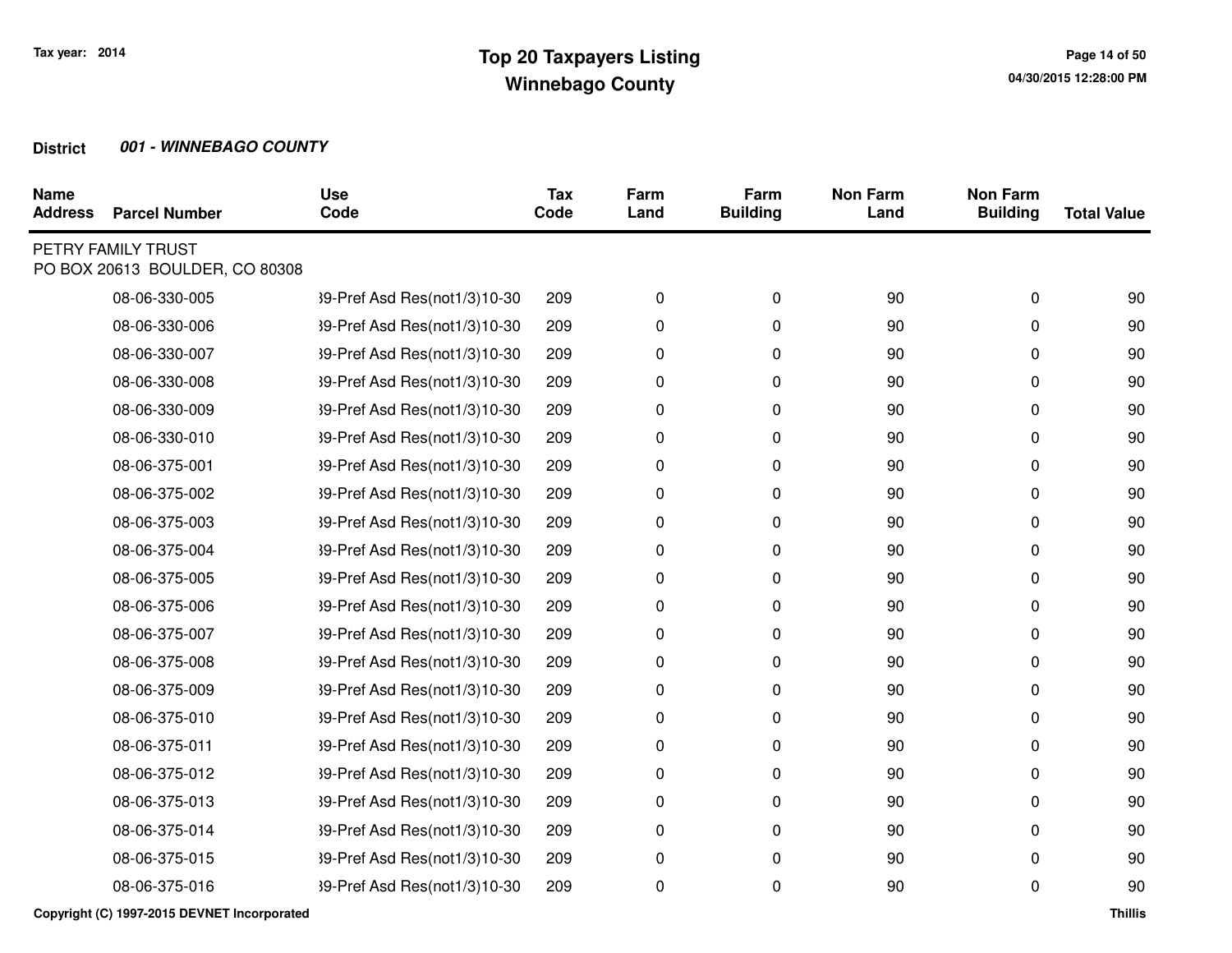| <b>Name</b><br><b>Address</b> | <b>Parcel Number</b>                                 | <b>Use</b><br>Code           | <b>Tax</b><br>Code | Farm<br>Land | Farm<br><b>Building</b> | <b>Non Farm</b><br>Land | <b>Non Farm</b><br><b>Building</b> | <b>Total Value</b> |
|-------------------------------|------------------------------------------------------|------------------------------|--------------------|--------------|-------------------------|-------------------------|------------------------------------|--------------------|
|                               | PETRY FAMILY TRUST<br>PO BOX 20613 BOULDER, CO 80308 |                              |                    |              |                         |                         |                                    |                    |
|                               | 08-06-375-017                                        | 39-Pref Asd Res(not1/3)10-30 | 209                | 0            | 0                       | 90                      | 0                                  | 90                 |
|                               | 08-06-375-018                                        | 39-Pref Asd Res(not1/3)10-30 | 209                | 0            | 0                       | 90                      | 0                                  | 90                 |
|                               | 08-06-375-019                                        | 39-Pref Asd Res(not1/3)10-30 | 209                | 0            | 0                       | 90                      | 0                                  | 90                 |
|                               | 08-06-375-020                                        | 39-Pref Asd Res(not1/3)10-30 | 209                | 0            | 0                       | 90                      | 0                                  | 90                 |
|                               | 08-06-375-021                                        | 39-Pref Asd Res(not1/3)10-30 | 209                | 0            | 0                       | 90                      | 0                                  | 90                 |
|                               | 08-06-376-001                                        | 39-Pref Asd Res(not1/3)10-30 | 209                | 0            | 0                       | 90                      | 0                                  | 90                 |
|                               | 08-06-376-002                                        | 39-Pref Asd Res(not1/3)10-30 | 209                | 0            | 0                       | 90                      | 0                                  | 90                 |
|                               | 08-06-376-003                                        | 39-Pref Asd Res(not1/3)10-30 | 209                | 0            | 0                       | 90                      | 0                                  | 90                 |
|                               | 08-06-376-004                                        | 39-Pref Asd Res(not1/3)10-30 | 209                | 0            | 0                       | 90                      | 0                                  | 90                 |
|                               | 08-06-376-005                                        | 39-Pref Asd Res(not1/3)10-30 | 209                | 0            | 0                       | 90                      | 0                                  | 90                 |
|                               | 08-06-376-006                                        | 39-Pref Asd Res(not1/3)10-30 | 209                | 0            | 0                       | 90                      | 0                                  | 90                 |
|                               | 08-06-376-007                                        | 39-Pref Asd Res(not1/3)10-30 | 209                | 0            | 0                       | 90                      | 0                                  | 90                 |
|                               | 08-06-376-008                                        | 39-Pref Asd Res(not1/3)10-30 | 209                | 0            | 0                       | 90                      | 0                                  | 90                 |
|                               | 08-06-376-009                                        | 39-Pref Asd Res(not1/3)10-30 | 209                | 0            | 0                       | 90                      | 0                                  | 90                 |
|                               | 08-06-376-010                                        | 39-Pref Asd Res(not1/3)10-30 | 209                | 0            | 0                       | 90                      | 0                                  | 90                 |
|                               | 08-06-376-011                                        | 39-Pref Asd Res(not1/3)10-30 | 209                | 0            | 0                       | 90                      | 0                                  | 90                 |
|                               | 08-06-376-012                                        | 39-Pref Asd Res(not1/3)10-30 | 209                | 0            | 0                       | 90                      | 0                                  | 90                 |
|                               | 08-06-376-013                                        | 39-Pref Asd Res(not1/3)10-30 | 209                | 0            | 0                       | 90                      | 0                                  | 90                 |
|                               | 08-06-376-014                                        | 39-Pref Asd Res(not1/3)10-30 | 209                | 0            | 0                       | 90                      | 0                                  | 90                 |
|                               | 08-06-377-001                                        | 39-Pref Asd Res(not1/3)10-30 | 209                | 0            | 0                       | 90                      | 0                                  | 90                 |
|                               | 08-06-377-002                                        | 39-Pref Asd Res(not1/3)10-30 | 209                | 0            | 0                       | 90                      | 0                                  | 90                 |
|                               | 08-06-377-003                                        | 39-Pref Asd Res(not1/3)10-30 | 209                | 0            | 0                       | 90                      | 0                                  | 90                 |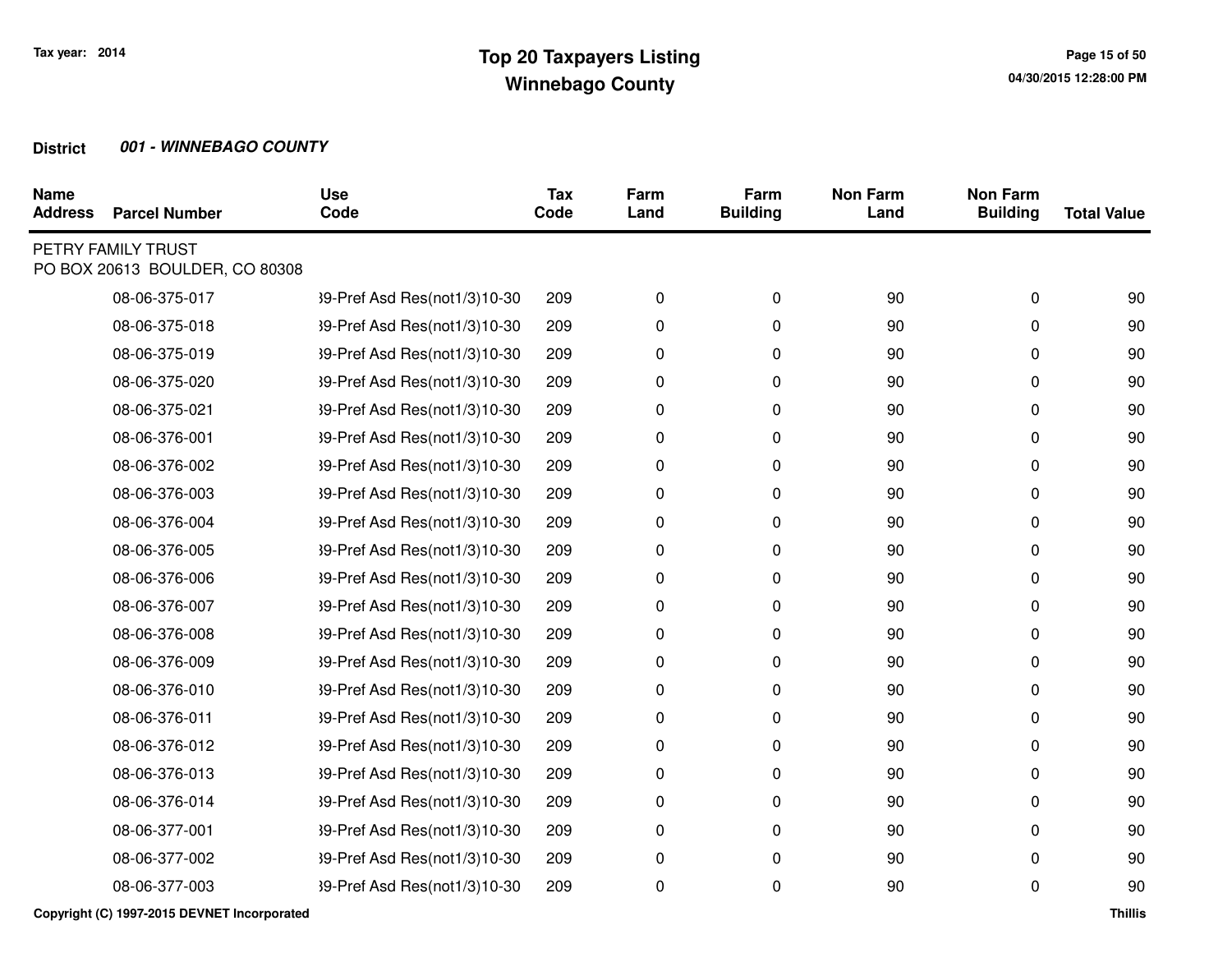| <b>Name</b><br><b>Address</b> | <b>Parcel Number</b>                                 | <b>Use</b><br>Code           | <b>Tax</b><br>Code | Farm<br>Land | Farm<br><b>Building</b> | <b>Non Farm</b><br>Land | <b>Non Farm</b><br><b>Building</b> | <b>Total Value</b> |
|-------------------------------|------------------------------------------------------|------------------------------|--------------------|--------------|-------------------------|-------------------------|------------------------------------|--------------------|
|                               | PETRY FAMILY TRUST<br>PO BOX 20613 BOULDER, CO 80308 |                              |                    |              |                         |                         |                                    |                    |
|                               | 08-06-377-004                                        | 39-Pref Asd Res(not1/3)10-30 | 209                | 0            | 0                       | 90                      | 0                                  | 90                 |
|                               | 08-06-377-005                                        | 39-Pref Asd Res(not1/3)10-30 | 209                | 0            | 0                       | 90                      | 0                                  | 90                 |
|                               | 08-06-377-006                                        | 39-Pref Asd Res(not1/3)10-30 | 209                | 0            | 0                       | 90                      | 0                                  | 90                 |
|                               | 08-06-377-007                                        | 39-Pref Asd Res(not1/3)10-30 | 209                | 0            | 0                       | 90                      | 0                                  | 90                 |
|                               | 08-06-377-008                                        | 39-Pref Asd Res(not1/3)10-30 | 209                | 0            | 0                       | 90                      | 0                                  | 90                 |
|                               | 08-06-377-009                                        | 39-Pref Asd Res(not1/3)10-30 | 209                | 0            | 0                       | 90                      | 0                                  | 90                 |
|                               | 08-06-377-010                                        | 39-Pref Asd Res(not1/3)10-30 | 209                | 0            | 0                       | 90                      | 0                                  | 90                 |
|                               | 08-06-377-011                                        | 39-Pref Asd Res(not1/3)10-30 | 209                | 0            | 0                       | 90                      | 0                                  | 90                 |
|                               | 08-06-377-012                                        | 39-Pref Asd Res(not1/3)10-30 | 209                | 0            | 0                       | 90                      | 0                                  | 90                 |
|                               | 08-06-377-013                                        | 39-Pref Asd Res(not1/3)10-30 | 209                | 0            | 0                       | 90                      | 0                                  | 90                 |
|                               | 08-06-378-001                                        | 39-Pref Asd Res(not1/3)10-30 | 209                | 0            | 0                       | 90                      | 0                                  | 90                 |
|                               | 08-06-378-002                                        | 39-Pref Asd Res(not1/3)10-30 | 209                | 0            | 0                       | 90                      | 0                                  | 90                 |
|                               | 08-06-378-003                                        | 39-Pref Asd Res(not1/3)10-30 | 209                | 0            | 0                       | 90                      | 0                                  | 90                 |
|                               | 08-06-378-004                                        | 39-Pref Asd Res(not1/3)10-30 | 209                | 0            | 0                       | 90                      | 0                                  | 90                 |
|                               | 08-06-378-005                                        | 39-Pref Asd Res(not1/3)10-30 | 209                | 0            | 0                       | 90                      | 0                                  | 90                 |
|                               | 08-06-378-006                                        | 39-Pref Asd Res(not1/3)10-30 | 209                | 0            | 0                       | 90                      | 0                                  | 90                 |
|                               | 08-06-378-007                                        | 39-Pref Asd Res(not1/3)10-30 | 209                | 0            | 0                       | 90                      | 0                                  | 90                 |
|                               | 08-06-378-008                                        | 39-Pref Asd Res(not1/3)10-30 | 209                | 0            | 0                       | 90                      | 0                                  | 90                 |
|                               | 08-06-378-009                                        | 39-Pref Asd Res(not1/3)10-30 | 209                | 0            | 0                       | 90                      | 0                                  | 90                 |
|                               | 08-06-378-010                                        | 39-Pref Asd Res(not1/3)10-30 | 209                | 0            | 0                       | 90                      | 0                                  | 90                 |
|                               | 08-06-378-011                                        | 39-Pref Asd Res(not1/3)10-30 | 209                | 0            | 0                       | 90                      | 0                                  | 90                 |
|                               | 08-06-379-001                                        | 39-Pref Asd Res(not1/3)10-30 | 209                | 0            | 0                       | 90                      | 0                                  | 90                 |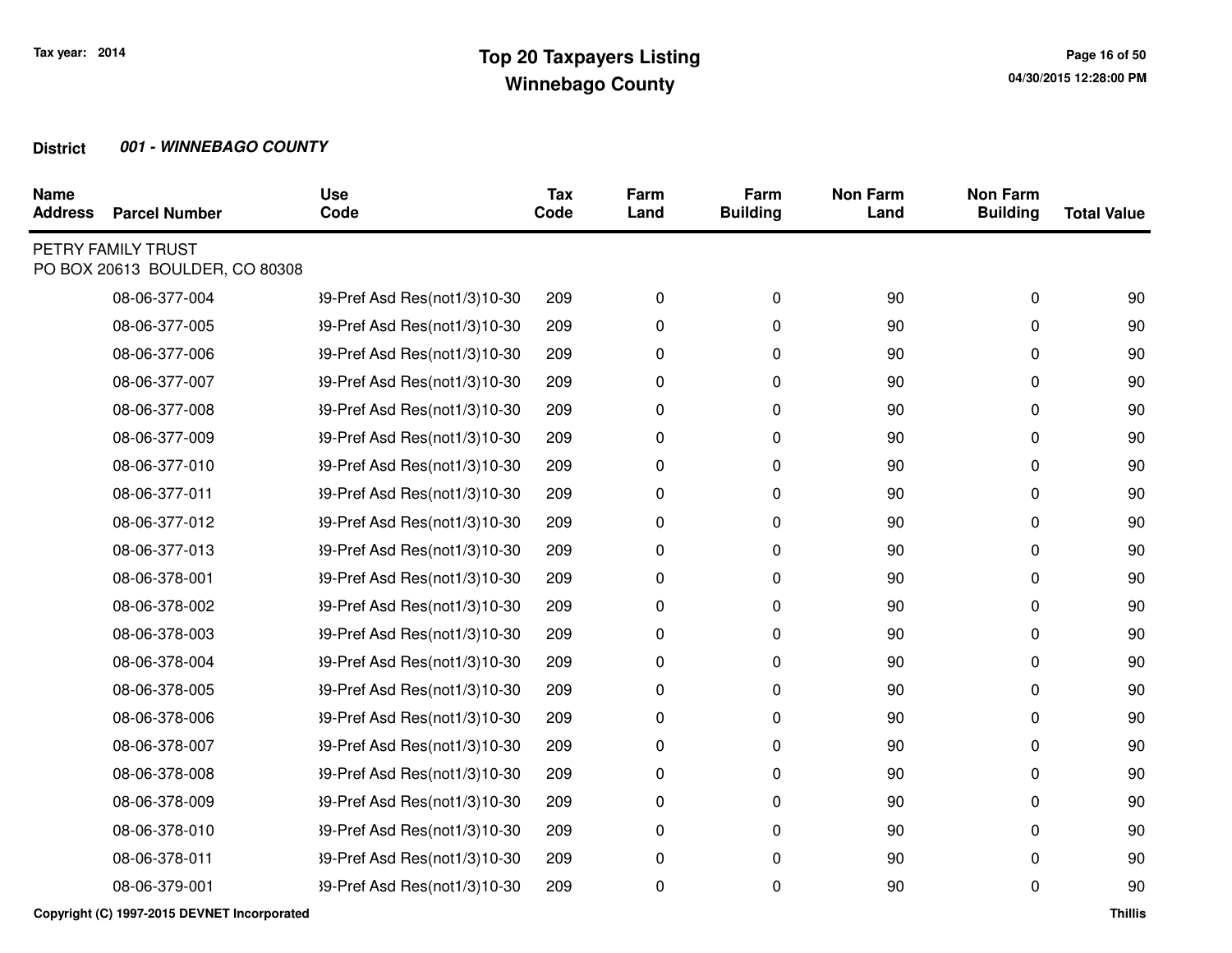| <b>Name</b><br><b>Address</b> | <b>Parcel Number</b>                                 | <b>Use</b><br>Code           | <b>Tax</b><br>Code | Farm<br>Land | Farm<br><b>Building</b> | <b>Non Farm</b><br>Land | <b>Non Farm</b><br><b>Building</b> | <b>Total Value</b> |
|-------------------------------|------------------------------------------------------|------------------------------|--------------------|--------------|-------------------------|-------------------------|------------------------------------|--------------------|
|                               | PETRY FAMILY TRUST<br>PO BOX 20613 BOULDER, CO 80308 |                              |                    |              |                         |                         |                                    |                    |
|                               | 08-06-379-002                                        | 39-Pref Asd Res(not1/3)10-30 | 209                | 0            | 0                       | 90                      | 0                                  | 90                 |
|                               | 08-06-379-003                                        | 39-Pref Asd Res(not1/3)10-30 | 209                | 0            | 0                       | 90                      | 0                                  | 90                 |
|                               | 08-06-379-004                                        | 39-Pref Asd Res(not1/3)10-30 | 209                | 0            | 0                       | 90                      | 0                                  | 90                 |
|                               | 08-06-379-005                                        | 39-Pref Asd Res(not1/3)10-30 | 209                | 0            | 0                       | 90                      | 0                                  | 90                 |
|                               | 08-06-379-006                                        | 39-Pref Asd Res(not1/3)10-30 | 209                | 0            | 0                       | 90                      | 0                                  | 90                 |
|                               | 08-06-379-007                                        | 39-Pref Asd Res(not1/3)10-30 | 209                | 0            | 0                       | 90                      | 0                                  | 90                 |
|                               | 08-06-379-008                                        | 39-Pref Asd Res(not1/3)10-30 | 209                | 0            | 0                       | 90                      | 0                                  | 90                 |
|                               | 08-06-379-009                                        | 39-Pref Asd Res(not1/3)10-30 | 209                | 0            | 0                       | 90                      | 0                                  | 90                 |
|                               | 08-06-379-010                                        | 39-Pref Asd Res(not1/3)10-30 | 209                | 0            | 0                       | 90                      | 0                                  | 90                 |
|                               | 08-06-379-011                                        | 39-Pref Asd Res(not1/3)10-30 | 209                | 0            | 0                       | 90                      | 0                                  | 90                 |
|                               | 08-06-379-012                                        | 39-Pref Asd Res(not1/3)10-30 | 209                | 0            | 0                       | 90                      | 0                                  | 90                 |
|                               | 08-06-379-013                                        | 39-Pref Asd Res(not1/3)10-30 | 209                | 0            | 0                       | 90                      | 0                                  | 90                 |
|                               | 08-06-379-014                                        | 39-Pref Asd Res(not1/3)10-30 | 209                | 0            | 0                       | 90                      | 0                                  | 90                 |
|                               | 08-06-379-015                                        | 39-Pref Asd Res(not1/3)10-30 | 209                | 0            | 0                       | 90                      | 0                                  | 90                 |
|                               | 08-06-379-016                                        | 39-Pref Asd Res(not1/3)10-30 | 209                | 0            | 0                       | 90                      | 0                                  | 90                 |
|                               | 08-06-379-017                                        | 39-Pref Asd Res(not1/3)10-30 | 209                | 0            | 0                       | 90                      | 0                                  | 90                 |
|                               | 08-06-379-018                                        | 39-Pref Asd Res(not1/3)10-30 | 209                | 0            | 0                       | 90                      | 0                                  | 90                 |
|                               | 08-06-379-019                                        | 39-Pref Asd Res(not1/3)10-30 | 209                | 0            | 0                       | 90                      | 0                                  | 90                 |
|                               | 08-06-379-020                                        | 39-Pref Asd Res(not1/3)10-30 | 209                | 0            | 0                       | 90                      | 0                                  | 90                 |
|                               | 08-06-379-021                                        | 39-Pref Asd Res(not1/3)10-30 | 209                | 0            | 0                       | 90                      | 0                                  | 90                 |
|                               | 08-06-379-022                                        | 39-Pref Asd Res(not1/3)10-30 | 209                | 0            | 0                       | 90                      | 0                                  | 90                 |
|                               | 08-06-379-023                                        | 39-Pref Asd Res(not1/3)10-30 | 209                | 0            | 0                       | 90                      | 0                                  | 90                 |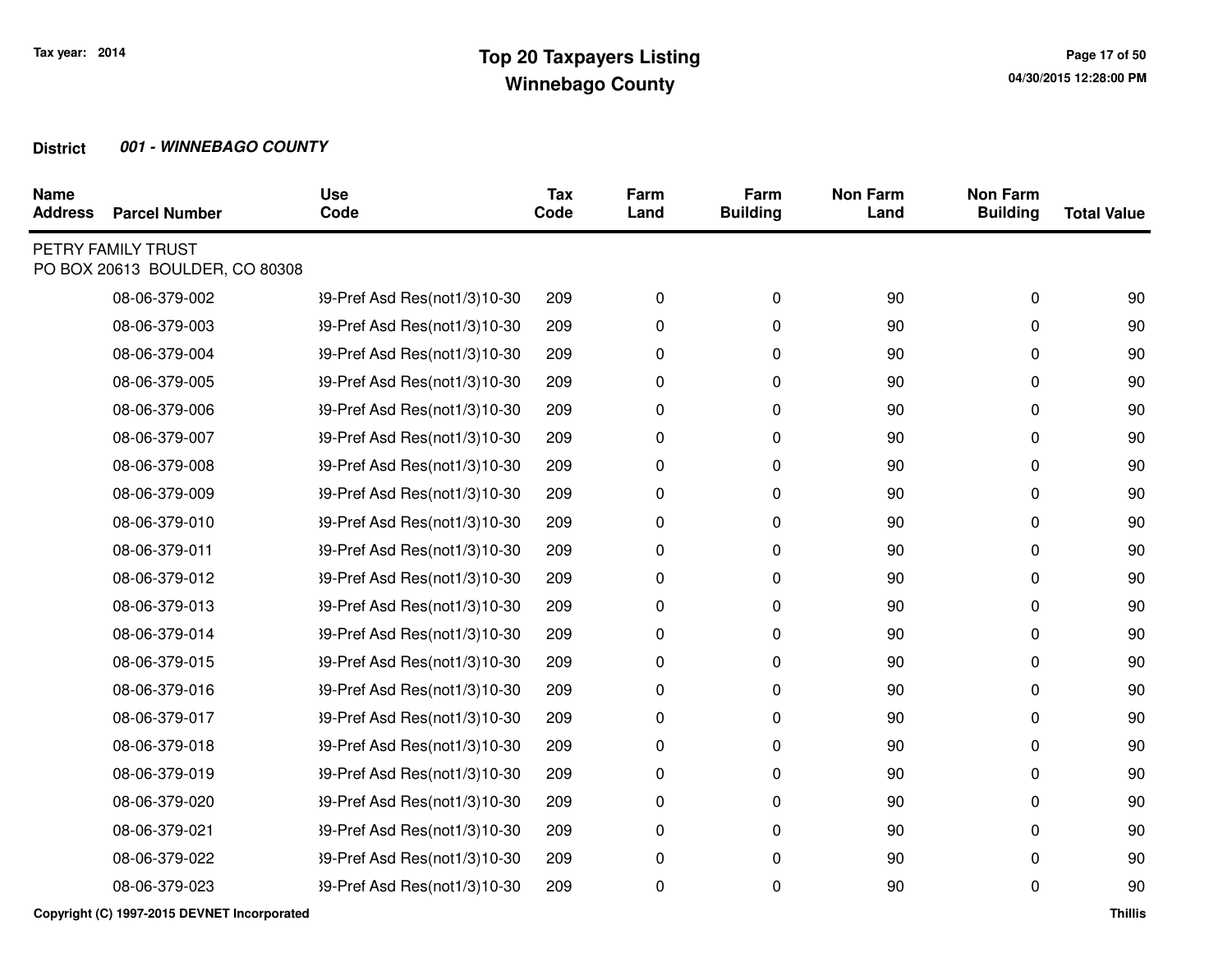| <b>Name</b><br><b>Address</b> | <b>Parcel Number</b>                                 | <b>Use</b><br>Code           | <b>Tax</b><br>Code | Farm<br>Land | Farm<br><b>Building</b> | <b>Non Farm</b><br>Land | <b>Non Farm</b><br><b>Building</b> | <b>Total Value</b> |
|-------------------------------|------------------------------------------------------|------------------------------|--------------------|--------------|-------------------------|-------------------------|------------------------------------|--------------------|
|                               | PETRY FAMILY TRUST<br>PO BOX 20613 BOULDER, CO 80308 |                              |                    |              |                         |                         |                                    |                    |
|                               | 08-06-379-024                                        | 39-Pref Asd Res(not1/3)10-30 | 209                | 0            | 0                       | 90                      | 0                                  | 90                 |
|                               | 08-06-379-025                                        | 39-Pref Asd Res(not1/3)10-30 | 209                | 0            | 0                       | 90                      | 0                                  | 90                 |
|                               | 08-06-379-026                                        | 39-Pref Asd Res(not1/3)10-30 | 209                | 0            | 0                       | 90                      | 0                                  | 90                 |
|                               | 08-06-379-027                                        | 39-Pref Asd Res(not1/3)10-30 | 209                | 0            | 0                       | 90                      | 0                                  | 90                 |
|                               | 08-06-379-028                                        | 39-Pref Asd Res(not1/3)10-30 | 209                | 0            | 0                       | 90                      | 0                                  | 90                 |
|                               | 08-06-379-029                                        | 39-Pref Asd Res(not1/3)10-30 | 209                | 0            | 0                       | 90                      | 0                                  | 90                 |
|                               | 08-06-379-030                                        | 39-Pref Asd Res(not1/3)10-30 | 209                | 0            | 0                       | 90                      | 0                                  | 90                 |
|                               | 08-06-379-031                                        | 39-Pref Asd Res(not1/3)10-30 | 209                | 0            | 0                       | 90                      | 0                                  | 90                 |
|                               | 08-06-379-032                                        | 39-Pref Asd Res(not1/3)10-30 | 209                | 0            | 0                       | 90                      | 0                                  | 90                 |
|                               | 08-06-379-033                                        | 39-Pref Asd Res(not1/3)10-30 | 209                | 0            | 0                       | 90                      | 0                                  | 90                 |
|                               | 08-06-379-034                                        | 39-Pref Asd Res(not1/3)10-30 | 209                | 0            | 0                       | 90                      | 0                                  | 90                 |
|                               | 08-06-379-035                                        | 39-Pref Asd Res(not1/3)10-30 | 209                | 0            | 0                       | 90                      | 0                                  | 90                 |
|                               | 08-06-379-036                                        | 39-Pref Asd Res(not1/3)10-30 | 209                | 0            | 0                       | 90                      | 0                                  | 90                 |
|                               | 08-06-379-037                                        | 39-Pref Asd Res(not1/3)10-30 | 209                | 0            | 0                       | 90                      | 0                                  | 90                 |
|                               | 08-06-380-001                                        | 39-Pref Asd Res(not1/3)10-30 | 209                | 0            | 0                       | 90                      | 0                                  | 90                 |
|                               | 08-06-380-002                                        | 39-Pref Asd Res(not1/3)10-30 | 209                | 0            | 0                       | 90                      | 0                                  | 90                 |
|                               | 08-06-380-003                                        | 39-Pref Asd Res(not1/3)10-30 | 209                | 0            | 0                       | 90                      | 0                                  | 90                 |
|                               | 08-06-380-004                                        | 39-Pref Asd Res(not1/3)10-30 | 209                | 0            | 0                       | 90                      | 0                                  | 90                 |
|                               | 08-06-380-005                                        | 39-Pref Asd Res(not1/3)10-30 | 209                | 0            | 0                       | 90                      | 0                                  | 90                 |
|                               | 08-06-380-006                                        | 39-Pref Asd Res(not1/3)10-30 | 209                | 0            | 0                       | 90                      | 0                                  | 90                 |
|                               | 08-06-401-004                                        | 39-Pref Asd Res(not1/3)10-30 | 209                | 0            | 0                       | 90                      | 0                                  | 90                 |
|                               | 08-06-401-005                                        | 39-Pref Asd Res(not1/3)10-30 | 209                | 0            | 0                       | 90                      | 0                                  | 90                 |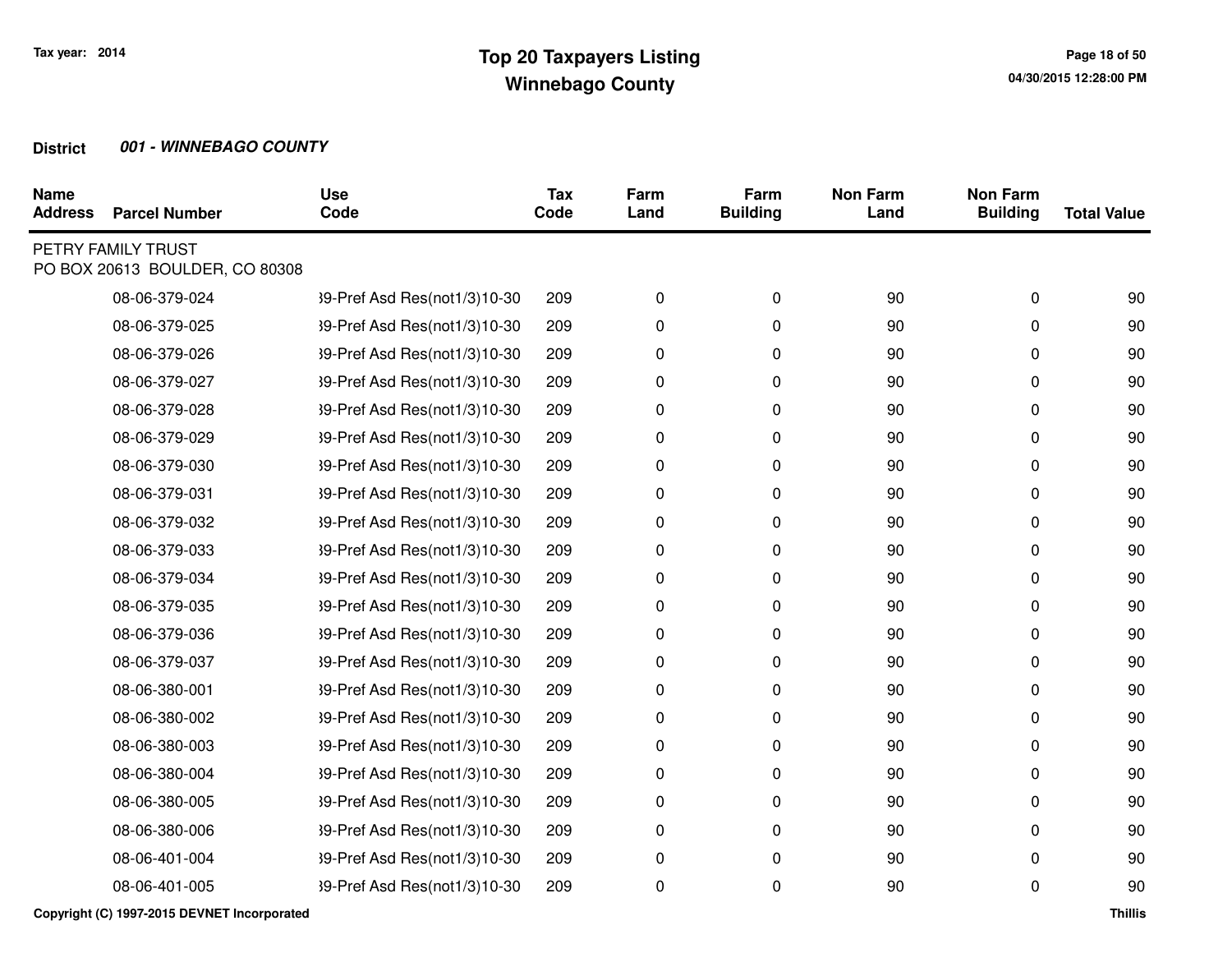| <b>Name</b><br><b>Address</b> | <b>Parcel Number</b>                                 | <b>Use</b><br>Code           | <b>Tax</b><br>Code | Farm<br>Land | Farm<br><b>Building</b> | <b>Non Farm</b><br>Land | <b>Non Farm</b><br><b>Building</b> | <b>Total Value</b> |
|-------------------------------|------------------------------------------------------|------------------------------|--------------------|--------------|-------------------------|-------------------------|------------------------------------|--------------------|
|                               | PETRY FAMILY TRUST<br>PO BOX 20613 BOULDER, CO 80308 |                              |                    |              |                         |                         |                                    |                    |
|                               | 08-06-402-001                                        | 39-Pref Asd Res(not1/3)10-30 | 209                | 0            | 0                       | 90                      | 0                                  | 90                 |
|                               | 08-06-402-002                                        | 39-Pref Asd Res(not1/3)10-30 | 209                | 0            | 0                       | 90                      | 0                                  | 90                 |
|                               | 08-06-402-003                                        | 39-Pref Asd Res(not1/3)10-30 | 209                | 0            | 0                       | 90                      | 0                                  | 90                 |
|                               | 08-06-402-004                                        | 39-Pref Asd Res(not1/3)10-30 | 209                | 0            | 0                       | 90                      | 0                                  | 90                 |
|                               | 08-06-402-005                                        | 39-Pref Asd Res(not1/3)10-30 | 209                | 0            | 0                       | 90                      | 0                                  | 90                 |
|                               | 08-06-402-006                                        | 39-Pref Asd Res(not1/3)10-30 | 209                | 0            | 0                       | 90                      | 0                                  | 90                 |
|                               | 08-06-402-007                                        | 39-Pref Asd Res(not1/3)10-30 | 209                | 0            | 0                       | 90                      | 0                                  | 90                 |
|                               | 08-06-402-008                                        | 39-Pref Asd Res(not1/3)10-30 | 209                | 0            | 0                       | 90                      | 0                                  | 90                 |
|                               | 08-06-402-009                                        | 39-Pref Asd Res(not1/3)10-30 | 209                | 0            | 0                       | 90                      | 0                                  | 90                 |
|                               | 08-06-402-010                                        | 39-Pref Asd Res(not1/3)10-30 | 209                | 0            | 0                       | 90                      | 0                                  | 90                 |
|                               | 08-06-402-011                                        | 39-Pref Asd Res(not1/3)10-30 | 209                | 0            | 0                       | 90                      | 0                                  | 90                 |
|                               | 08-06-402-012                                        | 39-Pref Asd Res(not1/3)10-30 | 209                | 0            | 0                       | 90                      | 0                                  | 90                 |
|                               | 08-06-402-013                                        | 39-Pref Asd Res(not1/3)10-30 | 209                | 0            | 0                       | 90                      | 0                                  | 90                 |
|                               | 08-06-402-014                                        | 39-Pref Asd Res(not1/3)10-30 | 209                | 0            | 0                       | 90                      | 0                                  | 90                 |
|                               | 08-06-402-015                                        | 39-Pref Asd Res(not1/3)10-30 | 209                | 0            | 0                       | 90                      | 0                                  | 90                 |
|                               | 08-06-402-016                                        | 39-Pref Asd Res(not1/3)10-30 | 209                | 0            | 0                       | 90                      | 0                                  | 90                 |
|                               | 08-06-402-017                                        | 39-Pref Asd Res(not1/3)10-30 | 209                | 0            | 0                       | 90                      | 0                                  | 90                 |
|                               | 08-06-403-001                                        | 39-Pref Asd Res(not1/3)10-30 | 209                | 0            | 0                       | 90                      | 0                                  | 90                 |
|                               | 08-06-403-002                                        | 39-Pref Asd Res(not1/3)10-30 | 209                | 0            | 0                       | 90                      | 0                                  | 90                 |
|                               | 08-06-403-003                                        | 39-Pref Asd Res(not1/3)10-30 | 209                | 0            | 0                       | 90                      | 0                                  | 90                 |
|                               | 08-06-403-004                                        | 39-Pref Asd Res(not1/3)10-30 | 209                | 0            | 0                       | 90                      | 0                                  | 90                 |
|                               | 08-06-403-005                                        | 39-Pref Asd Res(not1/3)10-30 | 209                | 0            | 0                       | 90                      | 0                                  | 90                 |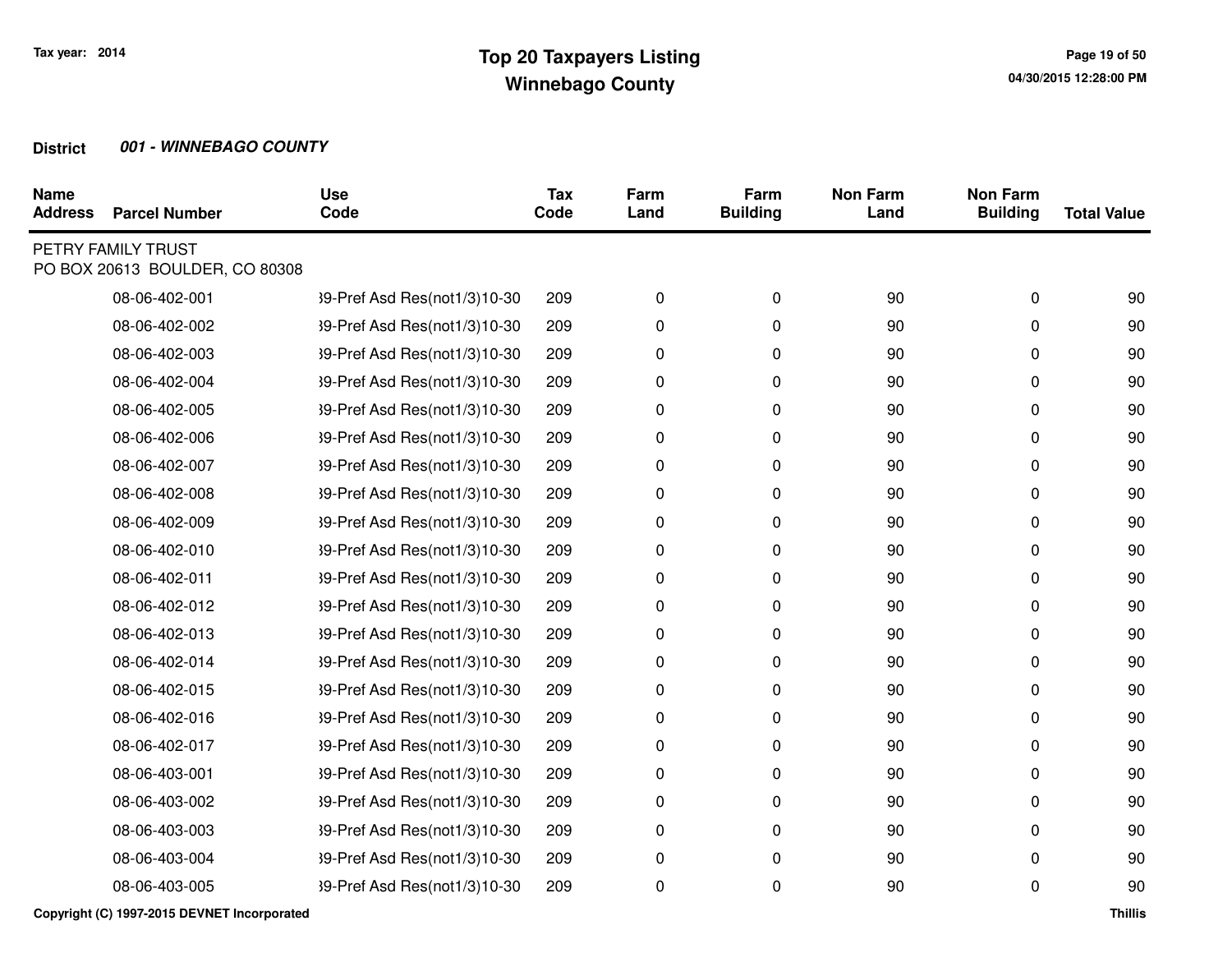| <b>Parcel Number</b> | <b>Use</b><br>Code                                   | <b>Tax</b><br>Code | Farm<br>Land | Farm<br><b>Building</b> | <b>Non Farm</b><br>Land | <b>Non Farm</b><br><b>Building</b> | <b>Total Value</b> |
|----------------------|------------------------------------------------------|--------------------|--------------|-------------------------|-------------------------|------------------------------------|--------------------|
|                      |                                                      |                    |              |                         |                         |                                    |                    |
| 08-06-403-006        | 39-Pref Asd Res(not1/3)10-30                         | 209                | 0            | 0                       | 90                      | 0                                  | 90                 |
| 08-06-403-007        | 39-Pref Asd Res(not1/3)10-30                         | 209                | 0            | 0                       | 90                      | 0                                  | 90                 |
| 08-06-403-008        | 39-Pref Asd Res(not1/3)10-30                         | 209                | 0            | 0                       | 90                      | 0                                  | 90                 |
| 08-06-403-009        | 39-Pref Asd Res(not1/3)10-30                         | 209                | 0            | 0                       | 90                      | 0                                  | 90                 |
| 08-06-403-010        | 39-Pref Asd Res(not1/3)10-30                         | 209                | 0            | 0                       | 90                      | 0                                  | 90                 |
| 08-06-403-011        | 39-Pref Asd Res(not1/3)10-30                         | 209                | 0            | 0                       | 90                      | 0                                  | 90                 |
| 08-06-403-012        | 39-Pref Asd Res(not1/3)10-30                         | 209                | 0            | 0                       | 90                      | 0                                  | 90                 |
| 08-06-403-013        | 39-Pref Asd Res(not1/3)10-30                         | 209                | 0            | 0                       | 90                      | 0                                  | 90                 |
| 08-06-403-014        | 39-Pref Asd Res(not1/3)10-30                         | 209                | 0            | 0                       | 90                      | 0                                  | 90                 |
| 08-06-403-015        | 39-Pref Asd Res(not1/3)10-30                         | 209                | 0            | 0                       | 90                      | 0                                  | 90                 |
| 08-06-403-016        | 39-Pref Asd Res(not1/3)10-30                         | 209                | 0            | 0                       | 90                      | 0                                  | 90                 |
| 08-06-403-017        | 39-Pref Asd Res(not1/3)10-30                         | 209                | 0            | 0                       | 90                      | 0                                  | 90                 |
| 08-06-403-018        | 39-Pref Asd Res(not1/3)10-30                         | 209                | $\pmb{0}$    | 0                       | 90                      | 0                                  | 90                 |
| 08-06-403-019        | 39-Pref Asd Res(not1/3)10-30                         | 209                | 0            | 0                       | 90                      | 0                                  | 90                 |
| 08-06-404-001        | 39-Pref Asd Res(not1/3)10-30                         | 209                | 0            | 0                       | 90                      | 0                                  | 90                 |
| 08-06-404-002        | 39-Pref Asd Res(not1/3)10-30                         | 209                | 0            | 0                       | 90                      | 0                                  | 90                 |
| 08-06-404-003        | 39-Pref Asd Res(not1/3)10-30                         | 209                | 0            | 0                       | 90                      | 0                                  | 90                 |
| 08-06-404-004        | 39-Pref Asd Res(not1/3)10-30                         | 209                | 0            | 0                       | 90                      | 0                                  | 90                 |
| 08-06-404-005        | 39-Pref Asd Res(not1/3)10-30                         | 209                | 0            | 0                       | 90                      | 0                                  | 90                 |
| 08-06-404-006        | 39-Pref Asd Res(not1/3)10-30                         | 209                | 0            | 0                       | 90                      | 0                                  | 90                 |
| 08-06-404-007        | 39-Pref Asd Res(not1/3)10-30                         | 209                | 0            | 0                       | 90                      | 0                                  | 90                 |
| 08-06-404-008        | 39-Pref Asd Res(not1/3)10-30                         | 209                | 0            | 0                       | 90                      | 0                                  | 90                 |
|                      | PETRY FAMILY TRUST<br>PO BOX 20613 BOULDER, CO 80308 |                    |              |                         |                         |                                    |                    |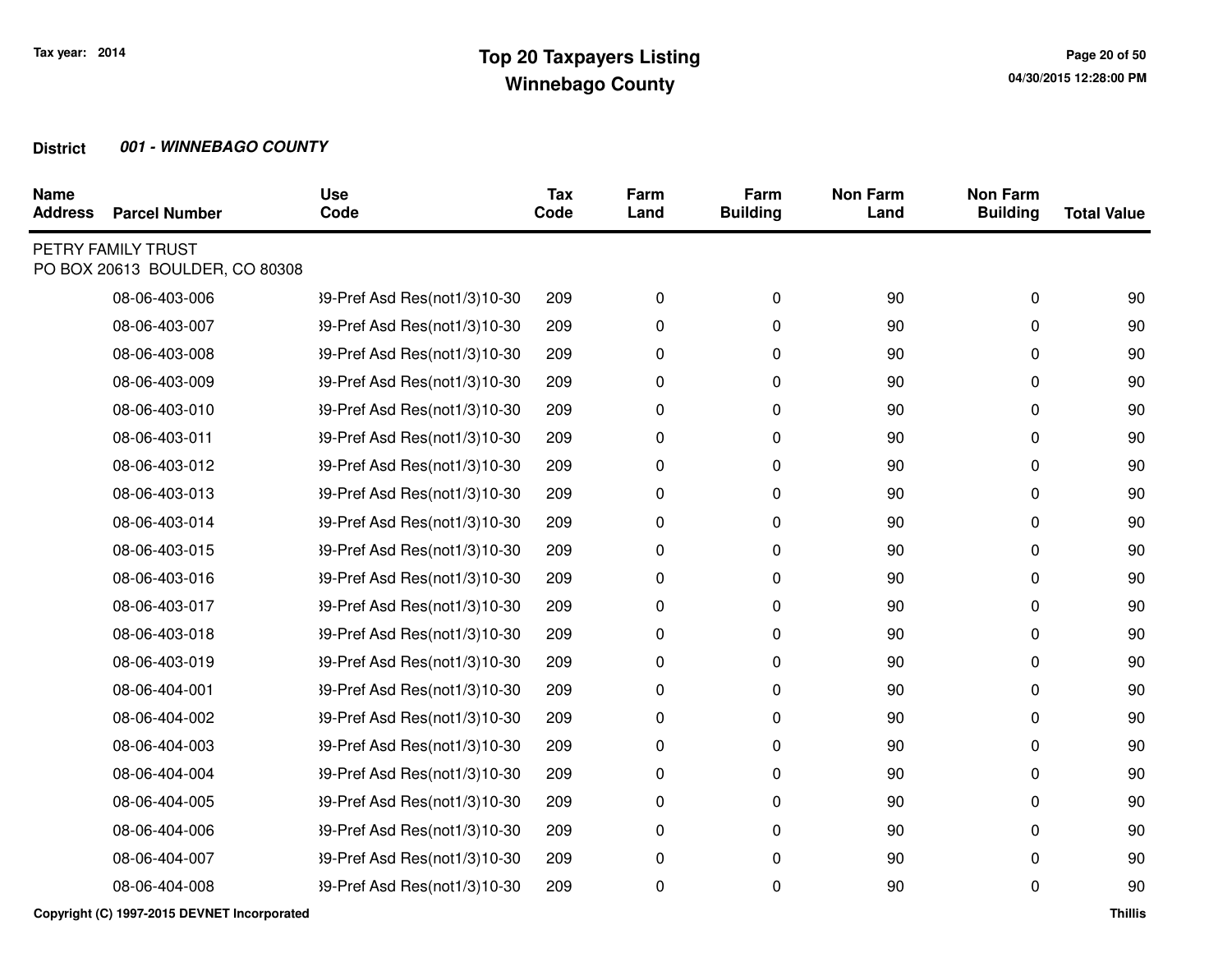| <b>Parcel Number</b> | <b>Use</b><br>Code                                   | <b>Tax</b><br>Code | Farm<br>Land | Farm<br><b>Building</b> | <b>Non Farm</b><br>Land | <b>Non Farm</b><br><b>Building</b> | <b>Total Value</b> |
|----------------------|------------------------------------------------------|--------------------|--------------|-------------------------|-------------------------|------------------------------------|--------------------|
|                      |                                                      |                    |              |                         |                         |                                    |                    |
| 08-06-404-009        | 39-Pref Asd Res(not1/3)10-30                         | 209                | 0            | 0                       | 90                      | 0                                  | 90                 |
| 08-06-404-010        | 39-Pref Asd Res(not1/3)10-30                         | 209                | 0            | 0                       | 90                      | 0                                  | 90                 |
| 08-06-404-011        | 39-Pref Asd Res(not1/3)10-30                         | 209                | 0            | 0                       | 90                      | 0                                  | 90                 |
| 08-06-404-012        | 39-Pref Asd Res(not1/3)10-30                         | 209                | 0            | 0                       | 90                      | 0                                  | 90                 |
| 08-06-404-013        | 39-Pref Asd Res(not1/3)10-30                         | 209                | 0            | 0                       | 90                      | 0                                  | 90                 |
| 08-06-405-001        | 39-Pref Asd Res(not1/3)10-30                         | 209                | 0            | 0                       | 90                      | 0                                  | 90                 |
| 08-06-405-002        | 39-Pref Asd Res(not1/3)10-30                         | 209                | 0            | 0                       | 90                      | 0                                  | 90                 |
| 08-06-405-003        | 39-Pref Asd Res(not1/3)10-30                         | 209                | 0            | 0                       | 90                      | 0                                  | 90                 |
| 08-06-405-004        | 39-Pref Asd Res(not1/3)10-30                         | 209                | 0            | 0                       | 90                      | 0                                  | 90                 |
| 08-06-406-001        | 39-Pref Asd Res(not1/3)10-30                         | 209                | 0            | 0                       | 90                      | 0                                  | 90                 |
| 08-06-406-002        | 39-Pref Asd Res(not1/3)10-30                         | 209                | 0            | 0                       | 90                      | 0                                  | 90                 |
| 08-06-406-003        | 39-Pref Asd Res(not1/3)10-30                         | 209                | 0            | 0                       | 90                      | 0                                  | 90                 |
| 08-06-406-004        | 39-Pref Asd Res(not1/3)10-30                         | 209                | $\pmb{0}$    | 0                       | 90                      | 0                                  | 90                 |
| 08-06-406-005        | 39-Pref Asd Res(not1/3)10-30                         | 209                | 0            | 0                       | 90                      | 0                                  | 90                 |
| 08-06-406-007        | 39-Pref Asd Res(not1/3)10-30                         | 209                | 0            | 0                       | 90                      | 0                                  | 90                 |
| 08-06-406-008        | 39-Pref Asd Res(not1/3)10-30                         | 209                | 0            | 0                       | 90                      | 0                                  | 90                 |
| 08-06-406-009        | 39-Pref Asd Res(not1/3)10-30                         | 209                | 0            | 0                       | 90                      | 0                                  | 90                 |
| 08-06-406-010        | 39-Pref Asd Res(not1/3)10-30                         | 209                | 0            | 0                       | 90                      | 0                                  | 90                 |
| 08-06-406-011        | 39-Pref Asd Res(not1/3)10-30                         | 209                | 0            | 0                       | 90                      | 0                                  | 90                 |
| 08-06-406-012        | 39-Pref Asd Res(not1/3)10-30                         | 209                | 0            | 0                       | 90                      | 0                                  | 90                 |
| 08-06-407-001        | 39-Pref Asd Res(not1/3)10-30                         | 209                | 0            | 0                       | 90                      | 0                                  | 90                 |
| 08-06-407-002        | 39-Pref Asd Res(not1/3)10-30                         | 209                | 0            | 0                       | 90                      | 0                                  | 90                 |
|                      | PETRY FAMILY TRUST<br>PO BOX 20613 BOULDER, CO 80308 |                    |              |                         |                         |                                    |                    |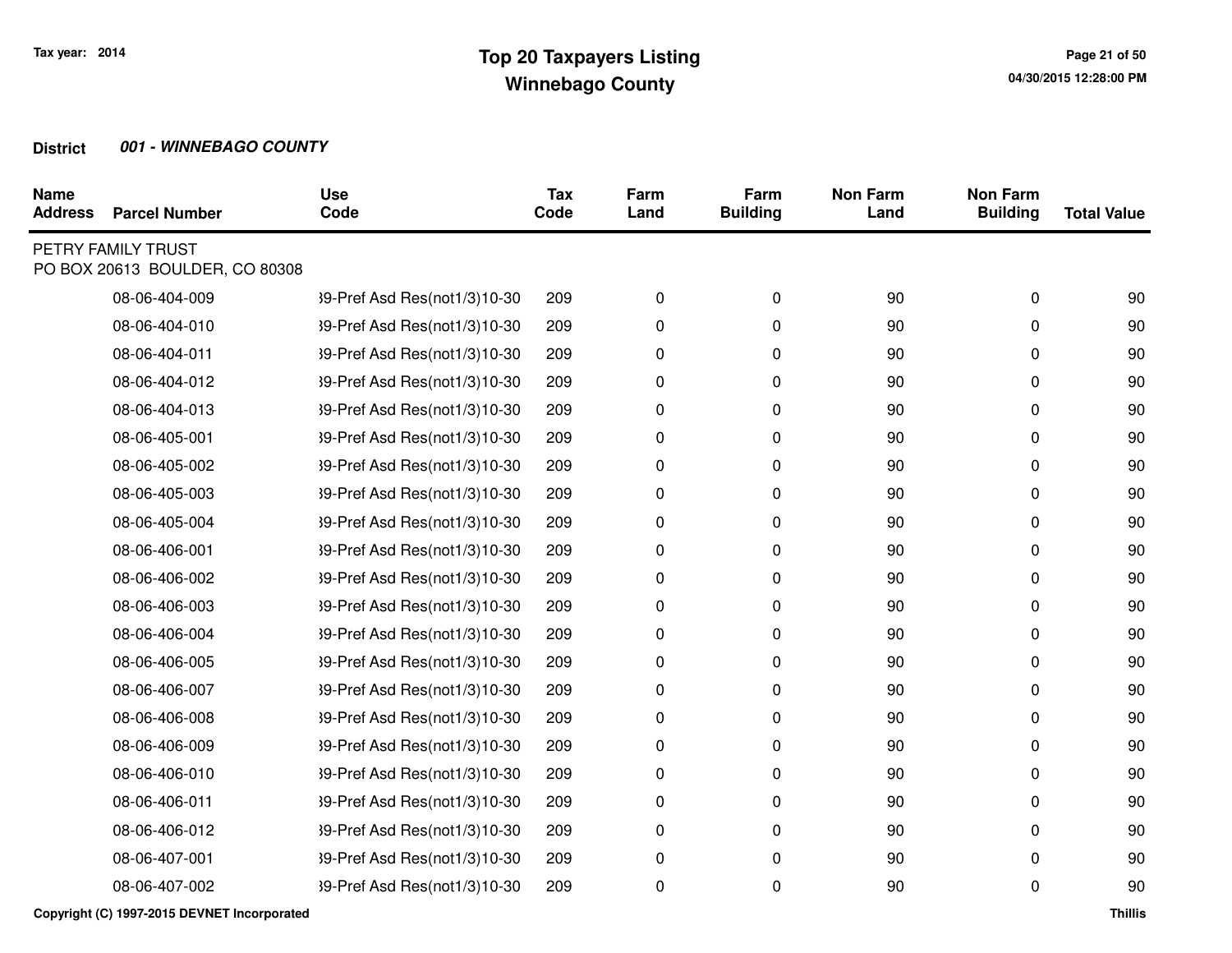| <b>Parcel Number</b> | <b>Use</b><br>Code                                   | <b>Tax</b><br>Code | Farm<br>Land | Farm<br><b>Building</b> | <b>Non Farm</b><br>Land | <b>Non Farm</b><br><b>Building</b> | <b>Total Value</b> |
|----------------------|------------------------------------------------------|--------------------|--------------|-------------------------|-------------------------|------------------------------------|--------------------|
|                      |                                                      |                    |              |                         |                         |                                    |                    |
| 08-06-407-003        | 39-Pref Asd Res(not1/3)10-30                         | 209                | 0            | 0                       | 90                      | 0                                  | 90                 |
| 08-06-407-004        | 39-Pref Asd Res(not1/3)10-30                         | 209                | 0            | 0                       | 90                      | 0                                  | 90                 |
| 08-06-407-005        | 39-Pref Asd Res(not1/3)10-30                         | 209                | 0            | 0                       | 90                      | 0                                  | 90                 |
| 08-06-407-006        | 39-Pref Asd Res(not1/3)10-30                         | 209                | 0            | 0                       | 90                      | 0                                  | 90                 |
| 08-06-407-007        | 39-Pref Asd Res(not1/3)10-30                         | 209                | 0            | 0                       | 90                      | 0                                  | 90                 |
| 08-06-407-008        | 39-Pref Asd Res(not1/3)10-30                         | 209                | 0            | 0                       | 90                      | 0                                  | 90                 |
| 08-06-407-009        | 39-Pref Asd Res(not1/3)10-30                         | 209                | 0            | 0                       | 90                      | 0                                  | 90                 |
| 08-06-407-010        | 39-Pref Asd Res(not1/3)10-30                         | 209                | 0            | 0                       | 90                      | 0                                  | 90                 |
| 08-06-407-011        | 39-Pref Asd Res(not1/3)10-30                         | 209                | 0            | 0                       | 90                      | 0                                  | 90                 |
| 08-06-407-012        | 39-Pref Asd Res(not1/3)10-30                         | 209                | 0            | 0                       | 90                      | 0                                  | 90                 |
| 08-06-408-001        | 39-Pref Asd Res(not1/3)10-30                         | 209                | 0            | 0                       | 90                      | 0                                  | 90                 |
| 08-06-408-002        | 39-Pref Asd Res(not1/3)10-30                         | 209                | 0            | 0                       | 90                      | 0                                  | 90                 |
| 08-06-408-003        | 39-Pref Asd Res(not1/3)10-30                         | 209                | 0            | 0                       | 90                      | 0                                  | 90                 |
| 08-06-408-004        | 39-Pref Asd Res(not1/3)10-30                         | 209                | 0            | 0                       | 90                      | 0                                  | 90                 |
| 08-06-408-005        | 39-Pref Asd Res(not1/3)10-30                         | 209                | 0            | 0                       | 90                      | 0                                  | 90                 |
| 08-06-408-006        | 39-Pref Asd Res(not1/3)10-30                         | 209                | 0            | 0                       | 90                      | 0                                  | 90                 |
| 08-06-408-007        | 39-Pref Asd Res(not1/3)10-30                         | 209                | 0            | 0                       | 90                      | 0                                  | 90                 |
| 08-06-408-008        | 39-Pref Asd Res(not1/3)10-30                         | 209                | 0            | 0                       | 90                      | 0                                  | 90                 |
| 08-06-408-009        | 39-Pref Asd Res(not1/3)10-30                         | 209                | 0            | 0                       | 90                      | 0                                  | 90                 |
| 08-06-408-010        | 39-Pref Asd Res(not1/3)10-30                         | 209                | 0            | 0                       | 90                      | 0                                  | 90                 |
| 08-06-408-011        | 39-Pref Asd Res(not1/3)10-30                         | 209                | 0            | 0                       | 90                      | 0                                  | 90                 |
| 08-06-408-012        | 39-Pref Asd Res(not1/3)10-30                         | 209                | 0            | 0                       | 90                      | 0                                  | 90                 |
|                      | PETRY FAMILY TRUST<br>PO BOX 20613 BOULDER, CO 80308 |                    |              |                         |                         |                                    |                    |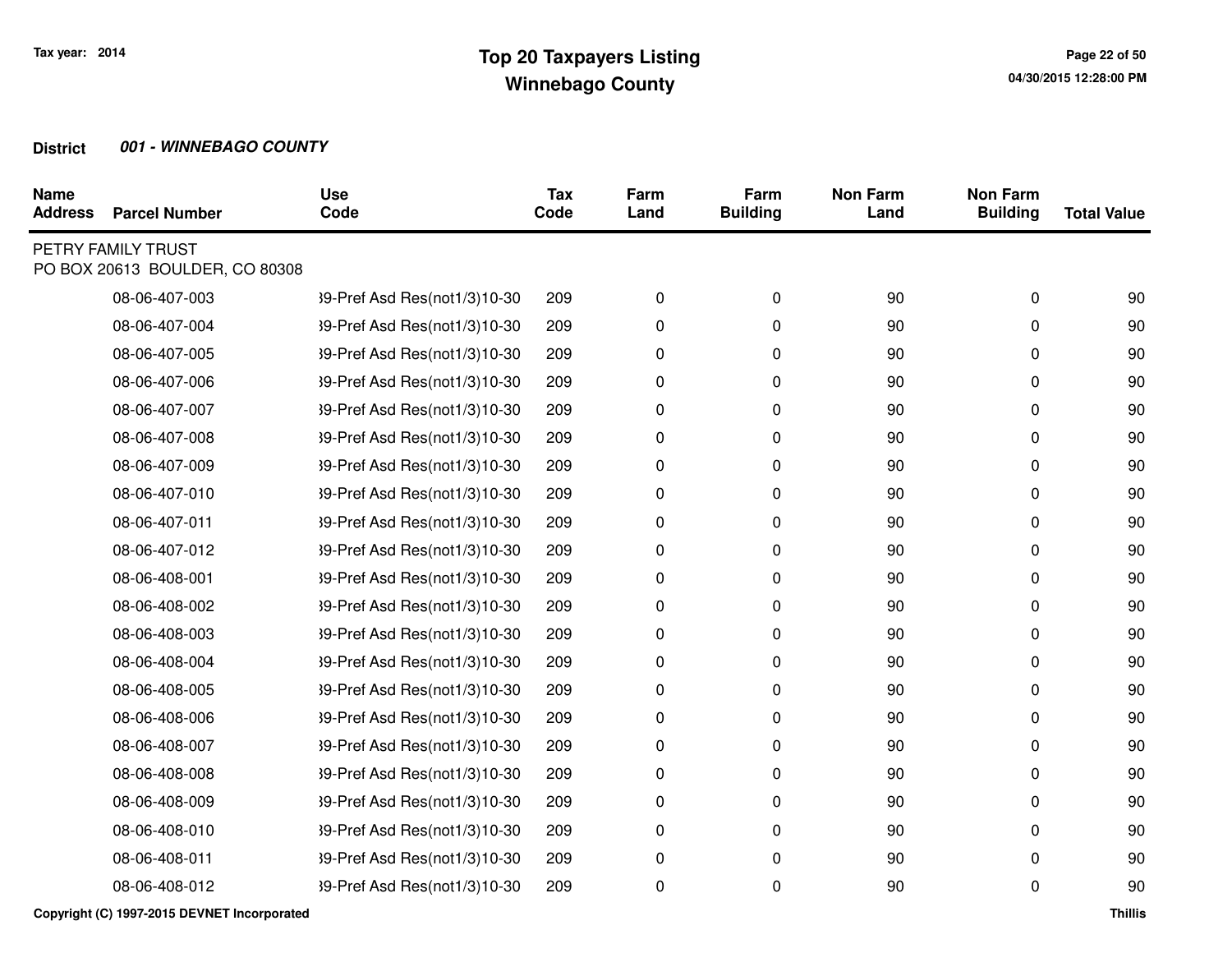| <b>Parcel Number</b> | <b>Use</b><br>Code                                   | <b>Tax</b><br>Code | Farm<br>Land | Farm<br><b>Building</b> | <b>Non Farm</b><br>Land | <b>Non Farm</b><br><b>Building</b> | <b>Total Value</b> |
|----------------------|------------------------------------------------------|--------------------|--------------|-------------------------|-------------------------|------------------------------------|--------------------|
|                      |                                                      |                    |              |                         |                         |                                    |                    |
| 08-06-408-013        | 39-Pref Asd Res(not1/3)10-30                         | 209                | 0            | 0                       | 90                      | 0                                  | 90                 |
| 08-06-408-014        | 39-Pref Asd Res(not1/3)10-30                         | 209                | 0            | 0                       | 90                      | 0                                  | 90                 |
| 08-06-408-015        | 39-Pref Asd Res(not1/3)10-30                         | 209                | 0            | 0                       | 90                      | 0                                  | 90                 |
| 08-06-408-016        | 39-Pref Asd Res(not1/3)10-30                         | 209                | 0            | 0                       | 90                      | 0                                  | 90                 |
| 08-06-408-017        | 39-Pref Asd Res(not1/3)10-30                         | 209                | 0            | 0                       | 90                      | 0                                  | 90                 |
| 08-06-408-018        | 39-Pref Asd Res(not1/3)10-30                         | 209                | 0            | 0                       | 90                      | 0                                  | 90                 |
| 08-06-408-019        | 39-Pref Asd Res(not1/3)10-30                         | 209                | 0            | 0                       | 90                      | 0                                  | 90                 |
| 08-06-408-020        | 39-Pref Asd Res(not1/3)10-30                         | 209                | 0            | 0                       | 90                      | 0                                  | 90                 |
| 08-06-409-001        | 39-Pref Asd Res(not1/3)10-30                         | 209                | 0            | 0                       | 90                      | 0                                  | 90                 |
| 08-06-409-002        | 39-Pref Asd Res(not1/3)10-30                         | 209                | 0            | 0                       | 90                      | 0                                  | 90                 |
| 08-06-409-003        | 39-Pref Asd Res(not1/3)10-30                         | 209                | 0            | 0                       | 90                      | 0                                  | 90                 |
| 08-06-409-004        | 39-Pref Asd Res(not1/3)10-30                         | 209                | 0            | 0                       | 90                      | 0                                  | 90                 |
| 08-06-409-005        | 39-Pref Asd Res(not1/3)10-30                         | 209                | $\pmb{0}$    | 0                       | 90                      | 0                                  | 90                 |
| 08-06-409-006        | 39-Pref Asd Res(not1/3)10-30                         | 209                | 0            | 0                       | 90                      | 0                                  | 90                 |
| 08-06-425-001        | 39-Pref Asd Res(not1/3)10-30                         | 209                | 0            | 0                       | 90                      | 0                                  | 90                 |
| 08-06-425-002        | 39-Pref Asd Res(not1/3)10-30                         | 209                | 0            | 0                       | 90                      | 0                                  | 90                 |
| 08-06-425-003        | 39-Pref Asd Res(not1/3)10-30                         | 209                | 0            | 0                       | 90                      | 0                                  | 90                 |
| 08-06-425-004        | 39-Pref Asd Res(not1/3)10-30                         | 209                | 0            | 0                       | 90                      | 0                                  | 90                 |
| 08-06-425-005        | 39-Pref Asd Res(not1/3)10-30                         | 209                | 0            | 0                       | 90                      | 0                                  | 90                 |
| 08-06-425-006        | 39-Pref Asd Res(not1/3)10-30                         | 209                | 0            | 0                       | 90                      | 0                                  | 90                 |
| 08-06-425-007        | 39-Pref Asd Res(not1/3)10-30                         | 209                | 0            | 0                       | 90                      | 0                                  | 90                 |
| 08-06-425-008        | 39-Pref Asd Res(not1/3)10-30                         | 209                | 0            | 0                       | 90                      | 0                                  | 90                 |
|                      | PETRY FAMILY TRUST<br>PO BOX 20613 BOULDER, CO 80308 |                    |              |                         |                         |                                    |                    |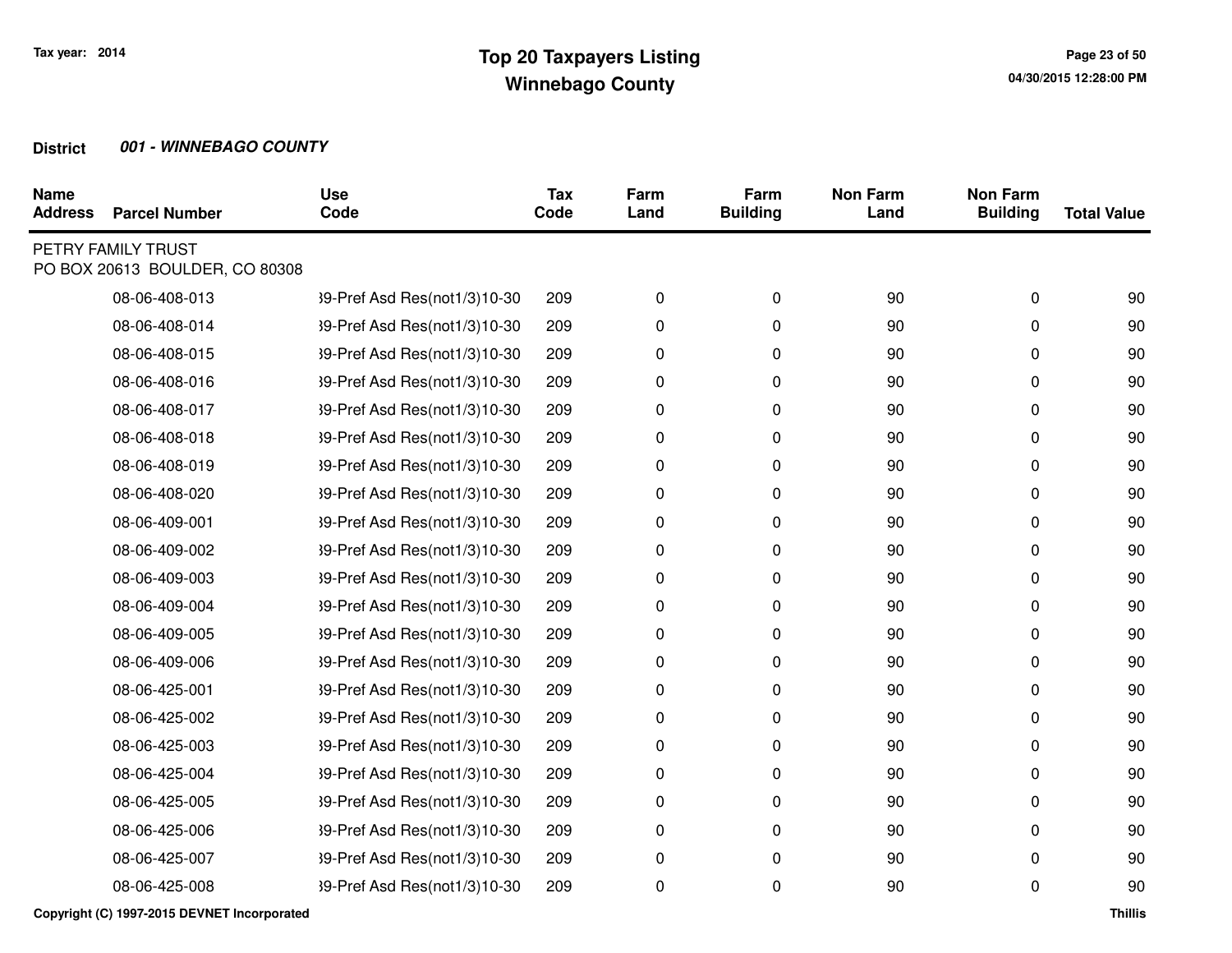| <b>Name</b><br><b>Address</b> | <b>Parcel Number</b>                                 | <b>Use</b><br>Code           | <b>Tax</b><br>Code | Farm<br>Land | Farm<br><b>Building</b> | <b>Non Farm</b><br>Land | <b>Non Farm</b><br><b>Building</b> | <b>Total Value</b> |
|-------------------------------|------------------------------------------------------|------------------------------|--------------------|--------------|-------------------------|-------------------------|------------------------------------|--------------------|
|                               | PETRY FAMILY TRUST<br>PO BOX 20613 BOULDER, CO 80308 |                              |                    |              |                         |                         |                                    |                    |
|                               | 08-06-425-009                                        | 39-Pref Asd Res(not1/3)10-30 | 209                | 0            | 0                       | 90                      | 0                                  | 90                 |
|                               | 08-06-425-010                                        | 39-Pref Asd Res(not1/3)10-30 | 209                | 0            | 0                       | 90                      | 0                                  | 90                 |
|                               | 08-06-425-011                                        | 39-Pref Asd Res(not1/3)10-30 | 209                | 0            | 0                       | 90                      | 0                                  | 90                 |
|                               | 08-06-425-012                                        | 39-Pref Asd Res(not1/3)10-30 | 209                | 0            | 0                       | 90                      | 0                                  | 90                 |
|                               | 08-06-425-013                                        | 39-Pref Asd Res(not1/3)10-30 | 209                | 0            | 0                       | 90                      | 0                                  | 90                 |
|                               | 08-06-425-014                                        | 39-Pref Asd Res(not1/3)10-30 | 209                | 0            | 0                       | 90                      | 0                                  | 90                 |
|                               | 08-06-425-015                                        | 39-Pref Asd Res(not1/3)10-30 | 209                | 0            | 0                       | 90                      | 0                                  | 90                 |
|                               | 08-06-425-016                                        | 39-Pref Asd Res(not1/3)10-30 | 209                | 0            | 0                       | 90                      | 0                                  | 90                 |
|                               | 08-06-425-017                                        | 39-Pref Asd Res(not1/3)10-30 | 209                | 0            | 0                       | 90                      | 0                                  | 90                 |
|                               | 08-06-451-001                                        | 0011-Rural Prop+Imprv        | 209                | 0            | 0                       | 75,566                  | 180,924                            | 256,490            |
|                               | 08-06-452-001                                        | 39-Pref Asd Res(not1/3)10-30 | 209                | 0            | 0                       | 90                      | 0                                  | 90                 |
|                               | 08-06-452-002                                        | 39-Pref Asd Res(not1/3)10-30 | 209                | 0            | 0                       | 90                      | 0                                  | 90                 |
|                               | 08-06-452-003                                        | 39-Pref Asd Res(not1/3)10-30 | 209                | 0            | 0                       | 90                      | 0                                  | 90                 |
|                               | 08-06-452-004                                        | 39-Pref Asd Res(not1/3)10-30 | 209                | 0            | 0                       | 90                      | 0                                  | 90                 |
|                               | 08-06-452-005                                        | 39-Pref Asd Res(not1/3)10-30 | 209                | 0            | 0                       | 90                      | 0                                  | 90                 |
|                               | 08-06-453-001                                        | 39-Pref Asd Res(not1/3)10-30 | 209                | 0            | 0                       | 90                      | 0                                  | 90                 |
|                               | 08-06-453-002                                        | 39-Pref Asd Res(not1/3)10-30 | 209                | 0            | 0                       | 90                      | 0                                  | 90                 |
|                               | 08-06-453-003                                        | 39-Pref Asd Res(not1/3)10-30 | 209                | 0            | 0                       | 90                      | 0                                  | 90                 |
|                               | 08-06-453-004                                        | 39-Pref Asd Res(not1/3)10-30 | 209                | 0            | 0                       | 90                      | 0                                  | 90                 |
|                               | 08-06-453-005                                        | 39-Pref Asd Res(not1/3)10-30 | 209                | 0            | 0                       | 90                      | 0                                  | 90                 |
|                               | 08-06-453-006                                        | 39-Pref Asd Res(not1/3)10-30 | 209                | 0            | 0                       | 90                      | 0                                  | 90                 |
|                               | 08-06-453-007                                        | 39-Pref Asd Res(not1/3)10-30 | 209                | 0            | 0                       | 90                      | 0                                  | 90                 |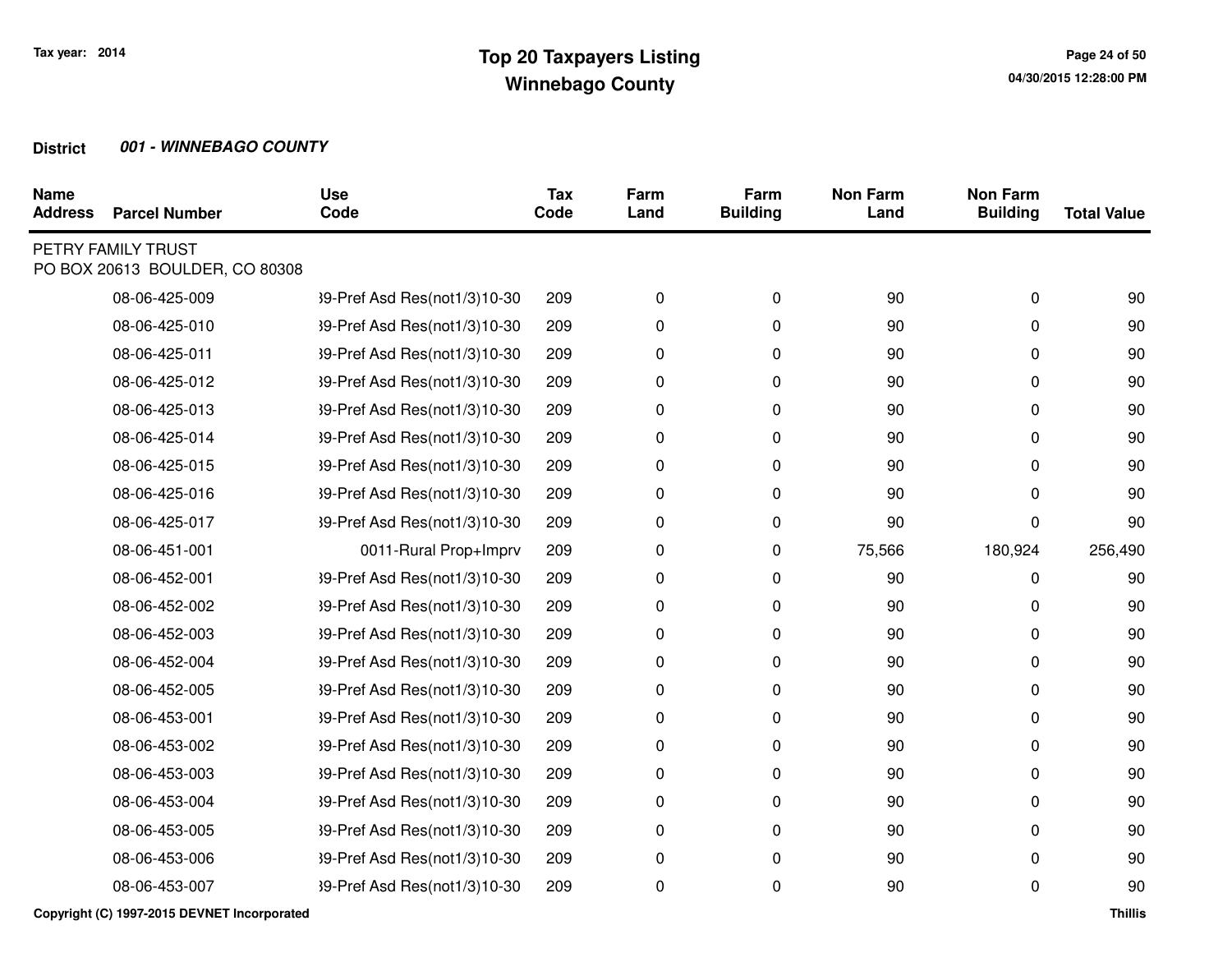| <b>Parcel Number</b> | <b>Use</b><br>Code                                   | <b>Tax</b><br>Code | Farm<br>Land | Farm<br><b>Building</b> | <b>Non Farm</b><br>Land | <b>Non Farm</b><br><b>Building</b> | <b>Total Value</b> |
|----------------------|------------------------------------------------------|--------------------|--------------|-------------------------|-------------------------|------------------------------------|--------------------|
|                      |                                                      |                    |              |                         |                         |                                    |                    |
| 08-06-453-008        | 39-Pref Asd Res(not1/3)10-30                         | 209                | 0            | 0                       | 90                      | 0                                  | 90                 |
| 08-06-453-009        | 39-Pref Asd Res(not1/3)10-30                         | 209                | 0            | 0                       | 90                      | 0                                  | 90                 |
| 08-06-453-010        | 39-Pref Asd Res(not1/3)10-30                         | 209                | 0            | 0                       | 90                      | 0                                  | 90                 |
| 08-06-453-011        | 39-Pref Asd Res(not1/3)10-30                         | 209                | 0            | 0                       | 90                      | 0                                  | 90                 |
| 08-06-453-012        | 39-Pref Asd Res(not1/3)10-30                         | 209                | 0            | 0                       | 90                      | 0                                  | 90                 |
| 08-06-453-013        | 39-Pref Asd Res(not1/3)10-30                         | 209                | 0            | 0                       | 90                      | 0                                  | 90                 |
| 08-06-453-014        | 39-Pref Asd Res(not1/3)10-30                         | 209                | 0            | 0                       | 90                      | 0                                  | 90                 |
| 08-06-453-015        | 39-Pref Asd Res(not1/3)10-30                         | 209                | 0            | 0                       | 90                      | 0                                  | 90                 |
| 08-06-453-016        | 39-Pref Asd Res(not1/3)10-30                         | 209                | 0            | 0                       | 90                      | 0                                  | 90                 |
| 08-06-453-017        | 39-Pref Asd Res(not1/3)10-30                         | 209                | 0            | 0                       | 90                      | 0                                  | 90                 |
| 08-06-453-018        | 39-Pref Asd Res(not1/3)10-30                         | 209                | 0            | 0                       | 90                      | 0                                  | 90                 |
| 08-06-453-019        | 39-Pref Asd Res(not1/3)10-30                         | 209                | 0            | 0                       | 90                      | 0                                  | 90                 |
| 08-06-453-020        | 39-Pref Asd Res(not1/3)10-30                         | 209                | 0            | 0                       | 90                      | 0                                  | 90                 |
| 08-06-454-001        | 39-Pref Asd Res(not1/3)10-30                         | 209                | 0            | 0                       | 90                      | 0                                  | 90                 |
| 08-06-454-002        | 39-Pref Asd Res(not1/3)10-30                         | 209                | 0            | 0                       | 90                      | 0                                  | 90                 |
| 08-06-454-003        | 39-Pref Asd Res(not1/3)10-30                         | 209                | 0            | 0                       | 90                      | 0                                  | 90                 |
| 08-06-454-004        | 39-Pref Asd Res(not1/3)10-30                         | 209                | 0            | 0                       | 90                      | 0                                  | 90                 |
| 08-06-454-005        | 39-Pref Asd Res(not1/3)10-30                         | 209                | 0            | 0                       | 90                      | 0                                  | 90                 |
| 08-06-454-006        | 39-Pref Asd Res(not1/3)10-30                         | 209                | 0            | 0                       | 90                      | 0                                  | 90                 |
| 08-06-454-007        | 39-Pref Asd Res(not1/3)10-30                         | 209                | 0            | 0                       | 90                      | 0                                  | 90                 |
| 08-06-454-008        | 39-Pref Asd Res(not1/3)10-30                         | 209                | 0            | 0                       | 90                      | 0                                  | 90                 |
| 08-06-454-009        | 39-Pref Asd Res(not1/3)10-30                         | 209                | 0            | 0                       | 90                      | 0                                  | 90                 |
|                      | PETRY FAMILY TRUST<br>PO BOX 20613 BOULDER, CO 80308 |                    |              |                         |                         |                                    |                    |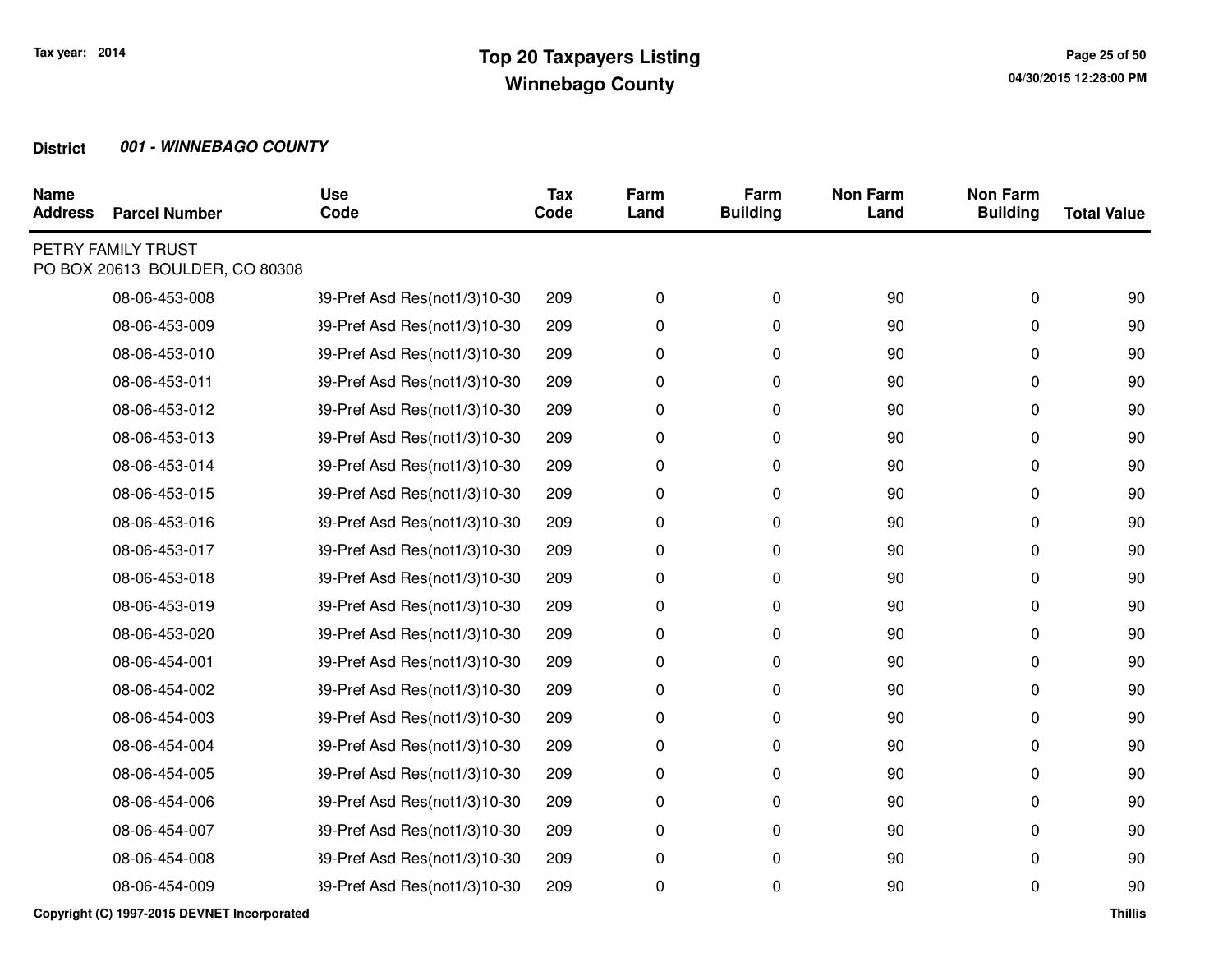| <b>Name</b><br><b>Address</b> | <b>Parcel Number</b>                                                   | <b>Use</b><br>Code                                | <b>Tax</b><br>Code | Farm<br>Land | Farm<br><b>Building</b> | <b>Non Farm</b><br>Land     | <b>Non Farm</b><br><b>Building</b> | <b>Total Value</b> |
|-------------------------------|------------------------------------------------------------------------|---------------------------------------------------|--------------------|--------------|-------------------------|-----------------------------|------------------------------------|--------------------|
|                               | PETRY FAMILY TRUST<br>PO BOX 20613 BOULDER, CO 80308                   |                                                   |                    |              |                         |                             |                                    |                    |
|                               | 08-06-454-010                                                          | 39-Pref Asd Res(not1/3)10-30                      | 209                | 0            | 0                       | 90                          | 0                                  | 90                 |
|                               | 08-06-454-011                                                          | 39-Pref Asd Res(not1/3)10-30                      | 209                | 0            | 0                       | 90                          | $\Omega$                           | 90                 |
|                               | 08-15-327-016                                                          | 031-Single Family Residence                       | 109                | 0            | 0                       | 6,915                       | 29,652                             | 36,567             |
|                               |                                                                        |                                                   |                    |              |                         | <b>Total Assessed Value</b> |                                    | 5,464,460          |
| <b>Name</b><br><b>Address</b> | <b>Parcel Number</b>                                                   | <b>Use</b><br>Code                                | <b>Tax</b><br>Code | Farm<br>Land | Farm<br><b>Building</b> | <b>Non Farm</b><br>Land     | <b>Non Farm</b><br><b>Building</b> | <b>Total Value</b> |
|                               | <b>LUBRIZOL HOLDING INC</b><br>29400 LAKELAND BLVD WICKLIFFE, OH 44092 |                                                   |                    |              |                         |                             |                                    |                    |
|                               | 03-12-376-001                                                          | 0080-Vacant Industrial Land                       | 420                | 0            | 0                       | 53,251                      | $\Omega$                           | 53,251             |
|                               | 03-12-452-002                                                          | 0081-Ind Land + Improve                           | 420                | 0            | 0                       | 69,597                      | 57,605                             | 127,202            |
|                               | 03-13-126-001                                                          | 0080-Vacant Industrial Land                       | 420                | 0            | $\Omega$                | 230,886                     | 0                                  | 230,886            |
|                               | 03-13-176-004                                                          | 0080-Vacant Industrial Land                       | 420                | 0            | 0                       | 24,649                      | 0                                  | 24,649             |
|                               | 03-13-201-002                                                          | 0081-Ind Land + Improve                           | 420                | 0            | $\Omega$                | 180,911                     | 2,785,448                          | 2,966,359          |
|                               | 04-18-301-005                                                          | 0081-Ind Land + Improve                           | 197                | 0            | 0                       | 146,907                     | 1,484,666                          | 1,631,573          |
|                               |                                                                        |                                                   |                    |              |                         | <b>Total Assessed Value</b> |                                    | 5,033,920          |
| <b>Name</b><br><b>Address</b> | <b>Parcel Number</b>                                                   | <b>Use</b><br>Code                                | <b>Tax</b><br>Code | Farm<br>Land | Farm<br><b>Building</b> | <b>Non Farm</b><br>Land     | <b>Non Farm</b><br><b>Building</b> | <b>Total Value</b> |
|                               | <b>CBL CHERRYVALE I LLC</b>                                            | 2030 HAMILTON PL BLVD #5000 CHATTANOOGA, TN 37421 |                    |              |                         |                             |                                    |                    |
|                               | 12-35-301-001                                                          | 1-Commercial Business-Impr                        | 378                | 0            | $\pmb{0}$               | 138,695                     | 1,226,191                          | 1,364,886          |
|                               | 12-35-301-002                                                          | 1-Commercial Business-Impr                        | 378                | 0            | 0                       | 45,934                      | 1,679,782                          | 1,725,716          |

**Copyright (C) 1997-2015 DEVNET Incorporated**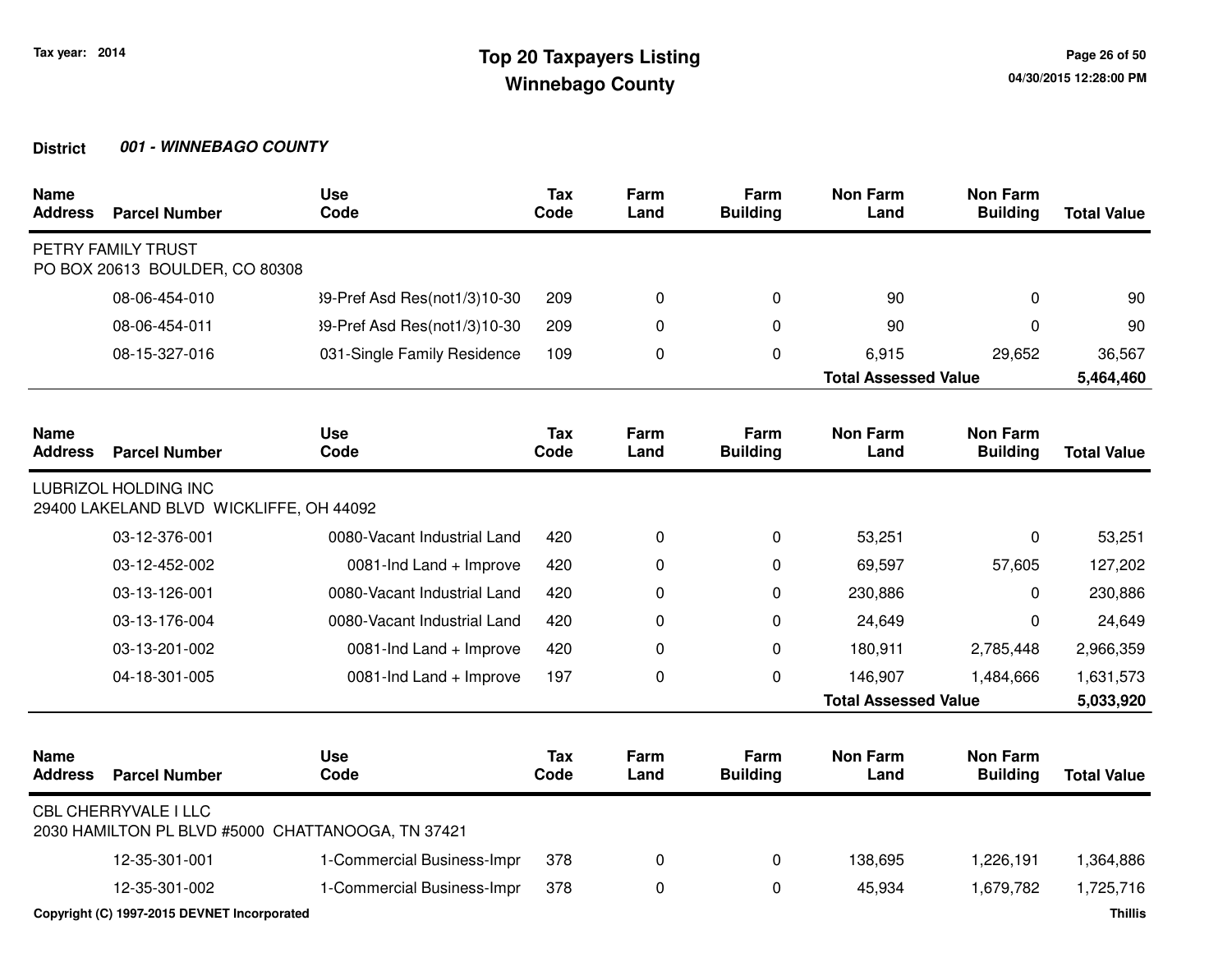| <b>Name</b><br><b>Address</b> | <b>Parcel Number</b>                                                      | <b>Use</b><br>Code                                | <b>Tax</b><br>Code | Farm<br>Land | Farm<br><b>Building</b> | <b>Non Farm</b><br>Land     | <b>Non Farm</b><br><b>Building</b> | <b>Total Value</b> |
|-------------------------------|---------------------------------------------------------------------------|---------------------------------------------------|--------------------|--------------|-------------------------|-----------------------------|------------------------------------|--------------------|
|                               | <b>CBL CHERRYVALE I LLC</b>                                               | 2030 HAMILTON PL BLVD #5000 CHATTANOOGA, TN 37421 |                    |              |                         |                             |                                    |                    |
|                               | 12-35-326-001                                                             | 1-Commercial Business-Impr                        | 378                | 0            | 0                       | 336,075                     | 1,232,758                          | 1,568,833          |
|                               |                                                                           |                                                   |                    |              |                         | <b>Total Assessed Value</b> |                                    | 4,659,435          |
| <b>Name</b><br><b>Address</b> | <b>Parcel Number</b>                                                      | <b>Use</b><br>Code                                | <b>Tax</b><br>Code | Farm<br>Land | Farm<br><b>Building</b> | <b>Non Farm</b><br>Land     | <b>Non Farm</b><br><b>Building</b> | <b>Total Value</b> |
|                               | TWO STAR PROPERTY CO INC<br>1639 N ALPINE RD SUITE 201 ROCKFORD, IL 61107 |                                                   |                    |              |                         |                             |                                    |                    |
|                               | 08-29-378-003                                                             | 1-Commercial Business-Impr                        | 006                | 0            | 0                       | 224,856                     | 2,234,115                          | 2,458,971          |
|                               | 12-22-376-001                                                             | 1-Commercial Business-Impr                        | 001                | 0            | 0                       | 425,896                     | 1,676,340                          | 2,102,236          |
|                               |                                                                           |                                                   |                    |              |                         | <b>Total Assessed Value</b> |                                    | 4,561,207          |
| <b>Name</b><br><b>Address</b> | <b>Parcel Number</b>                                                      | <b>Use</b><br>Code                                | <b>Tax</b><br>Code | Farm<br>Land | Farm<br><b>Building</b> | <b>Non Farm</b><br>Land     | <b>Non Farm</b><br><b>Building</b> | <b>Total Value</b> |
|                               | GREATER ROCKFORD AIRPORT ATTN FINANCE<br>60 AIRPORT DR ROCKFORD, IL 61109 |                                                   |                    |              |                         |                             |                                    |                    |
|                               | 15-11-451-007                                                             | 0081-Ind Land + Improve                           | 392                | 0            | $\Omega$                | 0                           | 126,926                            | 126,926            |
|                               | 15-11-451-011                                                             | 0081-Ind Land + Improve                           | 392                | 0            | 0                       | 0                           | 13,547                             | 13,547             |
|                               | 15-11-451-012                                                             | 0081-Ind Land + Improve                           | 392                | 0            | $\Omega$                | 0                           | 16,577                             | 16,577             |
|                               | 15-11-451-013                                                             | 0081-Ind Land + Improve                           | 392                | 0            | 0                       | 0                           | 19,400                             | 19,400             |
|                               | 15-14-152-014                                                             | 0081-Ind Land + Improve                           | 392                | 0            | 0                       | 0                           | 25,088                             | 25,088             |
|                               | 15-14-152-015                                                             | 0071-Commercial Office-Impr                       | 392                | 0            | 0                       | 0                           | 101                                | 101                |
|                               | 15-14-402-008                                                             | 0080-Vacant Industrial Land                       | 392                | 0            | 0                       | 21,457                      | $\Omega$                           | 21,457             |
|                               | 15-15-176-003                                                             | 0071-Commercial Office-Impr                       | 392                | 0            | 0                       | 0                           | 7,027                              | 7,027              |
|                               | Copyright (C) 1997-2015 DEVNET Incorporated                               |                                                   |                    |              |                         |                             |                                    | <b>Thillis</b>     |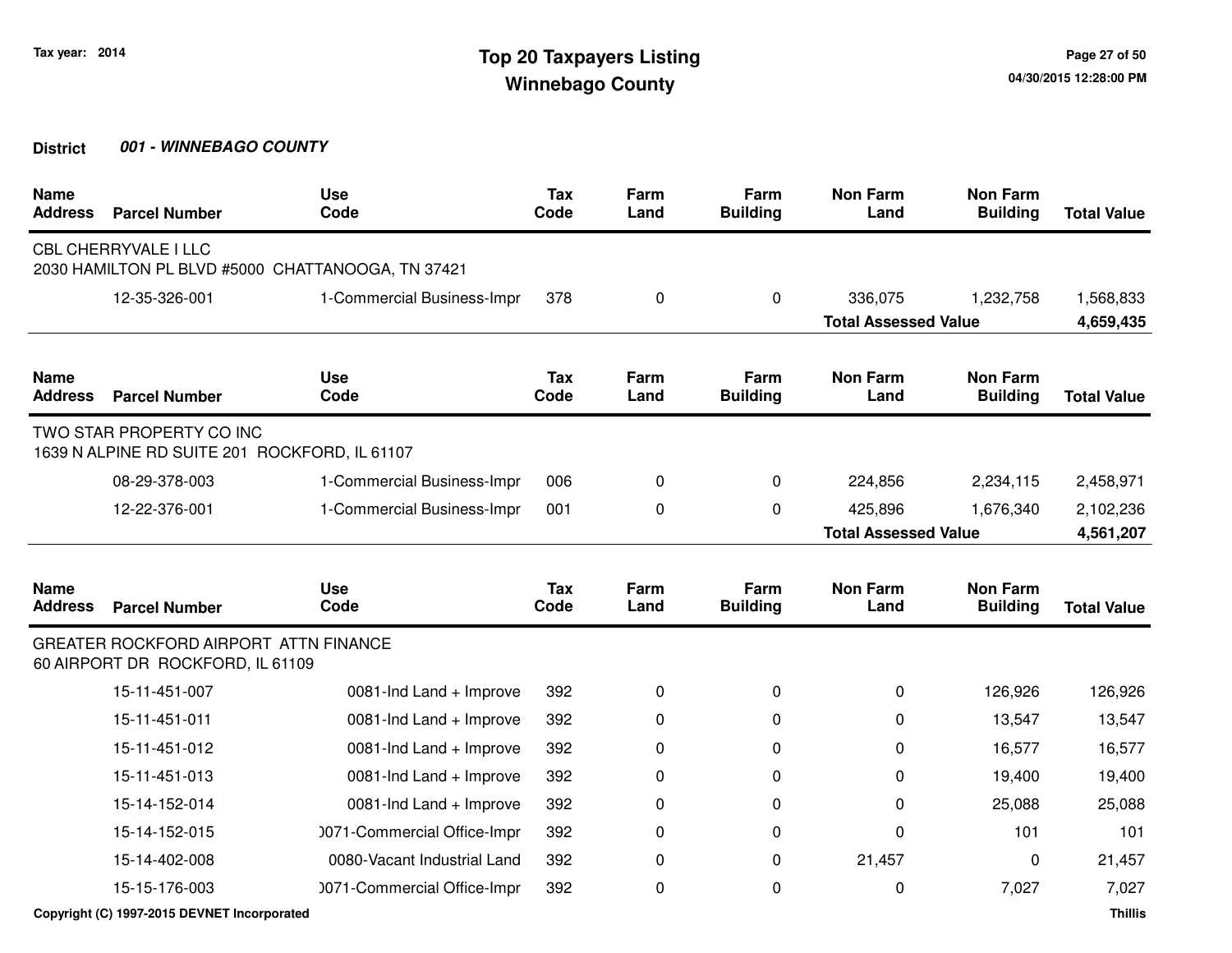| <b>Name</b><br><b>Address</b> | <b>Parcel Number</b>                                                      | <b>Use</b><br>Code          | <b>Tax</b><br>Code | Farm<br>Land | Farm<br><b>Building</b> | <b>Non Farm</b><br>Land     | <b>Non Farm</b><br><b>Building</b> | <b>Total Value</b> |
|-------------------------------|---------------------------------------------------------------------------|-----------------------------|--------------------|--------------|-------------------------|-----------------------------|------------------------------------|--------------------|
|                               | GREATER ROCKFORD AIRPORT ATTN FINANCE<br>60 AIRPORT DR ROCKFORD, IL 61109 |                             |                    |              |                         |                             |                                    |                    |
|                               | 15-15-176-004                                                             | 0071-Commercial Office-Impr | 392                | 0            | $\mathbf 0$             | 0                           | 101                                | 101                |
|                               | 15-15-401-002                                                             | 0081-Ind Land + Improve     | 392                | 0            | $\pmb{0}$               | 0                           | 4,286,059                          | 4,286,059          |
|                               |                                                                           |                             |                    |              |                         | <b>Total Assessed Value</b> |                                    | 4,516,283          |
| <b>Name</b><br><b>Address</b> | <b>Parcel Number</b>                                                      | <b>Use</b><br>Code          | <b>Tax</b><br>Code | Farm<br>Land | Farm<br><b>Building</b> | <b>Non Farm</b><br>Land     | <b>Non Farm</b><br><b>Building</b> | <b>Total Value</b> |
| PETRY JEFFREY                 | PO BOX 20613 BOULDER, CO 80308                                            |                             |                    |              |                         |                             |                                    |                    |
|                               | 04-04-404-003                                                             | 031-Single Family Residence | 175                | 0            | 0                       | 8,955                       | 31,485                             | 40,440             |
|                               | 04-04-426-012                                                             | 031-Single Family Residence | 175                | 0            | 0                       | 8,955                       | 32,789                             | 41,744             |
|                               | 04-04-426-014                                                             | 031-Single Family Residence | 175                | 0            | 0                       | 8,955                       | 31,485                             | 40,440             |
|                               | 04-04-451-019                                                             | 031-Single Family Residence | 175                | 0            | 0                       | 8,955                       | 32,370                             | 41,325             |
|                               | 04-04-452-013                                                             | 031-Single Family Residence | 175                | 0            | 0                       | 8,955                       | 31,485                             | 40,440             |
|                               | 04-04-452-019                                                             | 031-Single Family Residence | 175                | 0            | 0                       | 8,955                       | 31,485                             | 40,440             |
|                               | 04-04-453-025                                                             | 031-Single Family Residence | 175                | 0            | 0                       | 8,955                       | 34,369                             | 43,324             |
|                               | 04-18-176-016                                                             | 031-Single Family Residence | 201                | 0            | 0                       | 7,598                       | 25,058                             | 32,656             |
|                               | 04-18-179-016                                                             | 031-Single Family Residence | 201                | 0            | 0                       | 7,598                       | 25,058                             | 32,656             |
|                               | 04-18-182-005                                                             | 031-Single Family Residence | 201                | 0            | 0                       | 7,598                       | 25,058                             | 32,656             |
|                               | 07-24-101-002                                                             | 0020-Vacant Farmland - assd | 156                | 2,485        | 0                       | 0                           | 0                                  | 2,485              |
|                               | 07-24-102-001                                                             | -Farm+Improve-assd/w/H&S    | 156                | 38,300       | 1                       | 0                           | 0                                  | 38,301             |
|                               | 07-24-201-001                                                             | 0020-Vacant Farmland - assd | 156                | 5,863        | 0                       | 0                           | 0                                  | 5,863              |
|                               | 07-36-327-001                                                             | 0081-Ind Land + Improve     | 146                | 0            | 0                       | 145,899                     | 233,748                            | 379,647            |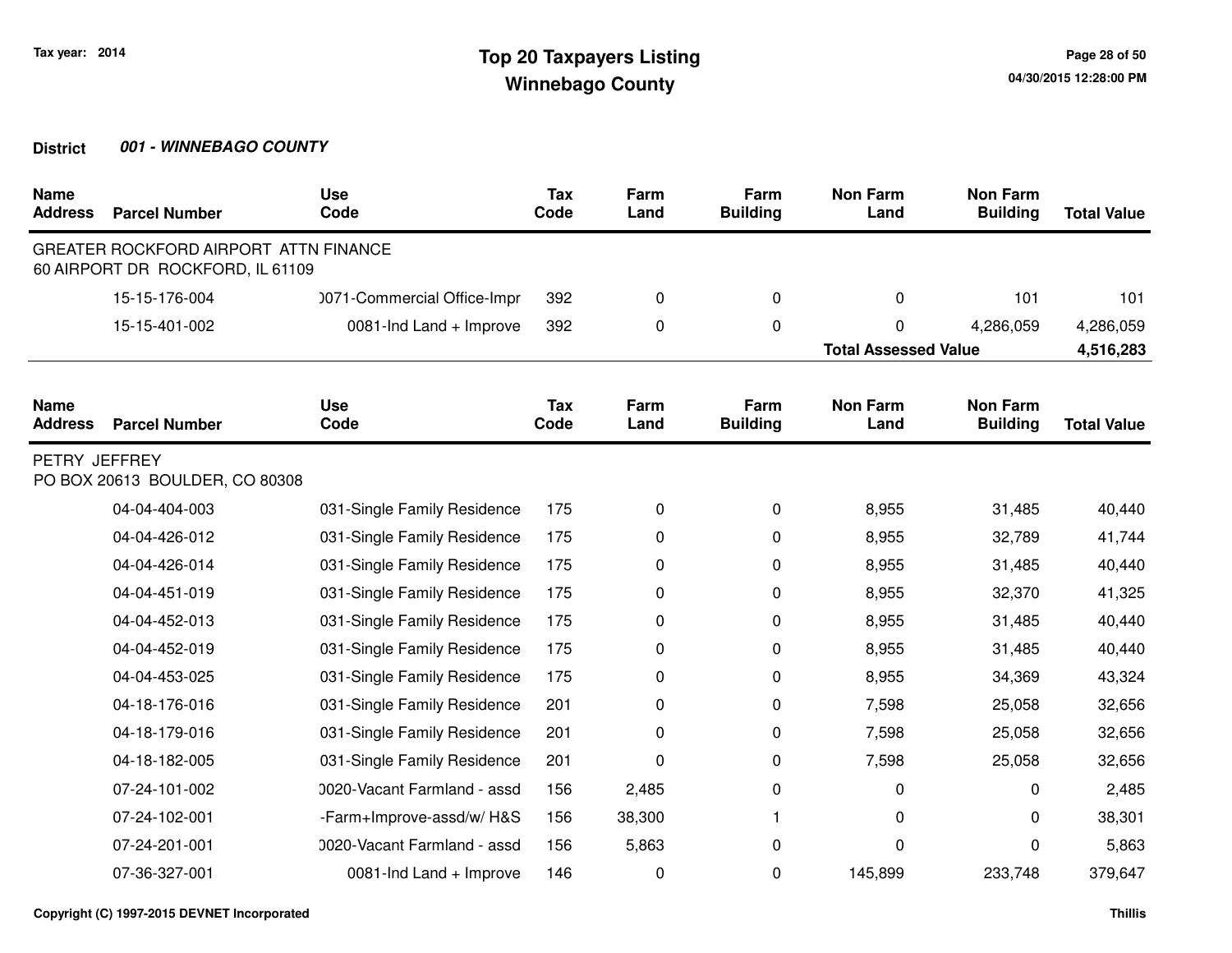| <b>Name</b><br><b>Address</b> | <b>Parcel Number</b>           | <b>Use</b><br>Code           | <b>Tax</b><br>Code | Farm<br>Land | Farm<br><b>Building</b> | <b>Non Farm</b><br>Land | <b>Non Farm</b><br><b>Building</b> | <b>Total Value</b> |
|-------------------------------|--------------------------------|------------------------------|--------------------|--------------|-------------------------|-------------------------|------------------------------------|--------------------|
| PETRY JEFFREY                 | PO BOX 20613 BOULDER, CO 80308 |                              |                    |              |                         |                         |                                    |                    |
|                               | 07-36-327-002                  | 0080-Vacant Industrial Land  | 146                | 0            | 0                       | 53,999                  | 0                                  | 53,999             |
|                               | 07-36-376-001                  | 0080-Vacant Industrial Land  | 146                | 0            | 0                       | 19,218                  | 0                                  | 19,218             |
|                               | 08-15-126-002                  | 031-Single Family Residence  | 109                | 0            | 0                       | 6,915                   | 40,778                             | 47,693             |
|                               | 08-15-126-003                  | 031-Single Family Residence  | 109                | 0            | 0                       | 6,915                   | 40,778                             | 47,693             |
|                               | 08-15-126-004                  | 031-Single Family Residence  | 109                | 0            | 0                       | 6,915                   | 38,821                             | 45,736             |
|                               | 08-15-126-010                  | 031-Single Family Residence  | 109                | 0            | 0                       | 6,915                   | 40,009                             | 46,924             |
|                               | 08-15-126-011                  | 031-Single Family Residence  | 109                | 0            | 0                       | 6,915                   | 32,868                             | 39,783             |
|                               | 08-15-175-003                  | 0030-Vacant Residential Land | 109                | 0            | 0                       | 3,038                   | 0                                  | 3,038              |
|                               | 08-15-175-004                  | 1030-Vacant Residential Land | 109                | 0            | 0                       | 3,038                   | 0                                  | 3,038              |
|                               | 08-15-175-009                  | 0030-Vacant Residential Land | 109                | 0            | 0                       | 3,038                   | 0                                  | 3,038              |
|                               | 08-15-175-012                  | 1030-Vacant Residential Land | 109                | 0            | 0                       | 3,038                   | 0                                  | 3,038              |
|                               | 08-15-175-013                  | 0030-Vacant Residential Land | 109                | 0            | 0                       | 3,038                   | 0                                  | 3,038              |
|                               | 08-15-175-014                  | 0030-Vacant Residential Land | 109                | 0            | 0                       | 3,038                   | 0                                  | 3,038              |
|                               | 08-15-175-015                  | 0030-Vacant Residential Land | 109                | 0            | 0                       | 3,038                   | 0                                  | 3,038              |
|                               | 08-15-178-002                  | 0030-Vacant Residential Land | 109                | 0            | 0                       | 3,038                   | 0                                  | 3,038              |
|                               | 08-15-178-005                  | 0032-Two Family Residence    | 109                | 0            | 0                       | 6,915                   | 36,547                             | 43,462             |
|                               | 08-15-178-006                  | 0032-Two Family Residence    | 109                | 0            | 0                       | 6,915                   | 35,195                             | 42,110             |
|                               | 08-15-201-005                  | 031-Single Family Residence  | 109                | 0            | 0                       | 6,915                   | 37,658                             | 44,573             |
|                               | 08-15-201-007                  | 031-Single Family Residence  | 109                | 0            | 0                       | 6,915                   | 38,393                             | 45,308             |
|                               | 08-15-201-008                  | 031-Single Family Residence  | 109                | 0            | 0                       | 6,915                   | 37,908                             | 44,823             |
|                               | 08-15-251-005                  | 031-Single Family Residence  | 109                | 0            | 0                       | 6,915                   | 36,224                             | 43,139             |
|                               | 08-15-251-012                  | 031-Single Family Residence  | 109                | 0            | 0                       | 6,915                   | 40,514                             | 47,429             |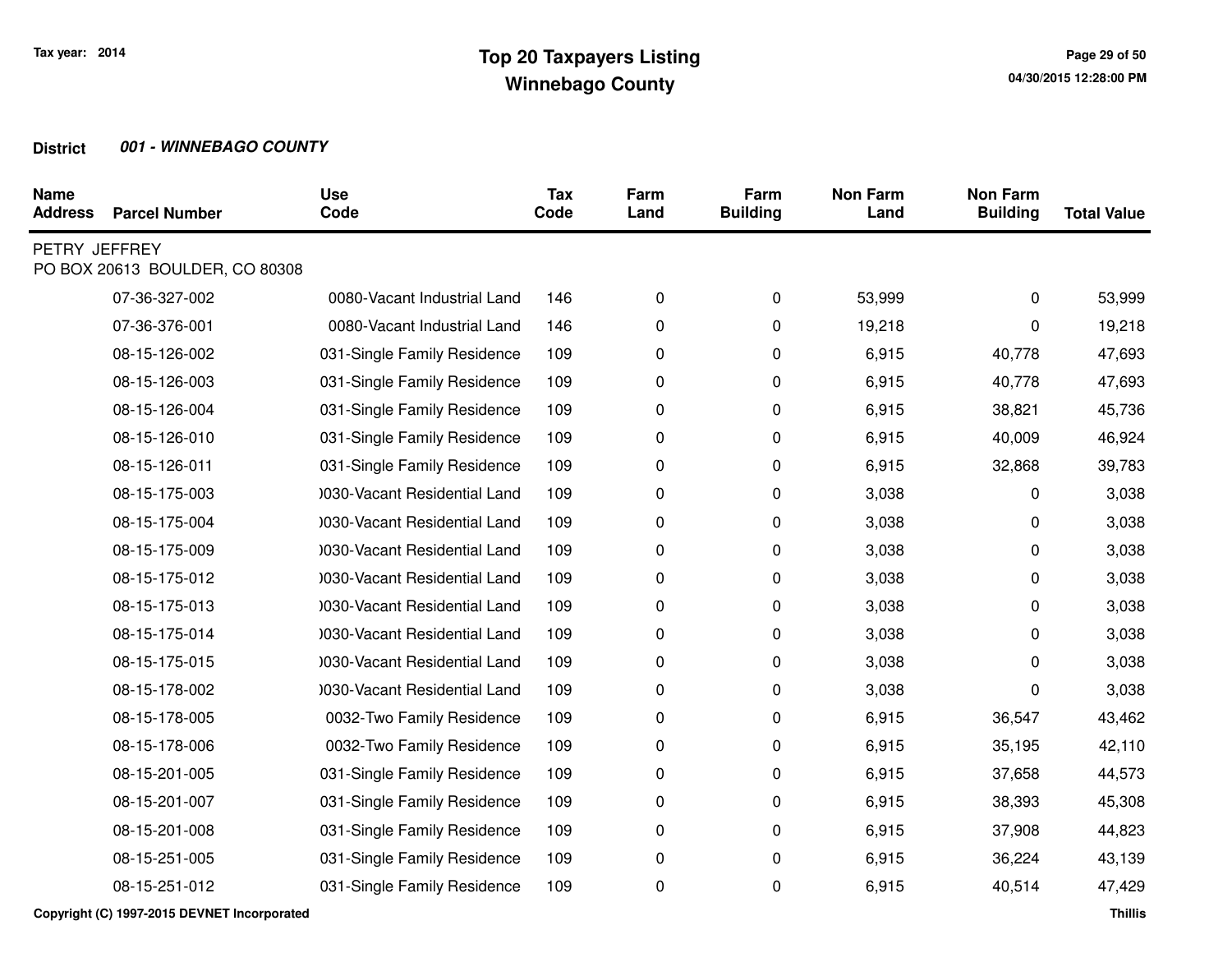| <b>Name</b><br><b>Address</b> | <b>Parcel Number</b>           | <b>Use</b><br>Code           | <b>Tax</b><br>Code | Farm<br>Land | Farm<br><b>Building</b> | <b>Non Farm</b><br>Land | <b>Non Farm</b><br><b>Building</b> | <b>Total Value</b> |
|-------------------------------|--------------------------------|------------------------------|--------------------|--------------|-------------------------|-------------------------|------------------------------------|--------------------|
| PETRY JEFFREY                 | PO BOX 20613 BOULDER, CO 80308 |                              |                    |              |                         |                         |                                    |                    |
|                               | 08-15-251-013                  | 031-Single Family Residence  | 109                | 0            | 0                       | 6,915                   | 38,997                             | 45,912             |
|                               | 08-15-251-018                  | 031-Single Family Residence  | 109                | 0            | 0                       | 6,915                   | 36,557                             | 43,472             |
|                               | 08-15-251-020                  | 031-Single Family Residence  | 109                | 0            | 0                       | 6,915                   | 37,607                             | 44,522             |
|                               | 08-15-251-023                  | 031-Single Family Residence  | 109                | 0            | 0                       | 6,915                   | 38,918                             | 45,833             |
|                               | 08-15-251-024                  | 031-Single Family Residence  | 109                | 0            | 0                       | 6,915                   | 38,653                             | 45,568             |
|                               | 08-15-251-026                  | 031-Single Family Residence  | 109                | 0            | 0                       | 6,915                   | 33,468                             | 40,383             |
|                               | 08-15-251-027                  | 031-Single Family Residence  | 109                | 0            | 0                       | 6,915                   | 38,679                             | 45,594             |
|                               | 08-15-251-028                  | 031-Single Family Residence  | 109                | 0            | 0                       | 6,915                   | 38,678                             | 45,593             |
|                               | 08-15-251-030                  | 031-Single Family Residence  | 109                | 0            | 0                       | 6,915                   | 41,331                             | 48,246             |
|                               | 08-15-251-031                  | 031-Single Family Residence  | 109                | 0            | 0                       | 6,915                   | 45,579                             | 52,494             |
|                               | 08-15-251-032                  | 031-Single Family Residence  | 109                | 0            | 0                       | 6,915                   | 38,772                             | 45,687             |
|                               | 08-15-251-033                  | 031-Single Family Residence  | 109                | 0            | 0                       | 6,915                   | 38,322                             | 45,237             |
|                               | 08-15-251-034                  | 031-Single Family Residence  | 109                | 0            | 0                       | 6,915                   | 38,533                             | 45,448             |
|                               | 08-15-251-035                  | 031-Single Family Residence  | 109                | 0            | 0                       | 6,915                   | 38,533                             | 45,448             |
|                               | 08-15-251-036                  | 031-Single Family Residence  | 109                | 0            | 0                       | 6,915                   | 38,772                             | 45,687             |
|                               | 08-15-251-037                  | 031-Single Family Residence  | 109                | 0            | 0                       | 6,915                   | 37,731                             | 44,646             |
|                               | 08-15-251-038                  | 031-Single Family Residence  | 109                | 0            | 0                       | 6,915                   | 38,771                             | 45,686             |
|                               | 08-15-251-039                  | 031-Single Family Residence  | 109                | 0            | 0                       | 6,915                   | 38,533                             | 45,448             |
|                               | 08-15-251-042                  | 0030-Vacant Residential Land | 109                | 0            | 0                       | 3,038                   | 0                                  | 3,038              |
|                               | 08-15-251-043                  | 0030-Vacant Residential Land | 109                | 0            | 0                       | 3,038                   | 0                                  | 3,038              |
|                               | 08-15-252-001                  | 031-Single Family Residence  | 109                | 0            | 0                       | 6,915                   | 24,481                             | 31,396             |
|                               | 08-15-252-002                  | 031-Single Family Residence  | 109                | 0            | 0                       | 6,915                   | 24,481                             | 31,396             |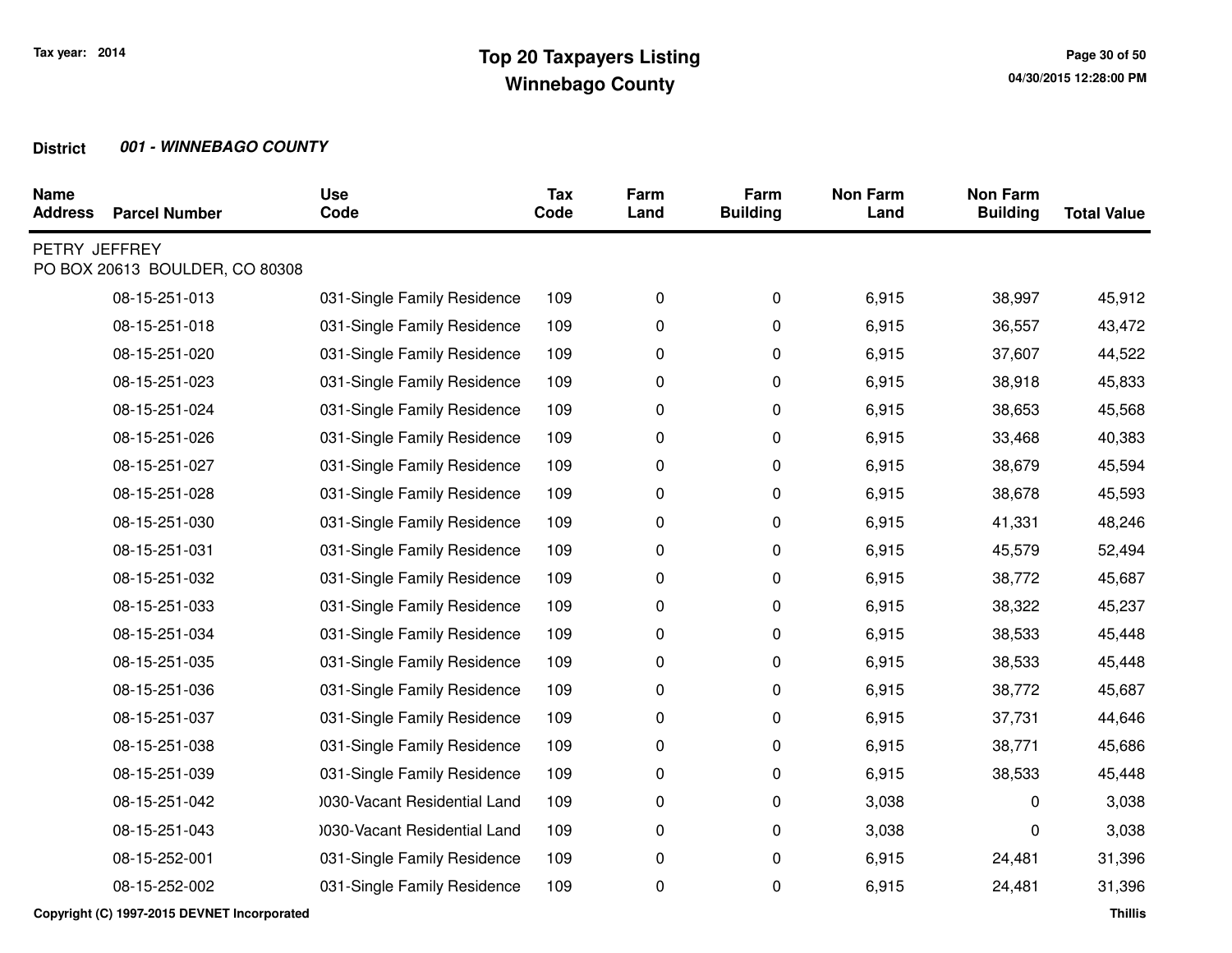| <b>Name</b><br><b>Address</b> | <b>Parcel Number</b>           | <b>Use</b><br>Code           | <b>Tax</b><br>Code | Farm<br>Land | Farm<br><b>Building</b> | <b>Non Farm</b><br>Land | <b>Non Farm</b><br><b>Building</b> | <b>Total Value</b> |
|-------------------------------|--------------------------------|------------------------------|--------------------|--------------|-------------------------|-------------------------|------------------------------------|--------------------|
| PETRY JEFFREY                 | PO BOX 20613 BOULDER, CO 80308 |                              |                    |              |                         |                         |                                    |                    |
|                               | 08-15-252-003                  | 031-Single Family Residence  | 109                | 0            | 0                       | 6,915                   | 24,481                             | 31,396             |
|                               | 08-15-252-004                  | 031-Single Family Residence  | 109                | 0            | 0                       | 6,915                   | 24,481                             | 31,396             |
|                               | 08-15-252-005                  | 031-Single Family Residence  | 109                | 0            | 0                       | 6,915                   | 24,481                             | 31,396             |
|                               | 08-15-252-006                  | 031-Single Family Residence  | 109                | 0            | 0                       | 6,915                   | 24,642                             | 31,557             |
|                               | 08-15-252-007                  | 031-Single Family Residence  | 109                | 0            | 0                       | 6,915                   | 24,481                             | 31,396             |
|                               | 08-15-252-008                  | 031-Single Family Residence  | 109                | 0            | 0                       | 6,915                   | 24,481                             | 31,396             |
|                               | 08-15-252-009                  | 031-Single Family Residence  | 109                | 0            | 0                       | 6,915                   | 24,481                             | 31,396             |
|                               | 08-15-252-010                  | 031-Single Family Residence  | 109                | 0            | 0                       | 6,915                   | 24,481                             | 31,396             |
|                               | 08-15-252-011                  | 031-Single Family Residence  | 109                | 0            | 0                       | 6,915                   | 24,481                             | 31,396             |
|                               | 08-15-252-014                  | 031-Single Family Residence  | 109                | 0            | 0                       | 6,915                   | 24,644                             | 31,559             |
|                               | 08-15-252-018                  | 0030-Vacant Residential Land | 109                | 0            | 0                       | 3,038                   | 0                                  | 3,038              |
|                               | 08-15-252-021                  | 0030-Vacant Residential Land | 109                | 0            | 0                       | 3,038                   | 0                                  | 3,038              |
|                               | 08-15-252-022                  | 0030-Vacant Residential Land | 109                | 0            | 0                       | 3,038                   | 0                                  | 3,038              |
|                               | 08-15-252-023                  | 0030-Vacant Residential Land | 109                | 0            | 0                       | 3,038                   | 0                                  | 3,038              |
|                               | 08-15-252-024                  | 0030-Vacant Residential Land | 109                | 0            | 0                       | 3,038                   | 0                                  | 3,038              |
|                               | 08-15-252-025                  | 0030-Vacant Residential Land | 109                | 0            | 0                       | 3,038                   | 0                                  | 3,038              |
|                               | 08-15-252-026                  | 0030-Vacant Residential Land | 109                | 0            | 0                       | 3,038                   | 0                                  | 3,038              |
|                               | 08-15-252-027                  | 0030-Vacant Residential Land | 109                | 0            | 0                       | 3,038                   | 0                                  | 3,038              |
|                               | 08-15-252-040                  | 0032-Two Family Residence    | 109                | 0            | 0                       | 6,915                   | 45,503                             | 52,418             |
|                               | 08-15-301-001                  | 0030-Vacant Residential Land | 109                | 0            | 0                       | 3,038                   | 0                                  | 3,038              |
|                               | 08-15-301-002                  | 1030-Vacant Residential Land | 109                | 0            | 0                       | 3,038                   | 0                                  | 3,038              |
|                               | 08-15-301-003                  | 0030-Vacant Residential Land | 109                | 0            | 0                       | 3,038                   | 0                                  | 3,038              |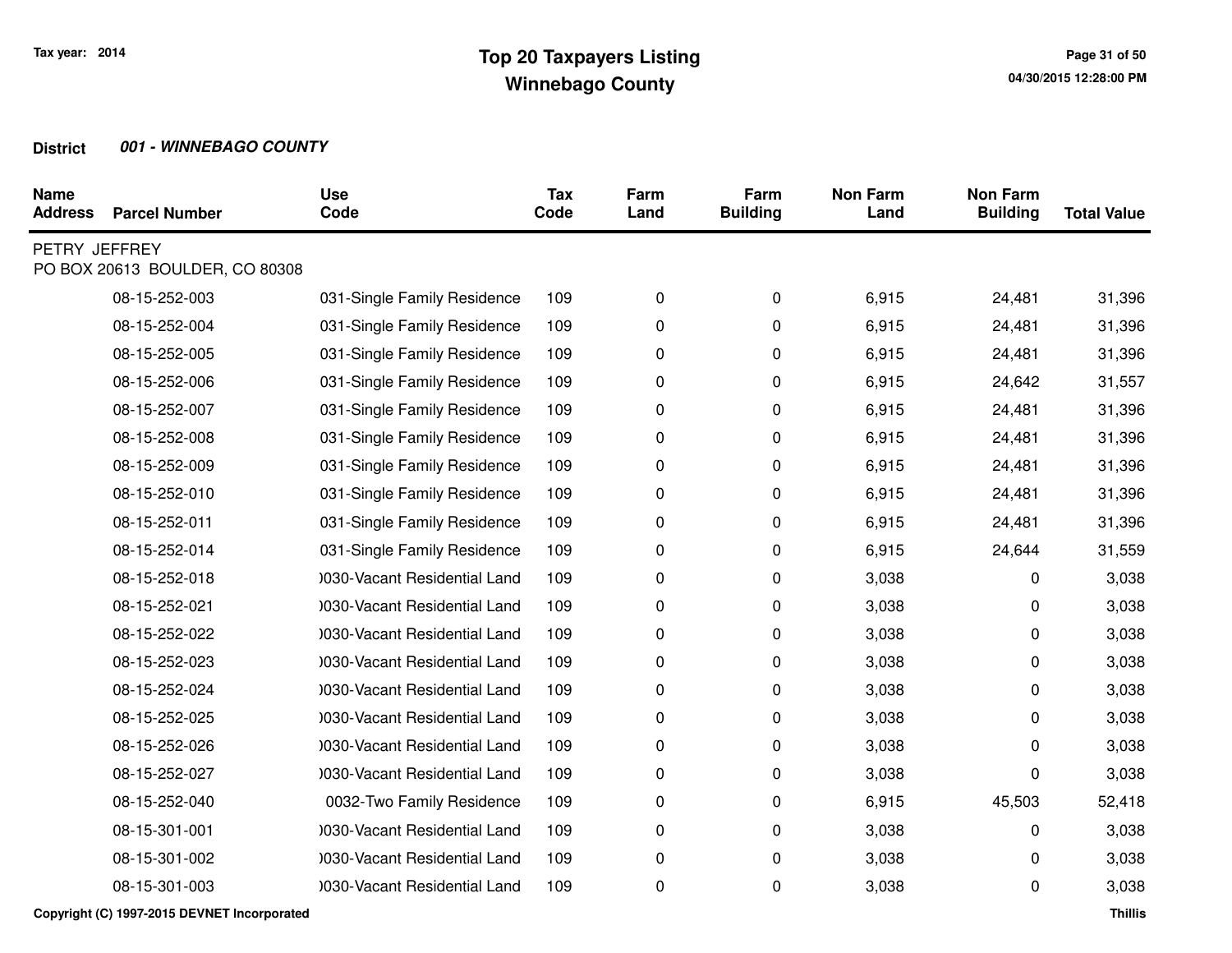| <b>Name</b><br><b>Address</b> | <b>Parcel Number</b>           | <b>Use</b><br>Code           | <b>Tax</b><br>Code | Farm<br>Land | Farm<br><b>Building</b> | <b>Non Farm</b><br>Land | <b>Non Farm</b><br><b>Building</b> | <b>Total Value</b> |
|-------------------------------|--------------------------------|------------------------------|--------------------|--------------|-------------------------|-------------------------|------------------------------------|--------------------|
| PETRY JEFFREY                 | PO BOX 20613 BOULDER, CO 80308 |                              |                    |              |                         |                         |                                    |                    |
|                               | 08-15-302-012                  | 0030-Vacant Residential Land | 109                | 0            | 0                       | 3,038                   | 0                                  | 3,038              |
|                               | 08-15-326-011                  | 031-Single Family Residence  | 109                | 0            | 0                       | 6,915                   | 34,516                             | 41,431             |
|                               | 08-15-326-012                  | 031-Single Family Residence  | 109                | 0            | 0                       | 6,915                   | 29,652                             | 36,567             |
|                               | 08-15-326-015                  | 031-Single Family Residence  | 109                | 0            | 0                       | 6,915                   | 34,516                             | 41,431             |
|                               | 08-15-326-022                  | 031-Single Family Residence  | 109                | 0            | 0                       | 6,915                   | 34,516                             | 41,431             |
|                               | 08-15-327-002                  | 031-Single Family Residence  | 109                | 0            | 0                       | 6,915                   | 34,516                             | 41,431             |
|                               | 08-15-327-008                  | 031-Single Family Residence  | 109                | 0            | 0                       | 6,915                   | 34,516                             | 41,431             |
|                               | 08-15-329-013                  | 031-Single Family Residence  | 109                | 0            | 0                       | 6,915                   | 30,167                             | 37,082             |
|                               | 08-15-329-014                  | 031-Single Family Residence  | 109                | 0            | 0                       | 6,915                   | 30,167                             | 37,082             |
|                               | 08-15-329-015                  | 031-Single Family Residence  | 109                | 0            | 0                       | 6,915                   | 30,167                             | 37,082             |
|                               | 08-15-329-019                  | 031-Single Family Residence  | 109                | 0            | 0                       | 6,915                   | 30,167                             | 37,082             |
|                               | 08-15-331-001                  | 031-Single Family Residence  | 109                | 0            | 0                       | 6,915                   | 30,167                             | 37,082             |
|                               | 08-15-331-003                  | 031-Single Family Residence  | 109                | 0            | 0                       | 6,915                   | 30,167                             | 37,082             |
|                               | 08-15-351-002                  | 0030-Vacant Residential Land | 109                | 0            | 0                       | 3,038                   | 0                                  | 3,038              |
|                               | 08-15-351-003                  | 0030-Vacant Residential Land | 109                | 0            | 0                       | 3,038                   | 0                                  | 3,038              |
|                               | 08-15-356-001                  | 0030-Vacant Residential Land | 109                | 0            | 0                       | 3,038                   | 0                                  | 3,038              |
|                               | 08-15-356-018                  | 0030-Vacant Residential Land | 109                | 0            | 0                       | 3,038                   | 0                                  | 3,038              |
|                               | 08-15-356-019                  | 0030-Vacant Residential Land | 109                | 0            | 0                       | 3,038                   | 0                                  | 3,038              |
|                               | 08-15-356-020                  | 1030-Vacant Residential Land | 109                | 0            | 0                       | 3,038                   | 0                                  | 3,038              |
|                               | 08-15-356-021                  | 0030-Vacant Residential Land | 109                | 0            | 0                       | 3,038                   | 0                                  | 3,038              |
|                               | 08-15-356-022                  | 1030-Vacant Residential Land | 109                | 0            | 0                       | 3,038                   | 0                                  | 3,038              |
|                               | 08-15-356-023                  | 0030-Vacant Residential Land | 109                | 0            | 0                       | 3,038                   | 0                                  | 3,038              |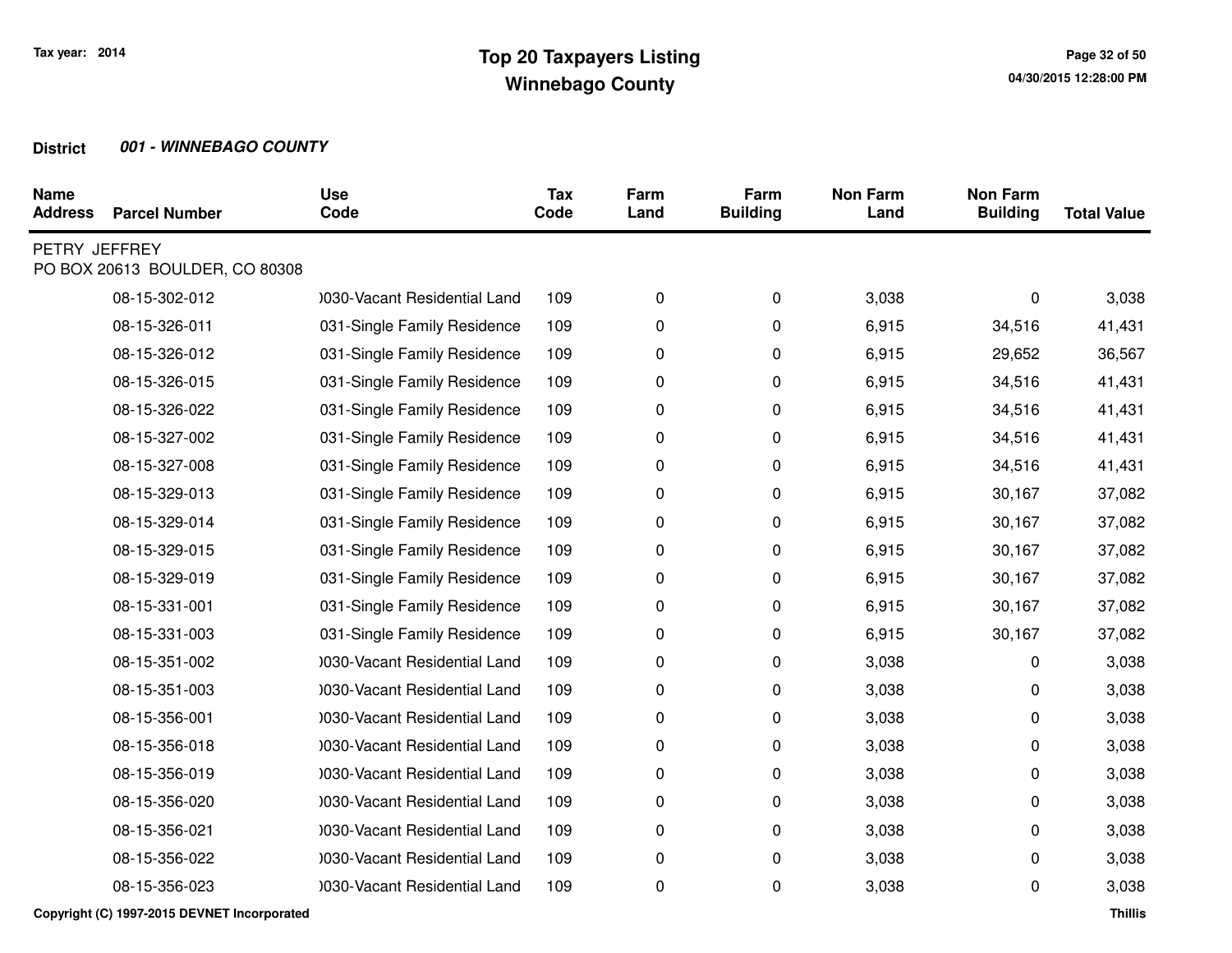| <b>Name</b><br><b>Address</b> | <b>Parcel Number</b>           | <b>Use</b><br>Code           | <b>Tax</b><br>Code | Farm<br>Land | Farm<br><b>Building</b> | <b>Non Farm</b><br>Land | <b>Non Farm</b><br><b>Building</b> | <b>Total Value</b> |
|-------------------------------|--------------------------------|------------------------------|--------------------|--------------|-------------------------|-------------------------|------------------------------------|--------------------|
| PETRY JEFFREY                 | PO BOX 20613 BOULDER, CO 80308 |                              |                    |              |                         |                         |                                    |                    |
|                               | 08-15-356-024                  | 0030-Vacant Residential Land | 109                | 0            | $\pmb{0}$               | 3,038                   | 0                                  | 3,038              |
|                               | 08-15-356-025                  | 0030-Vacant Residential Land | 109                | 0            | 0                       | 3,038                   | 0                                  | 3,038              |
|                               | 08-15-356-026                  | 0030-Vacant Residential Land | 109                | 0            | 0                       | 3,038                   | 0                                  | 3,038              |
|                               | 08-15-356-027                  | 0030-Vacant Residential Land | 109                | 0            | 0                       | 3,038                   | 0                                  | 3,038              |
|                               | 08-15-356-029                  | 0030-Vacant Residential Land | 109                | 0            | 0                       | 3,038                   | 0                                  | 3,038              |
|                               | 08-15-356-030                  | 0030-Vacant Residential Land | 109                | 0            | 0                       | 3,038                   | 0                                  | 3,038              |
|                               | 08-15-356-031                  | 0030-Vacant Residential Land | 109                | 0            | 0                       | 3,038                   | 0                                  | 3,038              |
|                               | 08-15-356-032                  | 0030-Vacant Residential Land | 109                | 0            | 0                       | 3,038                   | 0                                  | 3,038              |
|                               | 08-15-356-033                  | 0030-Vacant Residential Land | 109                | 0            | 0                       | 3,038                   | 0                                  | 3,038              |
|                               | 08-15-356-034                  | 0030-Vacant Residential Land | 109                | 0            | 0                       | 3,038                   | 0                                  | 3,038              |
|                               | 08-15-356-035                  | 0030-Vacant Residential Land | 109                | 0            | 0                       | 3,038                   | 0                                  | 3,038              |
|                               | 08-15-376-005                  | 031-Single Family Residence  | 109                | 0            | 0                       | 6,915                   | 30,167                             | 37,082             |
|                               | 08-15-376-017                  | 031-Single Family Residence  | 109                | 0            | 0                       | 6,915                   | 30,167                             | 37,082             |
|                               | 08-15-376-018                  | 031-Single Family Residence  | 109                | 0            | 0                       | 6,915                   | 30,167                             | 37,082             |
|                               | 08-15-376-020                  | 031-Single Family Residence  | 109                | 0            | 0                       | 6,915                   | 30,167                             | 37,082             |
|                               | 08-15-376-021                  | 031-Single Family Residence  | 109                | 0            | 0                       | 6,915                   | 31,875                             | 38,790             |
|                               | 08-15-376-022                  | 031-Single Family Residence  | 109                | 0            | 0                       | 6,915                   | 30,167                             | 37,082             |
|                               | 08-15-376-023                  | 031-Single Family Residence  | 109                | 0            | 0                       | 6,915                   | 33,612                             | 40,527             |
|                               | 08-15-376-024                  | 031-Single Family Residence  | 109                | 0            | 0                       | 6,915                   | 30,167                             | 37,082             |
|                               | 08-15-376-025                  | 031-Single Family Residence  | 109                | 0            | 0                       | 6,915                   | 30,167                             | 37,082             |
|                               | 08-15-377-005                  | 031-Single Family Residence  | 109                | 0            | 0                       | 6,915                   | 25,215                             | 32,130             |
|                               | 08-15-377-006                  | 031-Single Family Residence  | 109                | 0            | 0                       | 6,915                   | 30,167                             | 37,082             |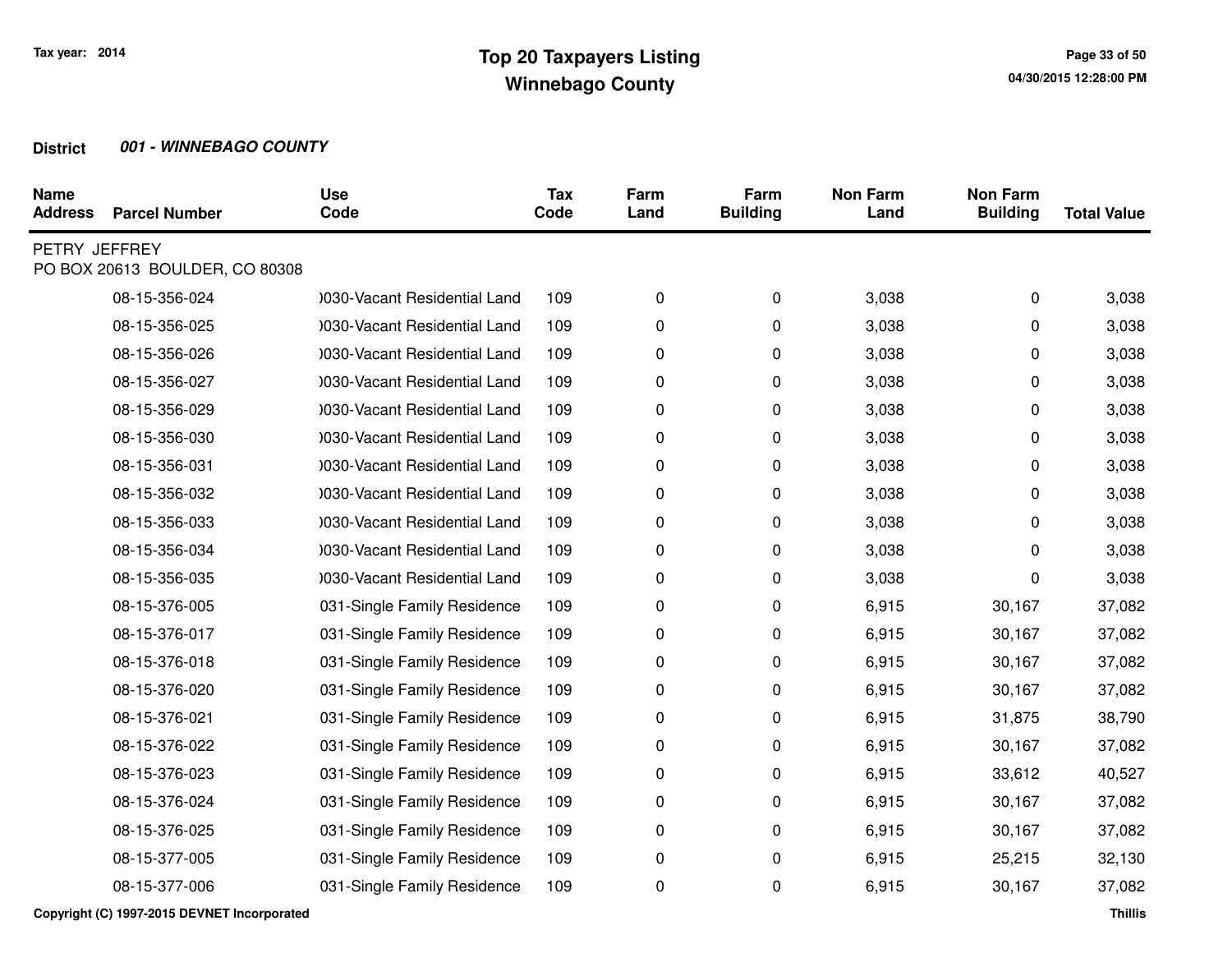| <b>Name</b><br><b>Address</b> | <b>Parcel Number</b>           | <b>Use</b><br>Code           | <b>Tax</b><br>Code | Farm<br>Land | Farm<br><b>Building</b> | <b>Non Farm</b><br>Land | <b>Non Farm</b><br><b>Building</b> | <b>Total Value</b> |
|-------------------------------|--------------------------------|------------------------------|--------------------|--------------|-------------------------|-------------------------|------------------------------------|--------------------|
| PETRY JEFFREY                 | PO BOX 20613 BOULDER, CO 80308 |                              |                    |              |                         |                         |                                    |                    |
|                               | 08-15-377-007                  | 031-Single Family Residence  | 109                | 0            | 0                       | 6,915                   | 30,167                             | 37,082             |
|                               | 08-15-377-008                  | 031-Single Family Residence  | 109                | 0            | 0                       | 6,915                   | 30,167                             | 37,082             |
|                               | 08-15-377-009                  | 031-Single Family Residence  | 109                | 0            | 0                       | 6,915                   | 30,167                             | 37,082             |
|                               | 08-15-377-010                  | 031-Single Family Residence  | 109                | 0            | 0                       | 6,915                   | 30,167                             | 37,082             |
|                               | 08-15-380-015                  | 031-Single Family Residence  | 109                | 0            | 0                       | 6,915                   | 30,716                             | 37,631             |
|                               | 08-15-380-017                  | 031-Single Family Residence  | 109                | 0            | 0                       | 6,915                   | 29,559                             | 36,474             |
|                               | 08-15-380-020                  | 031-Single Family Residence  | 109                | 0            | 0                       | 6,915                   | 30,716                             | 37,631             |
|                               | 08-15-381-003                  | 031-Single Family Residence  | 109                | 0            | 0                       | 6,915                   | 27,533                             | 34,448             |
|                               | 08-15-381-004                  | 031-Single Family Residence  | 109                | 0            | 0                       | 6,915                   | 28,228                             | 35,143             |
|                               | 08-15-381-006                  | 031-Single Family Residence  | 109                | 0            | 0                       | 6,915                   | 28,322                             | 35,237             |
|                               | 08-15-383-013                  | 031-Single Family Residence  | 109                | 0            | 0                       | 6,915                   | 31,875                             | 38,790             |
|                               | 08-15-383-015                  | 031-Single Family Residence  | 109                | 0            | 0                       | 6,915                   | 31,875                             | 38,790             |
|                               | 08-15-383-016                  | 031-Single Family Residence  | 109                | 0            | 0                       | 6,915                   | 30,167                             | 37,082             |
|                               | 08-16-476-030                  | 0030-Vacant Residential Land | 133                | 0            | 0                       | 3,038                   | 0                                  | 3,038              |
|                               | 08-16-476-031                  | 0030-Vacant Residential Land | 133                | 0            | 0                       | 3,038                   | 0                                  | 3,038              |
|                               | 08-22-126-001                  | 031-Single Family Residence  | 109                | 0            | 0                       | 6,915                   | 28,322                             | 35,237             |
|                               | 11-17-402-003                  | 39-Pref Asd Res(not1/3)10-30 | 048                | 0            | 0                       | 379                     | 0                                  | 379                |
|                               | 11-17-402-004                  | 39-Pref Asd Res(not1/3)10-30 | 048                | 0            | 0                       | 379                     | 0                                  | 379                |
|                               | 11-17-402-006                  | 39-Pref Asd Res(not1/3)10-30 | 048                | 0            | 0                       | 379                     | 0                                  | 379                |
|                               | 11-17-402-007                  | 39-Pref Asd Res(not1/3)10-30 | 048                | 0            | 0                       | 379                     | 0                                  | 379                |
|                               | 11-17-402-008                  | 39-Pref Asd Res(not1/3)10-30 | 048                | 0            | 0                       | 379                     | 0                                  | 379                |
|                               | 11-17-402-009                  | 39-Pref Asd Res(not1/3)10-30 | 048                | 0            | 0                       | 379                     | 0                                  | 379                |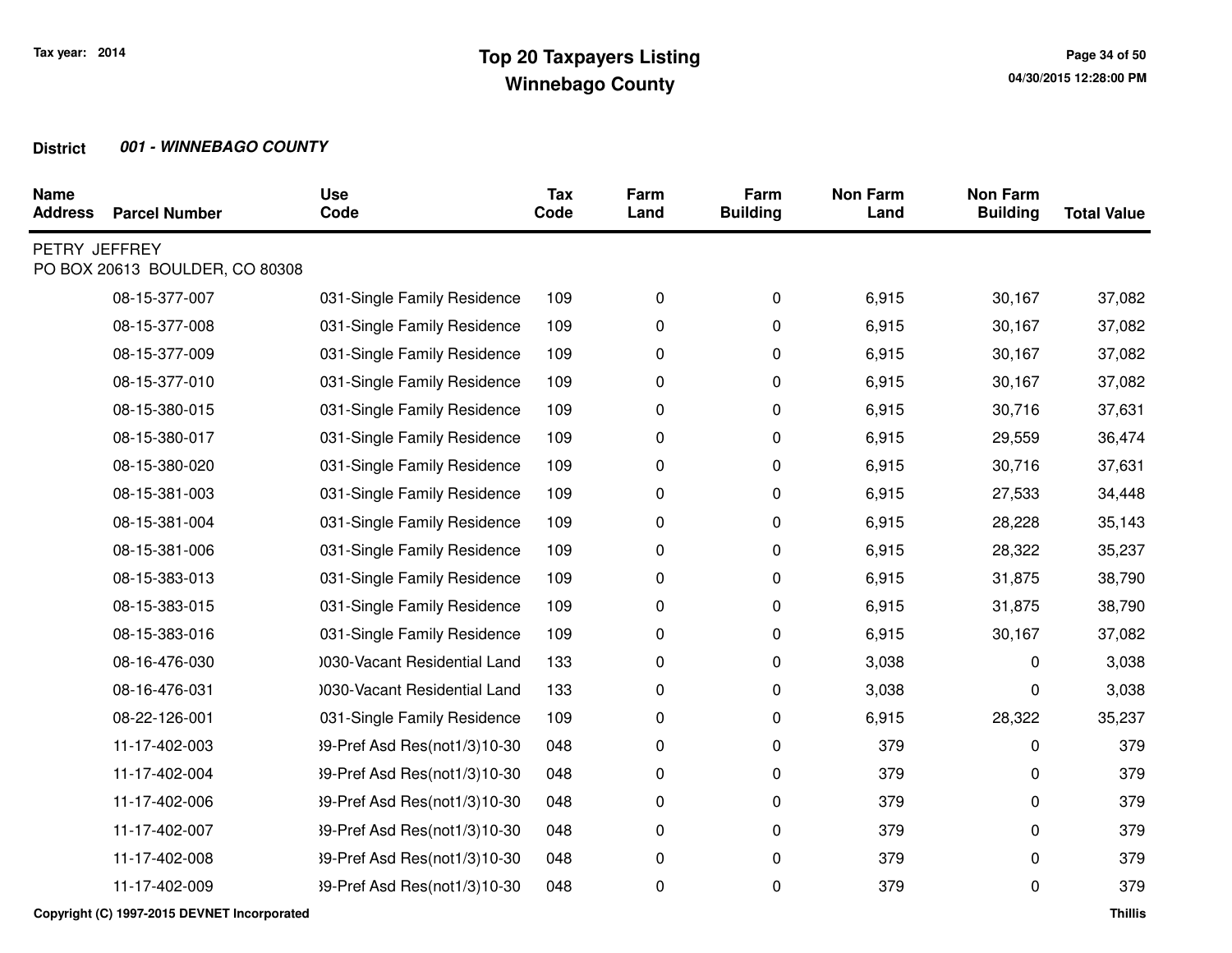| <b>Name</b><br><b>Address</b> | <b>Parcel Number</b>           | <b>Use</b><br>Code           | <b>Tax</b><br>Code | Farm<br>Land | Farm<br><b>Building</b> | <b>Non Farm</b><br>Land | <b>Non Farm</b><br><b>Building</b> | <b>Total Value</b> |
|-------------------------------|--------------------------------|------------------------------|--------------------|--------------|-------------------------|-------------------------|------------------------------------|--------------------|
| PETRY JEFFREY                 | PO BOX 20613 BOULDER, CO 80308 |                              |                    |              |                         |                         |                                    |                    |
|                               | 11-17-402-010                  | 39-Pref Asd Res(not1/3)10-30 | 048                | 0            | 0                       | 379                     | 0                                  | 379                |
|                               | 11-17-403-001                  | 39-Pref Asd Res(not1/3)10-30 | 048                | 0            | 0                       | 379                     | 0                                  | 379                |
|                               | 11-17-403-002                  | 39-Pref Asd Res(not1/3)10-30 | 048                | 0            | 0                       | 379                     | 0                                  | 379                |
|                               | 11-17-403-003                  | 39-Pref Asd Res(not1/3)10-30 | 048                | 0            | 0                       | 379                     | 0                                  | 379                |
|                               | 11-17-403-004                  | 39-Pref Asd Res(not1/3)10-30 | 048                | 0            | 0                       | 379                     | 0                                  | 379                |
|                               | 11-17-403-005                  | 39-Pref Asd Res(not1/3)10-30 | 048                | 0            | 0                       | 379                     | 0                                  | 379                |
|                               | 11-17-403-006                  | 39-Pref Asd Res(not1/3)10-30 | 048                | 0            | 0                       | 379                     | 0                                  | 379                |
|                               | 11-17-403-007                  | 39-Pref Asd Res(not1/3)10-30 | 048                | 0            | 0                       | 379                     | 0                                  | 379                |
|                               | 11-17-403-008                  | 39-Pref Asd Res(not1/3)10-30 | 048                | 0            | 0                       | 379                     | 0                                  | 379                |
|                               | 11-17-404-001                  | 031-Single Family Residence  | 048                | 0            | 0                       | 2,308                   | 22,941                             | 25,249             |
|                               | 11-17-404-002                  | 39-Pref Asd Res(not1/3)10-30 | 048                | 0            | 0                       | 379                     | 0                                  | 379                |
|                               | 11-17-404-003                  | 39-Pref Asd Res(not1/3)10-30 | 048                | 0            | 0                       | 379                     | 0                                  | 379                |
|                               | 11-17-404-004                  | 031-Single Family Residence  | 048                | 0            | 0                       | 1,464                   | 22,984                             | 24,448             |
|                               | 11-17-404-005                  | 39-Pref Asd Res(not1/3)10-30 | 048                | 0            | 0                       | 379                     | 0                                  | 379                |
|                               | 11-17-404-008                  | 39-Pref Asd Res(not1/3)10-30 | 048                | 0            | 0                       | 379                     | 0                                  | 379                |
|                               | 11-17-404-010                  | 39-Pref Asd Res(not1/3)10-30 | 048                | 0            | 0                       | 379                     | 0                                  | 379                |
|                               | 11-17-404-011                  | 39-Pref Asd Res(not1/3)10-30 | 048                | 0            | 0                       | 379                     | 0                                  | 379                |
|                               | 11-17-404-012                  | 39-Pref Asd Res(not1/3)10-30 | 048                | 0            | 0                       | 379                     | 0                                  | 379                |
|                               | 11-17-404-015                  | 39-Pref Asd Res(not1/3)10-30 | 048                | 0            | 0                       | 379                     | 0                                  | 379                |
|                               | 11-17-404-016                  | 39-Pref Asd Res(not1/3)10-30 | 048                | 0            | 0                       | 379                     | 0                                  | 379                |
|                               | 11-17-404-017                  | 39-Pref Asd Res(not1/3)10-30 | 048                | 0            | 0                       | 379                     | 0                                  | 379                |
|                               | 11-17-454-002                  | 031-Single Family Residence  | 048                | 0            | 0                       | 1,788                   | 22,783                             | 24,571             |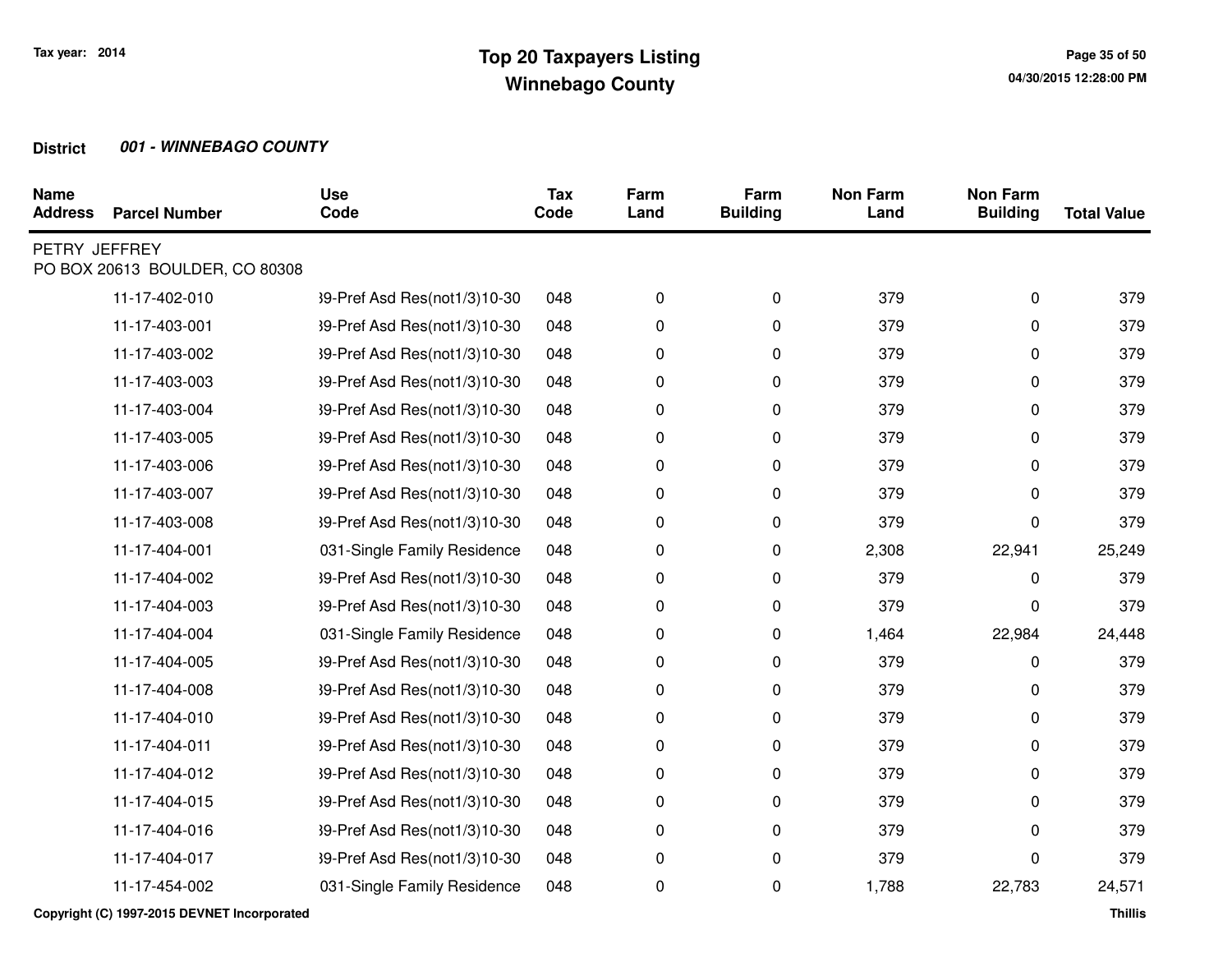| <b>Name</b><br><b>Address</b> | <b>Parcel Number</b>                                                  | <b>Use</b><br>Code           | Tax<br>Code | Farm<br>Land | Farm<br><b>Building</b> | <b>Non Farm</b><br>Land     | <b>Non Farm</b><br><b>Building</b> | <b>Total Value</b> |
|-------------------------------|-----------------------------------------------------------------------|------------------------------|-------------|--------------|-------------------------|-----------------------------|------------------------------------|--------------------|
| PETRY JEFFREY                 | PO BOX 20613 BOULDER, CO 80308                                        |                              |             |              |                         |                             |                                    |                    |
|                               | 11-17-454-003                                                         | 031-Single Family Residence  | 048         | 0            | $\mathbf 0$             | 1,788                       | 22,783                             | 24,571             |
|                               | 11-17-455-006                                                         | 39-Pref Asd Res(not1/3)10-30 | 048         | $\Omega$     | 0                       | 379                         | 0                                  | 379                |
|                               | 11-17-455-007                                                         | 39-Pref Asd Res(not1/3)10-30 | 048         | 0            | $\mathbf 0$             | 379                         | 0                                  | 379                |
|                               | 11-17-455-008                                                         | 39-Pref Asd Res(not1/3)10-30 | 048         | 0            | 0                       | 379                         | 0                                  | 379                |
|                               | 11-17-455-009                                                         | 39-Pref Asd Res(not1/3)10-30 | 048         | 0            | 0                       | 379                         | 0                                  | 379                |
|                               | 11-17-455-010                                                         | 39-Pref Asd Res(not1/3)10-30 | 048         | 0            | 0                       | 379                         | 0                                  | 379                |
|                               | 11-17-455-011                                                         | 031-Single Family Residence  | 048         | 0            | $\mathbf 0$             | 1,988                       | 22,774                             | 24,762             |
|                               | 11-29-376-001                                                         | 0020-Vacant Farmland - assd  | 381         | 7,782        | $\mathbf 0$             | 0                           | 0                                  | 7,782              |
|                               |                                                                       |                              |             |              |                         | <b>Total Assessed Value</b> |                                    | 4,340,238          |
| <b>Name</b>                   |                                                                       | <b>Use</b>                   | <b>Tax</b>  | Farm         | Farm                    | <b>Non Farm</b>             | <b>Non Farm</b>                    |                    |
| <b>Address</b>                | <b>Parcel Number</b>                                                  | Code                         | Code        | Land         | <b>Building</b>         | Land                        | <b>Building</b>                    | <b>Total Value</b> |
|                               | ANDERSON ROCKFORD PROPERTIES LLC<br>PO BOX 10289 LOVES PARK, IL 61131 |                              |             |              |                         |                             |                                    |                    |
|                               | 12-03-276-005                                                         | 1-Commercial Business-Impr   | 008         | 0            | 0                       | 238,910                     | 762,537                            | 1,001,447          |
|                               | 12-23-152-003                                                         | 1-Commercial Business-Impr   | 001         | 0            | 0                       | 138,109                     | 384,080                            | 522,189            |
|                               | 12-23-301-013                                                         | 1-Commercial Business-Impr   | 001         | 0            | 0                       | 215,550                     | 354,138                            | 569,688            |
|                               | 12-27-202-009                                                         | 1-Commercial Business-Impr   | 001         | 0            | 0                       | 272,375                     | 333,473                            | 605,848            |
|                               | 12-27-202-010                                                         | 0050-Vac Commercial Land     | 001         | 0            | 0                       | 30,651                      | 0                                  | 30,651             |
|                               | 12-28-227-001                                                         | 1-Commercial Business-Impr   | 451         | 0            | 0                       | 220,470                     | 308,546                            | 529,016            |
|                               | 12-29-128-004                                                         | 1-Commercial Business-Impr   | 117         | 0            | $\mathbf 0$             | 49,417                      | 156,834                            | 206,251            |
|                               | 12-29-128-005                                                         | 1-Commercial Business-Impr   | 117         | $\mathbf 0$  | $\mathbf 0$             | 221,141                     | 484,073                            | 705,214            |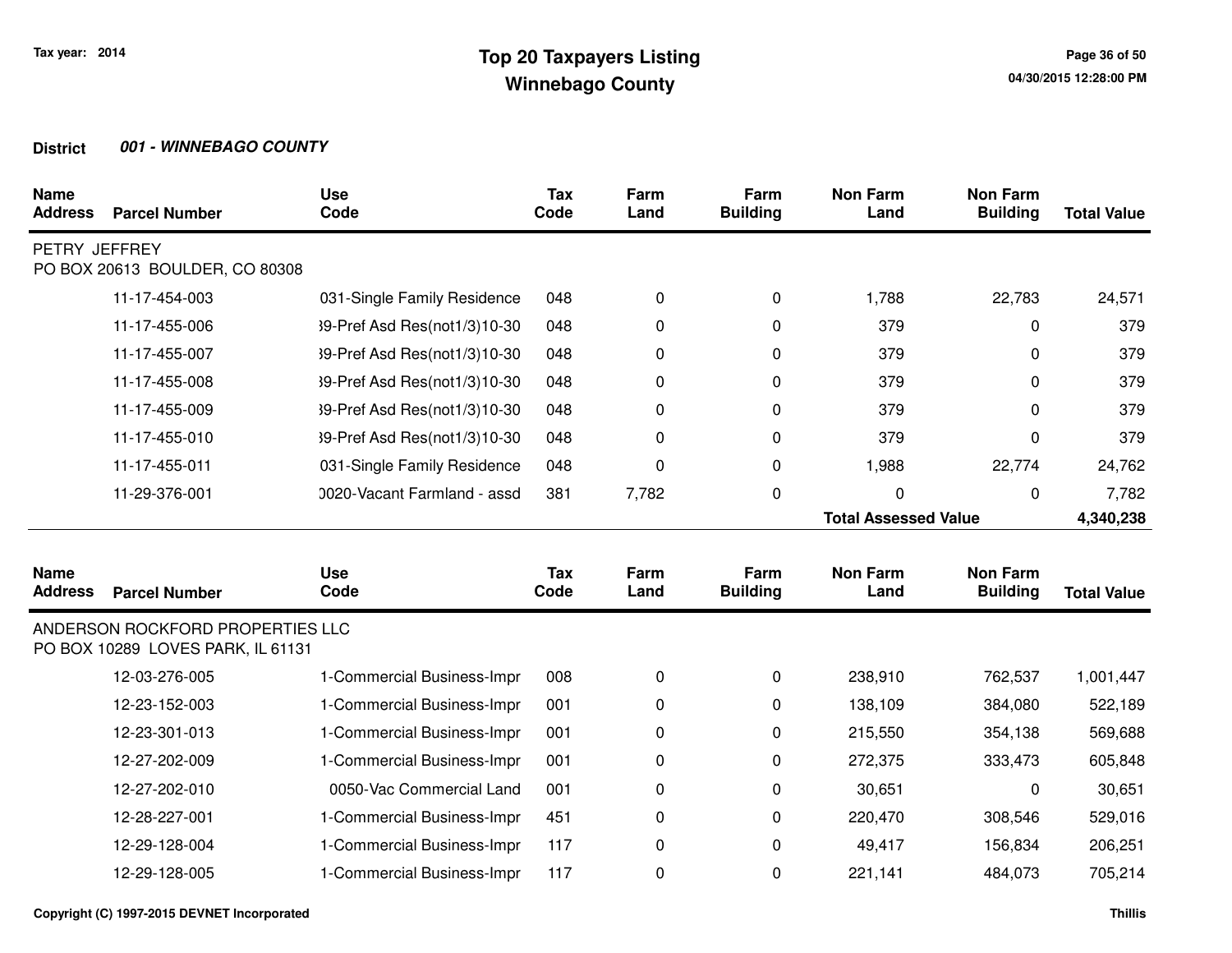| <b>Name</b><br><b>Address</b> | <b>Parcel Number</b>                                                      | <b>Use</b><br>Code                                       | <b>Tax</b><br>Code | Farm<br>Land | Farm<br><b>Building</b> | <b>Non Farm</b><br>Land     | <b>Non Farm</b><br><b>Building</b> | <b>Total Value</b> |
|-------------------------------|---------------------------------------------------------------------------|----------------------------------------------------------|--------------------|--------------|-------------------------|-----------------------------|------------------------------------|--------------------|
|                               | ANDERSON ROCKFORD PROPERTIES LLC<br>PO BOX 10289 LOVES PARK, IL 61131     |                                                          |                    |              |                         |                             |                                    |                    |
|                               | 12-29-128-006                                                             | 1-Commercial Business-Impr                               | 117                | 0            | $\Omega$                | 22,988                      | 33,002                             | 55,990             |
|                               | 12-29-128-018                                                             | 1-Commercial Business-Impr                               | 117                | 0            | $\Omega$                | 40,137                      | 53,593                             | 93,730             |
|                               |                                                                           |                                                          |                    |              |                         | <b>Total Assessed Value</b> |                                    | 4,320,024          |
| <b>Name</b><br><b>Address</b> | <b>Parcel Number</b>                                                      | <b>Use</b><br>Code                                       | <b>Tax</b><br>Code | Farm<br>Land | Farm<br><b>Building</b> | <b>Non Farm</b><br>Land     | <b>Non Farm</b><br><b>Building</b> | <b>Total Value</b> |
|                               | EDWARD ROSE ASSOCIATES INC<br>PO BOX 2012 BLOOMFIELD HILLS, MI 48303-2012 |                                                          |                    |              |                         |                             |                                    |                    |
|                               | 16-09-301-002                                                             | )51-Comm Res (6+units)-Imp                               | 110                | 0            | $\mathbf 0$             | 87,722                      | 4,095,972                          | 4,183,694          |
|                               | <b>Total Assessed Value</b>                                               |                                                          |                    | 4,183,694    |                         |                             |                                    |                    |
| <b>Name</b><br><b>Address</b> | <b>Parcel Number</b>                                                      | <b>Use</b><br>Code                                       | <b>Tax</b><br>Code | Farm<br>Land | Farm<br><b>Building</b> | <b>Non Farm</b><br>Land     | <b>Non Farm</b><br><b>Building</b> | <b>Total Value</b> |
|                               | <b>COMMONWEALTH EDISON</b>                                                | ATTN: REAL ESTATE 3 LINCOLN CENTEROAKBROOK TERRACE, IL 6 |                    |              |                         |                             |                                    |                    |
|                               | 03-18-300-011                                                             | 0050-Vac Commercial Land                                 | 210                | 0            | $\Omega$                | 7,610                       | 0                                  | 7,610              |
|                               | 06-35-400-007                                                             | 0020-Vacant Farmland - assd                              | 247                | 1,394        | 0                       | 0                           | 0                                  | 1,394              |
|                               | 07-19-301-002                                                             | 0020-Vacant Farmland - assd                              | 167                | 1,562        | 0                       | 0                           | 0                                  | 1,562              |
|                               | 07-19-400-004                                                             | 0020-Vacant Farmland - assd                              | 156                | 975          | $\Omega$                | 0                           | 0                                  | 975                |
|                               | 07-20-300-002                                                             | 0020-Vacant Farmland - assd                              | 360                | 1,187        | 0                       | 0                           | 0                                  | 1,187              |
|                               | 07-20-400-002                                                             | 0020-Vacant Farmland - assd                              | 360                | 374          | 0                       | 0                           | 0                                  | 374                |
|                               | 07-20-400-005                                                             | 0020-Vacant Farmland - assd                              | 360                | 616          | 0                       | 0                           | 0                                  | 616                |
|                               | 07-21-300-003                                                             | 0020-Vacant Farmland - assd                              | 362                | 703          | 0                       | 0                           | $\Omega$                           | 703                |
|                               | Copyright (C) 1997-2015 DEVNET Incorporated                               |                                                          |                    |              |                         |                             |                                    | <b>Thillis</b>     |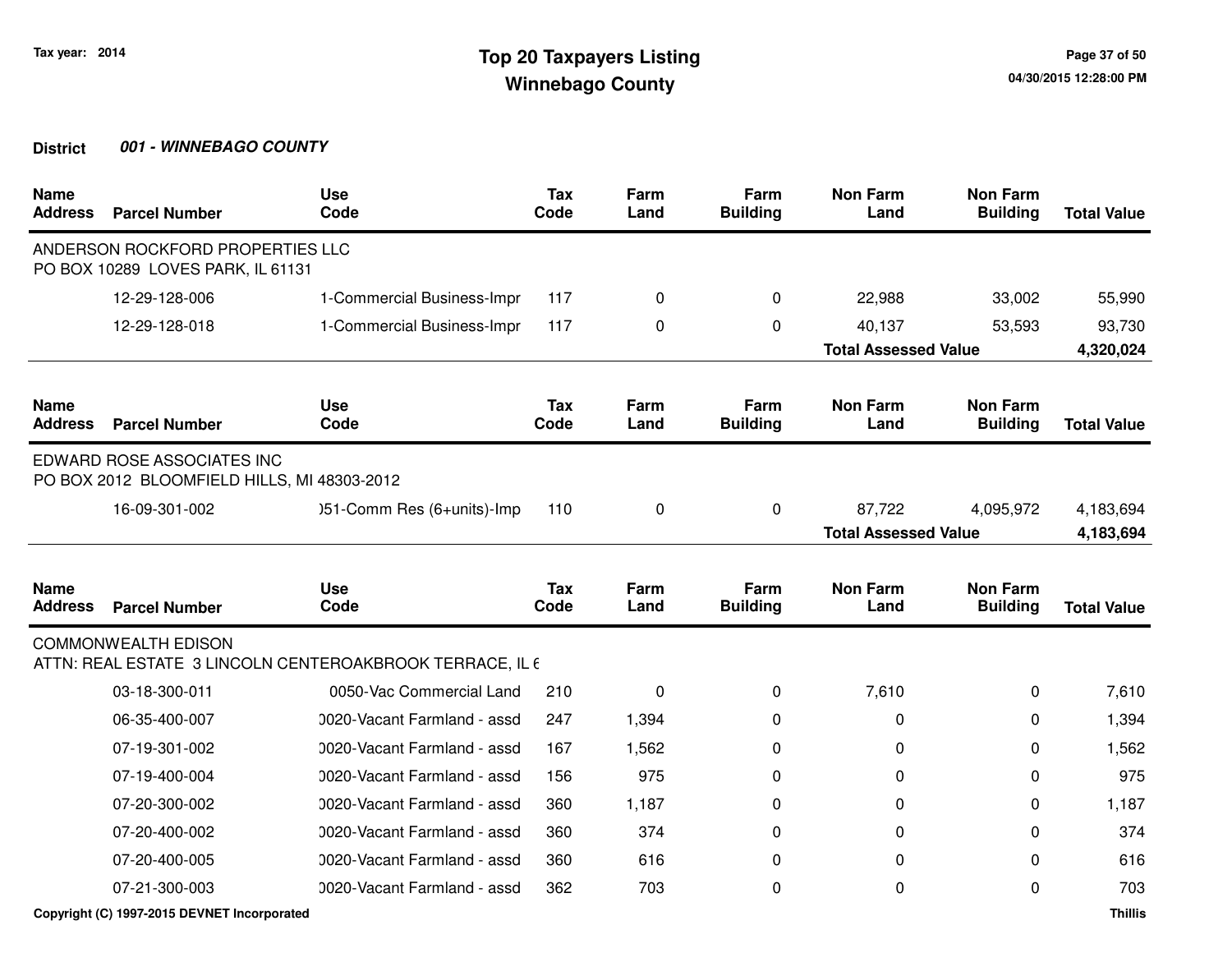| <b>Name</b><br><b>Address</b> | <b>Parcel Number</b>       | <b>Use</b><br>Code                                       | Tax<br>Code | Farm<br>Land | Farm<br><b>Building</b> | <b>Non Farm</b><br>Land | <b>Non Farm</b><br><b>Building</b> | <b>Total Value</b> |
|-------------------------------|----------------------------|----------------------------------------------------------|-------------|--------------|-------------------------|-------------------------|------------------------------------|--------------------|
|                               | <b>COMMONWEALTH EDISON</b> | ATTN: REAL ESTATE 3 LINCOLN CENTEROAKBROOK TERRACE, IL 6 |             |              |                         |                         |                                    |                    |
|                               | 07-21-300-004              | 0020-Vacant Farmland - assd                              | 362         | 6,992        | 0                       | 0                       | 0                                  | 6,992              |
|                               | 07-22-100-003              | 0020-Vacant Farmland - assd                              | 161         | 1,157        | 0                       | 0                       | 0                                  | 1,157              |
|                               | 07-22-300-001              | 0020-Vacant Farmland - assd                              | 362         | 3,227        | 0                       | 0                       | $\Omega$                           | 3,227              |
|                               | 07-22-400-001              | 0020-Vacant Farmland - assd                              | 360         | 282          | 0                       | 0                       | $\Omega$                           | 282                |
|                               | 07-22-400-002              | 0020-Vacant Farmland - assd                              | 360         | 314          | 0                       | 0                       | $\Omega$                           | 314                |
|                               | 07-23-300-001              | 0020-Vacant Farmland - assd                              | 360         | 1,704        | 0                       | 0                       | 0                                  | 1,704              |
|                               | 07-23-300-003              | 0020-Vacant Farmland - assd                              | 360         |              | 0                       | 0                       | 0                                  |                    |
|                               | 07-23-300-004              | 0020-Vacant Farmland - assd                              | 360         | 272          | $\Omega$                | 0                       | $\Omega$                           | 272                |
|                               | 07-23-400-001              | 0020-Vacant Farmland - assd                              | 360         | 1,383        | 0                       | 0                       | 0                                  | 1,383              |
|                               | 07-23-400-002              | 0020-Vacant Farmland - assd                              | 360         | -1           | 0                       | 0                       | 0                                  | 1                  |
|                               | 07-24-151-002              | 0020-Vacant Farmland - assd                              | 156         | 1,801        | 0                       | 0                       | 0                                  | 1,801              |
|                               | 07-24-177-003              | 0010-Vacant Rural Prop                                   | 156         | 0            | 0                       | 670                     | 0                                  | 670                |
|                               | 07-24-251-003              | 0020-Vacant Farmland - assd                              | 156         | 975          | 0                       | 0                       | $\Omega$                           | 975                |
|                               | 07-24-277-002              | 0020-Vacant Farmland - assd                              | 156         | 280          | 0                       | 0                       | $\Omega$                           | 280                |
|                               | 07-24-302-001              | 0080-Vacant Industrial Land                              | 156         | 0            | 0                       | 14,273                  | 0                                  | 14,273             |
|                               | 07-24-426-002              | 0080-Vacant Industrial Land                              | 169         | 0            | 0                       | 3,116                   | 0                                  | 3,116              |
|                               | 07-26-100-002              | 0080-Vacant Industrial Land                              | 156         | 0            | 0                       | 5,386                   | 0                                  | 5,386              |
|                               | 07-26-100-009              | 0080-Vacant Industrial Land                              | 156         | 0            | 0                       | 3,855                   | 0                                  | 3,855              |
|                               | 07-26-100-010              | 0080-Vacant Industrial Land                              | 156         | 0            | 0                       | 1,779                   | 0                                  | 1,779              |
|                               | 07-26-300-002              | 0080-Vacant Industrial Land                              | 360         | 0            | 0                       | 2,694                   | 0                                  | 2,694              |
|                               | 07-26-300-008              | 0080-Vacant Industrial Land                              | 360         | 0            | 0                       | 8,085                   | 0                                  | 8,085              |
|                               | 07-35-100-007              | 0020-Vacant Farmland - assd                              | 360         | 1,789        | 0                       | 0                       | 0                                  | 1,789              |
|                               |                            |                                                          |             |              |                         |                         |                                    |                    |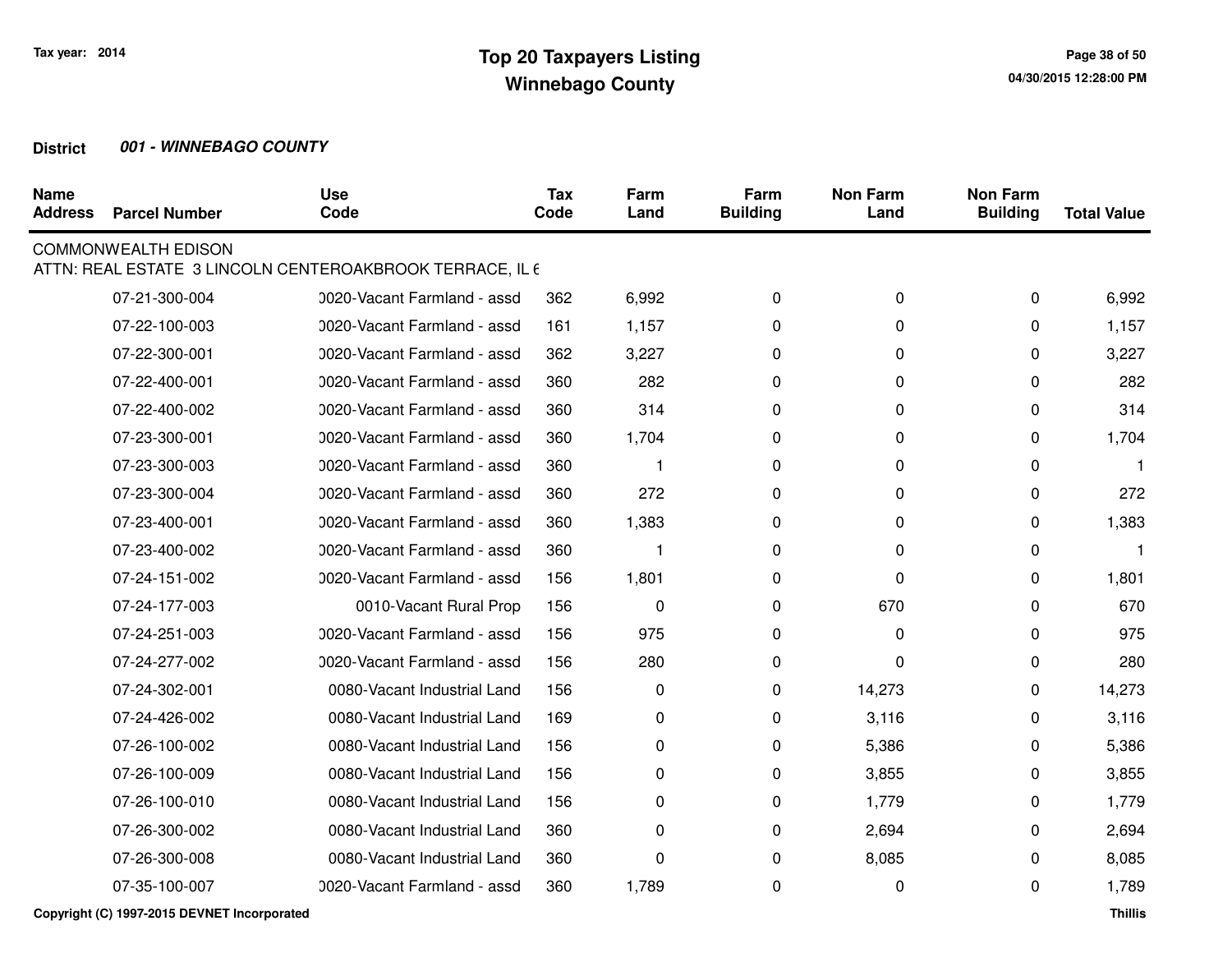| <b>Name</b><br><b>Address</b> | <b>Parcel Number</b>       | <b>Use</b><br>Code                                       | <b>Tax</b><br>Code | Farm<br>Land | Farm<br><b>Building</b> | <b>Non Farm</b><br>Land | <b>Non Farm</b><br><b>Building</b> | <b>Total Value</b> |
|-------------------------------|----------------------------|----------------------------------------------------------|--------------------|--------------|-------------------------|-------------------------|------------------------------------|--------------------|
|                               | <b>COMMONWEALTH EDISON</b> | ATTN: REAL ESTATE 3 LINCOLN CENTEROAKBROOK TERRACE, IL 6 |                    |              |                         |                         |                                    |                    |
|                               | 07-35-300-003              | 0020-Vacant Farmland - assd                              | 146                | 1,430        | 0                       | 0                       | 0                                  | 1,430              |
|                               | 07-35-451-002              | 0020-Vacant Farmland - assd                              | 146                | 284          | 0                       | 0                       | $\Omega$                           | 284                |
|                               | 08-14-300-001              | 0010-Vacant Rural Prop                                   | 135                | $\mathbf 0$  | 0                       | 8,309                   | 0                                  | 8,309              |
|                               | 08-14-300-002              | 0020-Vacant Farmland - assd                              | 432                | 794          | 0                       | 0                       | $\Omega$                           | 794                |
|                               | 08-14-400-001              | 0020-Vacant Farmland - assd                              | 432                | 1,090        | 0                       | 0                       | 0                                  | 1,090              |
|                               | 08-15-300-001              | 0020-Vacant Farmland - assd                              | 135                | 150          | 0                       | 0                       | 0                                  | 150                |
|                               | 08-15-300-003              | 0020-Vacant Farmland - assd                              | 135                | 606          | 0                       | 0                       | 0                                  | 606                |
|                               | 08-15-400-001              | 0010-Vacant Rural Prop                                   | 135                | $\pmb{0}$    | 0                       | 16,730                  | 0                                  | 16,730             |
|                               | 08-16-377-005              | 0020-Vacant Farmland - assd                              | 133                | 378          | 0                       | 0                       | 0                                  | 378                |
|                               | 08-19-301-001              | 0020-Vacant Farmland - assd                              | 156                | 33           | 0                       | 0                       | 0                                  | 33                 |
|                               | 08-19-301-002              | 0010-Vacant Rural Prop                                   | 169                | 0            | 0                       | 3,144                   | 0                                  | 3,144              |
|                               | 08-19-326-001              | 0081-Ind Land + Improve                                  | 414                | 0            | 0                       | 17,674                  | 20,781                             | 38,455             |
|                               | 08-19-326-002              | 0030-Vacant Residential Land                             | 133                | 0            | 0                       | 4,695                   | 0                                  | 4,695              |
|                               | 08-19-401-001              | 0080-Vacant Industrial Land                              | 137                | 0            | 0                       | 9,866                   | 0                                  | 9,866              |
|                               | 08-19-426-001              | 1030-Vacant Residential Land                             | 414                | 0            | 0                       | 1,147                   | 0                                  | 1,147              |
|                               | 08-19-426-002              | 1030-Vacant Residential Land                             | 414                | 0            | 0                       | 1,147                   | 0                                  | 1,147              |
|                               | 08-19-427-001              | 1030-Vacant Residential Land                             | 413                | 0            | 0                       | 752                     | $\Omega$                           | 752                |
|                               | 08-20-301-001              | 0030-Vacant Residential Land                             | 133                | 0            | 0                       | 8,906                   | 0                                  | 8,906              |
|                               | 08-20-401-001              | 0020-Vacant Farmland - assd                              | 152                | 115          | 0                       | 0                       | 0                                  | 115                |
|                               | 08-20-426-001              | 0010-Vacant Rural Prop                                   | 007                | 0            | 0                       | 6,757                   | 0                                  | 6,757              |
|                               | 08-21-176-002              | 0010-Vacant Rural Prop                                   | 163                | 0            | 0                       | 292                     | 0                                  | 292                |
|                               | 08-21-326-001              | 0010-Vacant Rural Prop                                   | 007                | 0            | 0                       | 28,631                  | 0                                  | 28,631             |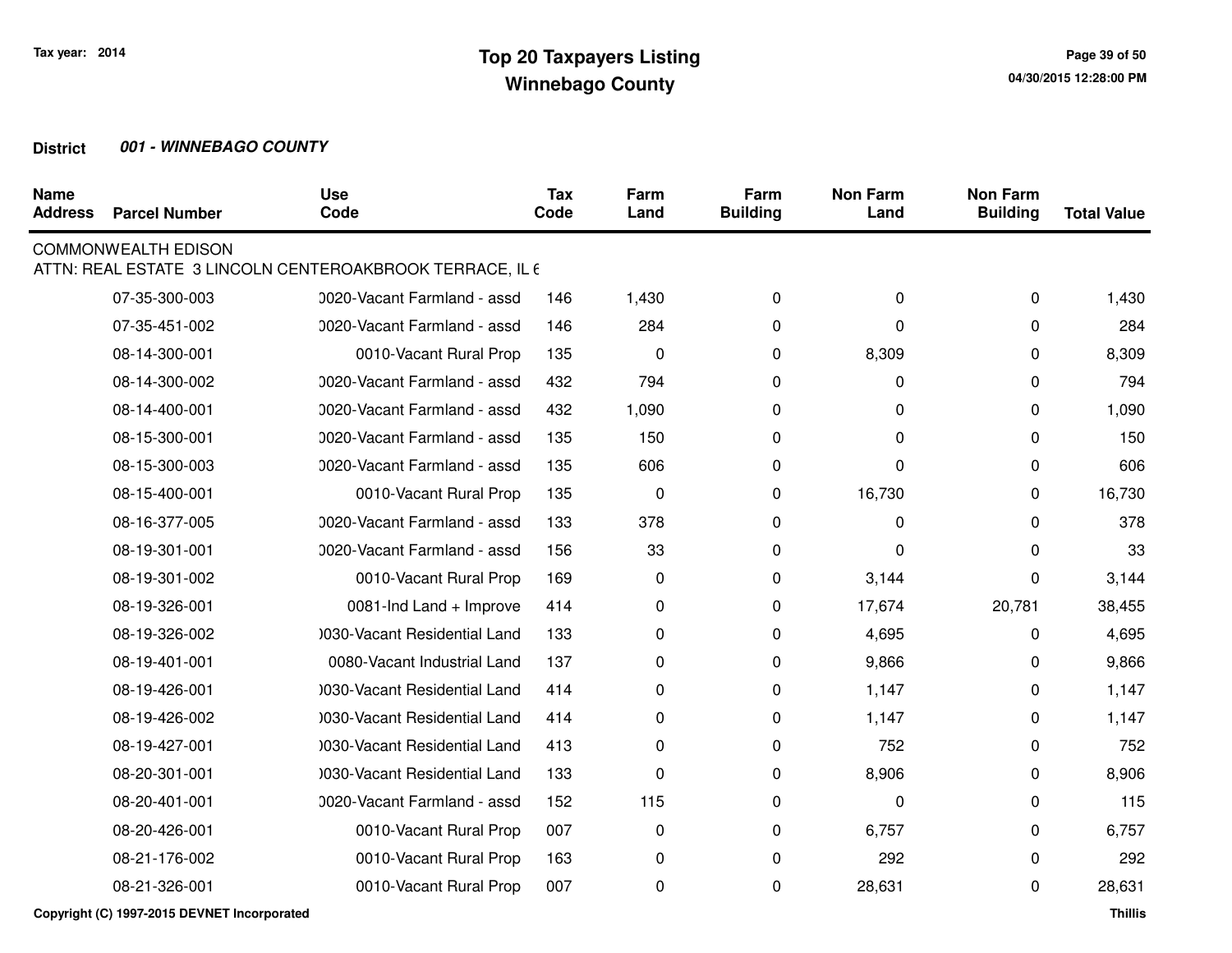| <b>Name</b><br><b>Address</b> | <b>Parcel Number</b>       | <b>Use</b><br>Code                                       | <b>Tax</b><br>Code | Farm<br>Land | Farm<br><b>Building</b> | <b>Non Farm</b><br>Land | <b>Non Farm</b><br><b>Building</b> | <b>Total Value</b> |
|-------------------------------|----------------------------|----------------------------------------------------------|--------------------|--------------|-------------------------|-------------------------|------------------------------------|--------------------|
|                               | <b>COMMONWEALTH EDISON</b> | ATTN: REAL ESTATE 3 LINCOLN CENTEROAKBROOK TERRACE, IL 6 |                    |              |                         |                         |                                    |                    |
|                               | 08-24-300-002              | Farm+Improve+Non Farm AV                                 | 135                | 3,507        | 0                       | 7,406                   | 0                                  | 10,913             |
|                               | 08-24-451-002              | 0010-Vacant Rural Prop                                   | 135                | $\mathbf 0$  | 0                       | 8,999                   | 0                                  | 8,999              |
|                               | 08-25-204-001              | 0020-Vacant Farmland - assd                              | 145                | 356          | 0                       | 0                       | 0                                  | 356                |
|                               | 08-25-400-002              | 0010-Vacant Rural Prop                                   | 145                | 0            | 0                       | 16,598                  | 0                                  | 16,598             |
|                               | 08-32-426-001              | 0030-Vacant Residential Land                             | 006                | 0            | 0                       | 2,257                   | 0                                  | 2,257              |
|                               | 08-33-105-012              | 0030-Vacant Residential Land                             | 006                | 0            | 0                       | 3,037                   | 0                                  | 3,037              |
|                               | 08-36-200-002              | 0020-Vacant Farmland - assd                              | 145                | 1,379        | 0                       | 0                       | 0                                  | 1,379              |
|                               | 08-36-200-005              | 0020-Vacant Farmland - assd                              | 145                | 2,051        | 0                       | 0                       | 0                                  | 2,051              |
|                               | 08-36-400-005              | 0010-Vacant Rural Prop                                   | 145                | 0            | 0                       | 21,693                  | 0                                  | 21,693             |
|                               | 09-16-300-001              | 0081-Ind Land + Improve                                  | 281                | 0            | 0                       | 4,240                   | 2,746                              | 6,986              |
|                               | 09-28-107-006              | 0080-Vacant Industrial Land                              | 286                | 0            | 0                       | 5,256                   | 0                                  | 5,256              |
|                               | 09-28-177-007              | 0080-Vacant Industrial Land                              | 286                | 0            | 0                       | 7,564                   | 0                                  | 7,564              |
|                               | 09-28-400-003              | 0080-Vacant Industrial Land                              | 281                | 0            | 0                       | 11,969                  | 0                                  | 11,969             |
|                               | 09-29-102-002              | 0080-Vacant Industrial Land                              | 281                | 0            | 0                       | 10,781                  | 0                                  | 10,781             |
|                               | 09-29-229-012              | 0080-Vacant Industrial Land                              | 286                | 0            | 0                       | 10,091                  | 0                                  | 10,091             |
|                               | 09-29-251-005              | 0080-Vacant Industrial Land                              | 286                | 0            | 0                       | 4,374                   | 0                                  | 4,374              |
|                               | 09-29-254-011              | 0080-Vacant Industrial Land                              | 286                | 0            | 0                       | 4,374                   | 0                                  | 4,374              |
|                               | 09-30-100-002              | 0080-Vacant Industrial Land                              | 281                | 0            | 0                       | 41,033                  | 0                                  | 41,033             |
|                               | 09-33-226-003              | 0080-Vacant Industrial Land                              | 281                | 0            | 0                       | 5,301                   | 0                                  | 5,301              |
|                               | 09-34-200-004              | 0080-Vacant Industrial Land                              | 281                | 0            | 0                       | 48,804                  | 0                                  | 48,804             |
|                               | 09-35-300-003              | 0080-Vacant Industrial Land                              | 281                | 0            | 0                       | 15,780                  | 0                                  | 15,780             |
|                               | 09-35-300-006              | 0081-Ind Land + Improve                                  | 281                | 0            | 0                       | 10,913                  | 11,611                             | 22,524             |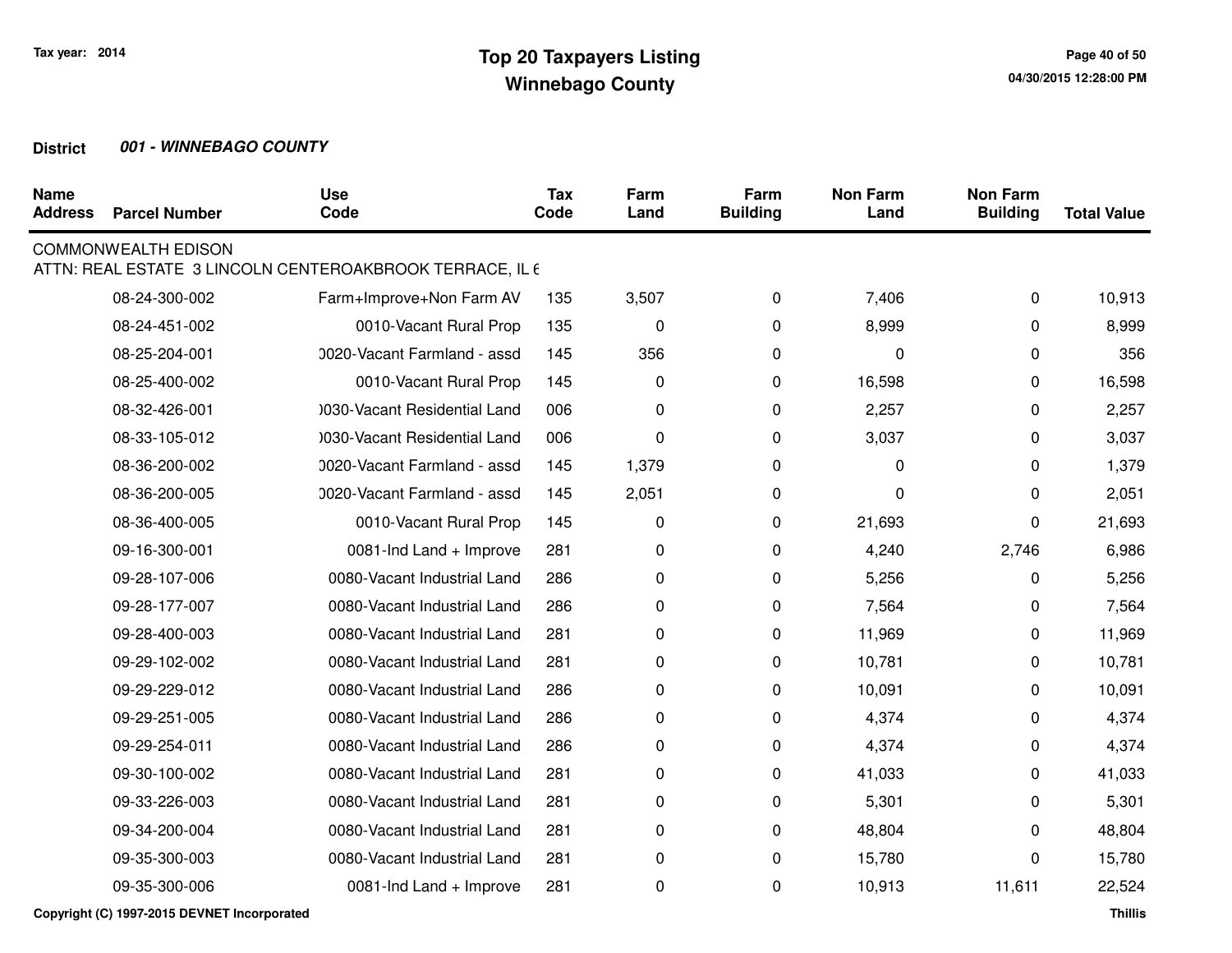| <b>Name</b><br><b>Address</b> | <b>Parcel Number</b>       | <b>Use</b><br>Code                                       | <b>Tax</b><br>Code | Farm<br>Land | Farm<br><b>Building</b> | <b>Non Farm</b><br>Land | <b>Non Farm</b><br><b>Building</b> | <b>Total Value</b> |
|-------------------------------|----------------------------|----------------------------------------------------------|--------------------|--------------|-------------------------|-------------------------|------------------------------------|--------------------|
|                               | <b>COMMONWEALTH EDISON</b> | ATTN: REAL ESTATE 3 LINCOLN CENTEROAKBROOK TERRACE, IL 6 |                    |              |                         |                         |                                    |                    |
|                               | 10-02-200-004              | 0020-Vacant Farmland - assd                              | 260                | 1,457        | 0                       | 0                       | 0                                  | 1,457              |
|                               | 10-02-400-006              | 0020-Vacant Farmland - assd                              | 260                | 1,335        | 0                       | 0                       | 0                                  | 1,335              |
|                               | 10-11-200-003              | 0020-Vacant Farmland - assd                              | 260                | 827          | 0                       | 0                       | 0                                  | 827                |
|                               | 10-11-200-012              | 0020-Vacant Farmland - assd                              | 260                | 1,226        | 0                       | 0                       | 0                                  | 1,226              |
|                               | 10-11-200-014              | 0020-Vacant Farmland - assd                              | 260                | 1,010        | 0                       | 0                       | 0                                  | 1,010              |
|                               | 10-11-200-015              | 0020-Vacant Farmland - assd                              | 260                | 412          | 0                       | 0                       | 0                                  | 412                |
|                               | 10-11-400-003              | 0020-Vacant Farmland - assd                              | 260                | 2,145        | 0                       | 0                       | 0                                  | 2,145              |
|                               | 10-12-100-004              | 0020-Vacant Farmland - assd                              | 260                | 754          | 0                       | 0                       | 0                                  | 754                |
|                               | 10-12-100-005              | 0020-Vacant Farmland - assd                              | 260                | 967          | 0                       | 0                       | 0                                  | 967                |
|                               | 10-14-100-003              | 0020-Vacant Farmland - assd                              | 266                | 1,651        | 0                       | 0                       | 0                                  | 1,651              |
|                               | 10-14-200-003              | Farm+Improve+Non Farm AV                                 | 266                | 826          | 0                       | 40,808                  | 174,538                            | 216,172            |
|                               | 10-14-200-004              | 0020-Vacant Farmland - assd                              | 260                | 1,186        | 0                       | 0                       | 0                                  | 1,186              |
|                               | 10-23-400-007              | 0020-Vacant Farmland - assd                              | 260                | 932          | 0                       | $\Omega$                | 0                                  | 932                |
|                               | 10-26-200-003              | 0020-Vacant Farmland - assd                              | 260                | 1,967        | 0                       | 0                       | 0                                  | 1,967              |
|                               | 10-35-400-006              | 0020-Vacant Farmland - assd                              | 266                | 1,406        | 0                       | $\Omega$                | 0                                  | 1,406              |
|                               | 11-01-326-001              | 0050-Vac Commercial Land                                 | 002                | 0            | 0                       | 6,744                   | 0                                  | 6,744              |
|                               | 11-02-126-002              | 0080-Vacant Industrial Land                              | 050                | 0            | 0                       | 23,926                  | 0                                  | 23,926             |
|                               | 11-02-176-003              | 0080-Vacant Industrial Land                              | 050                | 0            | 0                       | 7,379                   | 0                                  | 7,379              |
|                               | 11-02-176-004              | 0080-Vacant Industrial Land                              | 050                | 0            | 0                       | 16,990                  | 0                                  | 16,990             |
|                               | 11-02-326-012              | 0081-Ind Land + Improve                                  | 001                | 0            | 0                       | 20,876                  | 22,524                             | 43,400             |
|                               | 11-10-328-017              | 0081-Ind Land + Improve                                  | 001                | 0            | 0                       | 6,773                   | 313                                | 7,086              |
|                               | 11-12-351-014              | 0081-Ind Land + Improve                                  | 001                | 0            | 0                       | 2,045                   | 4,252                              | 6,297              |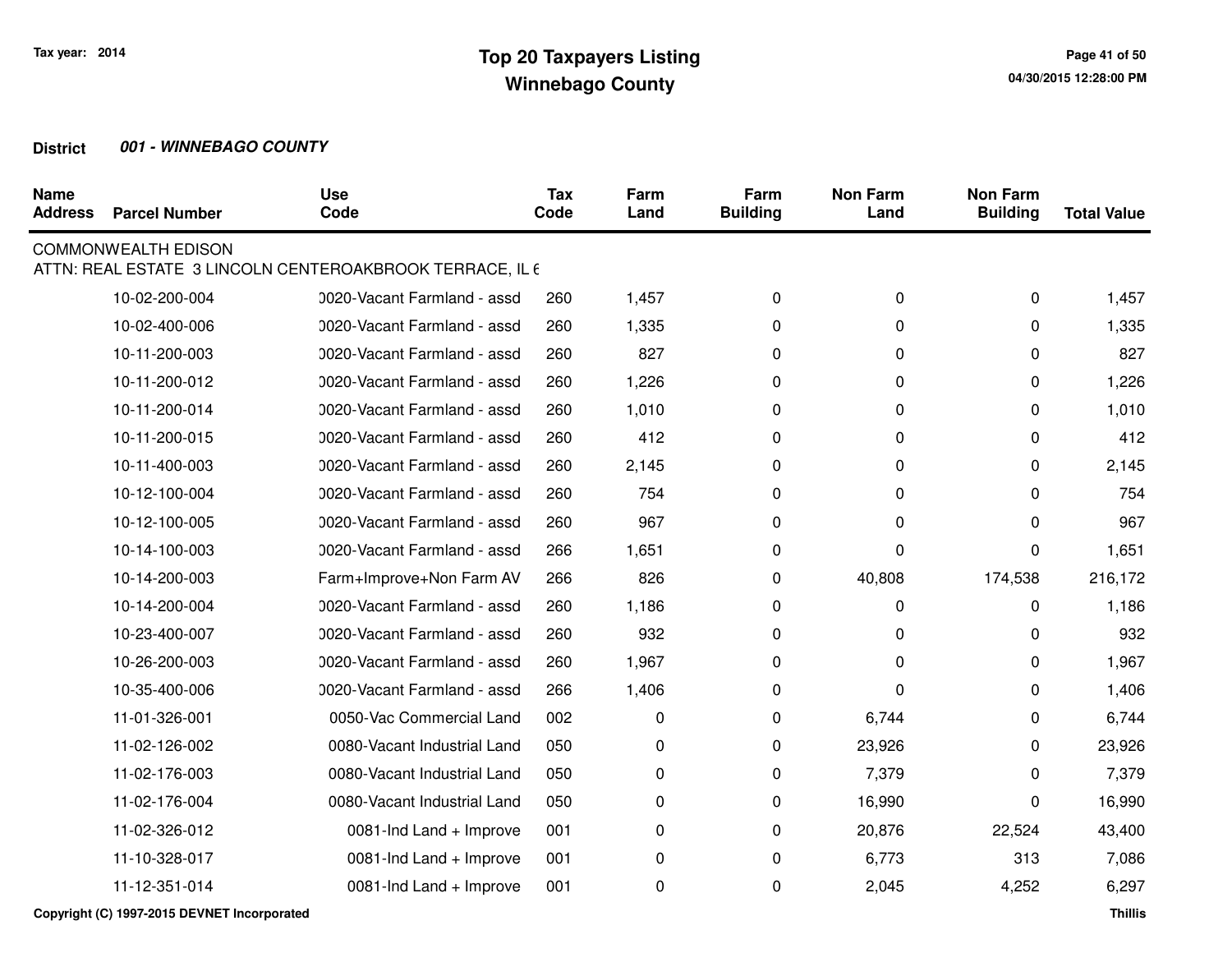| <b>Parcel Number</b> | <b>Use</b><br>Code          | <b>Tax</b><br>Code | Farm<br>Land                                             | Farm<br><b>Building</b> | <b>Non Farm</b><br>Land | <b>Non Farm</b><br><b>Building</b> | <b>Total Value</b> |
|----------------------|-----------------------------|--------------------|----------------------------------------------------------|-------------------------|-------------------------|------------------------------------|--------------------|
|                      |                             |                    |                                                          |                         |                         |                                    |                    |
| 11-15-280-003        | 0081-Ind Land + Improve     | 001                | $\pmb{0}$                                                | 0                       | 2,416                   | 549                                | 2,965              |
| 11-21-228-001        | 0081-Ind Land + Improve     | 085                | 0                                                        | 0                       | 569                     | 781                                | 1,350              |
| 11-21-408-001        | 0081-Ind Land + Improve     | 126                | 0                                                        | 0                       | 2,597                   | 580                                | 3,177              |
| 11-21-476-002        | 0080-Vacant Industrial Land | 126                | 0                                                        | 0                       | 17,926                  | 0                                  | 17,926             |
| 11-23-103-011        | 0081-Ind Land + Improve     | 001                | 0                                                        | 0                       | 539                     | 158                                | 697                |
| 11-23-331-002        | 0081-Ind Land + Improve     | 424                | 0                                                        | 0                       | 854                     | 173                                | 1,027              |
| 11-23-426-001        | 0081-Ind Land + Improve     | 001                | 0                                                        | 0                       | 1,025                   | 281                                | 1,306              |
| 11-25-410-006        | 0081-Ind Land + Improve     | 001                | 0                                                        | $\mathbf 0$             | 1,317                   | 472                                | 1,789              |
| 11-26-101-001        | 0081-Ind Land + Improve     | 424                | 0                                                        | 0                       | 29                      | 48,288                             | 48,317             |
| 11-26-104-001        | 0081-Ind Land + Improve     | 424                | 0                                                        | $\mathbf 0$             | 23,764                  | 37,919                             | 61,683             |
| 11-26-255-005        | 0081-Ind Land + Improve     | 034                | 0                                                        | 0                       | 1,312                   | 538                                | 1,850              |
| 11-27-229-001        | 0080-Vacant Industrial Land | 014                | 0                                                        | 0                       | 142                     | 0                                  | 142                |
| 11-27-230-010        | 0081-Ind Land + Improve     | 014                | 0                                                        | 0                       | 18                      | 48,288                             | 48,306             |
| 11-27-380-016        | 0081-Ind Land + Improve     | 001                | 0                                                        | 0                       | 1,679                   | 312                                | 1,991              |
| 11-28-101-004        | 0080-Vacant Industrial Land | 057                | 0                                                        | 0                       | 14,588                  | 0                                  | 14,588             |
| 11-28-127-005        | 0080-Vacant Industrial Land | 057                | 0                                                        | 0                       | 9,799                   | 0                                  | 9,799              |
| 11-28-201-001        | 0080-Vacant Industrial Land | 066                | 0                                                        | 0                       | 1,609                   | 0                                  | 1,609              |
| 11-29-151-004        | 0080-Vacant Industrial Land | 057                | 0                                                        | $\pmb{0}$               | 11,858                  | 0                                  | 11,858             |
| 11-29-151-005        | 0080-Vacant Industrial Land | 057                | 0                                                        | 0                       | 842                     | $\Omega$                           | 842                |
| 11-29-204-004        | 0080-Vacant Industrial Land | 057                | 0                                                        | 0                       | 3,919                   | 0                                  | 3,919              |
| 11-29-204-005        | 0080-Vacant Industrial Land | 057                | 0                                                        | 0                       | 4,733                   | 0                                  | 4,733              |
| 11-29-204-006        | 0080-Vacant Industrial Land | 057                | 0                                                        | 0                       | 10,582                  | 0                                  | 10,582             |
|                      | <b>COMMONWEALTH EDISON</b>  |                    | ATTN: REAL ESTATE 3 LINCOLN CENTEROAKBROOK TERRACE, IL 6 |                         |                         |                                    |                    |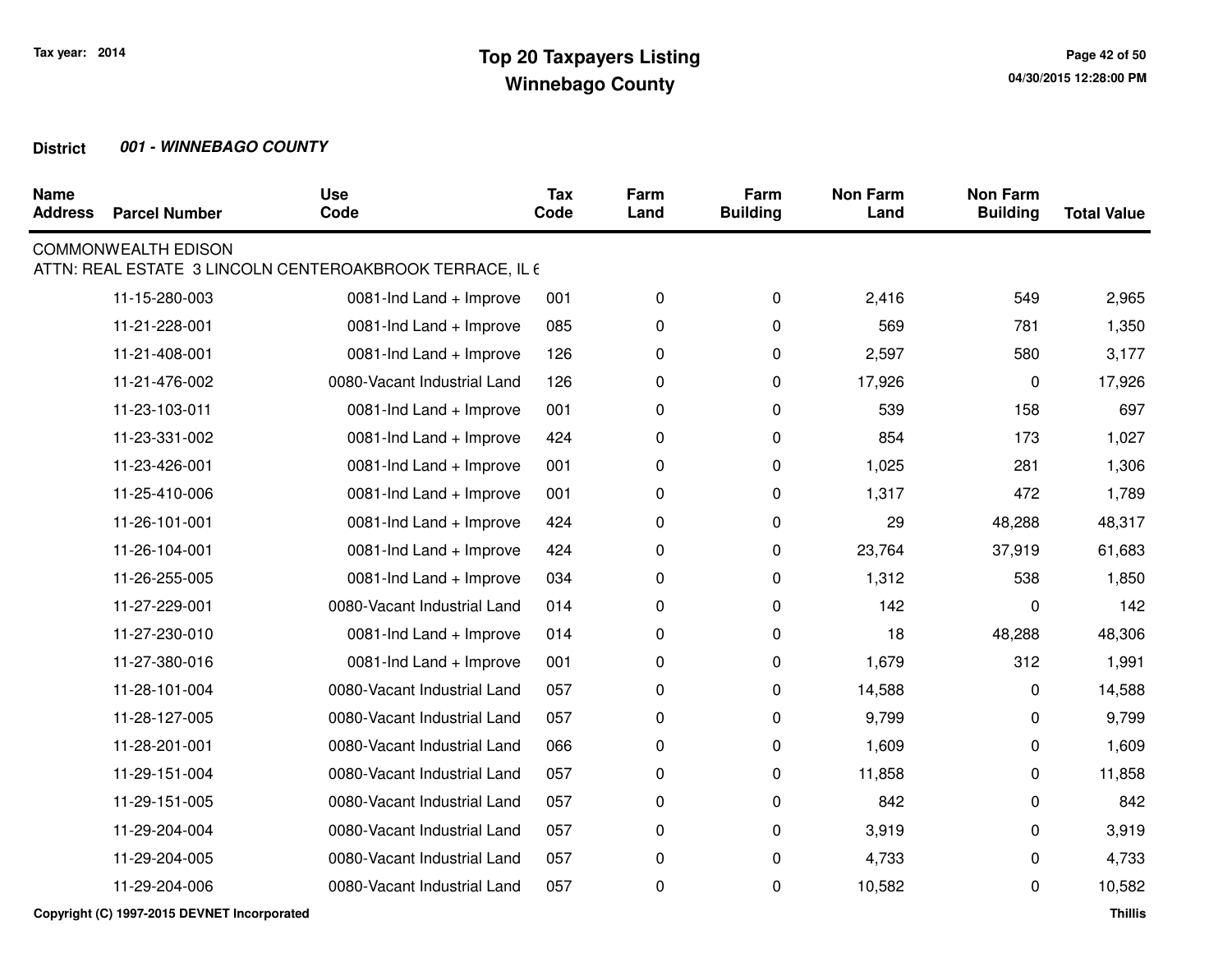| <b>Name</b><br><b>Address</b> | <b>Parcel Number</b>       | <b>Use</b><br>Code                                       | <b>Tax</b><br>Code | Farm<br>Land | Farm<br><b>Building</b> | <b>Non Farm</b><br>Land | <b>Non Farm</b><br><b>Building</b> | <b>Total Value</b> |
|-------------------------------|----------------------------|----------------------------------------------------------|--------------------|--------------|-------------------------|-------------------------|------------------------------------|--------------------|
|                               | <b>COMMONWEALTH EDISON</b> | ATTN: REAL ESTATE 3 LINCOLN CENTEROAKBROOK TERRACE, IL 6 |                    |              |                         |                         |                                    |                    |
|                               | 11-29-276-004              | 0081-Ind Land + Improve                                  | 057                | 0            | $\mathbf 0$             | 10,894                  | 9,089                              | 19,983             |
|                               | 11-30-151-001              | 0080-Vacant Industrial Land                              | 058                | 0            | 0                       | 17,791                  | 0                                  | 17,791             |
|                               | 11-30-276-002              | 0080-Vacant Industrial Land                              | 058                | 0            | 0                       | 11,883                  | 0                                  | 11,883             |
|                               | 11-32-251-002              | 0080-Vacant Industrial Land                              | 069                | 0            | 0                       | 8,075                   | $\Omega$                           | 8,075              |
|                               | 11-32-403-001              | 0020-Vacant Farmland - assd                              | 071                | 329          | 0                       | 0                       | 0                                  | 329                |
|                               | 11-34-127-002              | 0080-Vacant Industrial Land                              | 001                | 0            | 0                       | 58                      | 0                                  | 58                 |
|                               | 11-35-279-001              | 0081-Ind Land + Improve                                  | 001                | 0            | 0                       | 2,262                   | 196                                | 2,458              |
|                               | 11-35-351-010              | 0080-Vacant Industrial Land                              | 001                | 0            | 0                       | 19,362                  | 0                                  | 19,362             |
|                               | 11-36-276-014              | 0080-Vacant Industrial Land                              | 001                | 0            | 0                       | 1,486                   | 0                                  | 1,486              |
|                               | 11-36-276-015              | 0081-Ind Land + Improve                                  | 001                | 0            | $\mathbf 0$             | 1,486                   | 281                                | 1,767              |
|                               | 11-36-402-005              | 0081-Ind Land + Improve                                  | 001                | 0            | 0                       | 9,923                   | 2,440                              | 12,363             |
|                               | 12-01-202-002              | 0050-Vac Commercial Land                                 | 040                | 0            | 0                       | 28,874                  | 0                                  | 28,874             |
|                               | 12-01-252-002              | 0050-Vac Commercial Land                                 | 040                | 0            | $\mathbf 0$             | 41,638                  | 0                                  | 41,638             |
|                               | 12-01-401-002              | 0020-Vacant Farmland - assd                              | 013                | 4,215        | 0                       | 0                       | $\Omega$                           | 4,215              |
|                               | 12-05-151-005              | 0081-Ind Land + Improve                                  | 002                | $\mathbf 0$  | 0                       | 23,074                  | 5,354                              | 28,428             |
|                               | 12-12-201-003              | 0020-Vacant Farmland - assd                              | 031                | 3,529        | 0                       | 0                       | 0                                  | 3,529              |
|                               | 12-12-401-002              | 0020-Vacant Farmland - assd                              | 031                | 2,947        | 0                       | 0                       | 0                                  | 2,947              |
|                               | 12-13-201-003              | 0020-Vacant Farmland - assd                              | 005                | 1,595        | 0                       | 0                       | $\Omega$                           | 1,595              |
|                               | 12-13-251-010              | 0020-Vacant Farmland - assd                              | 005                | 63           | 0                       | 0                       | $\Omega$                           | 63                 |
|                               | 12-13-401-017              | 0020-Vacant Farmland - assd                              | 005                | 567          | 0                       | 0                       | 0                                  | 567                |
|                               | 12-13-451-010              | 0020-Vacant Farmland - assd                              | 005                | 222          | 0                       | 0                       | $\Omega$                           | 222                |
|                               | 12-14-201-003              | 0081-Ind Land + Improve                                  | 005                | 0            | 0                       | 45,348                  | 42,607                             | 87,955             |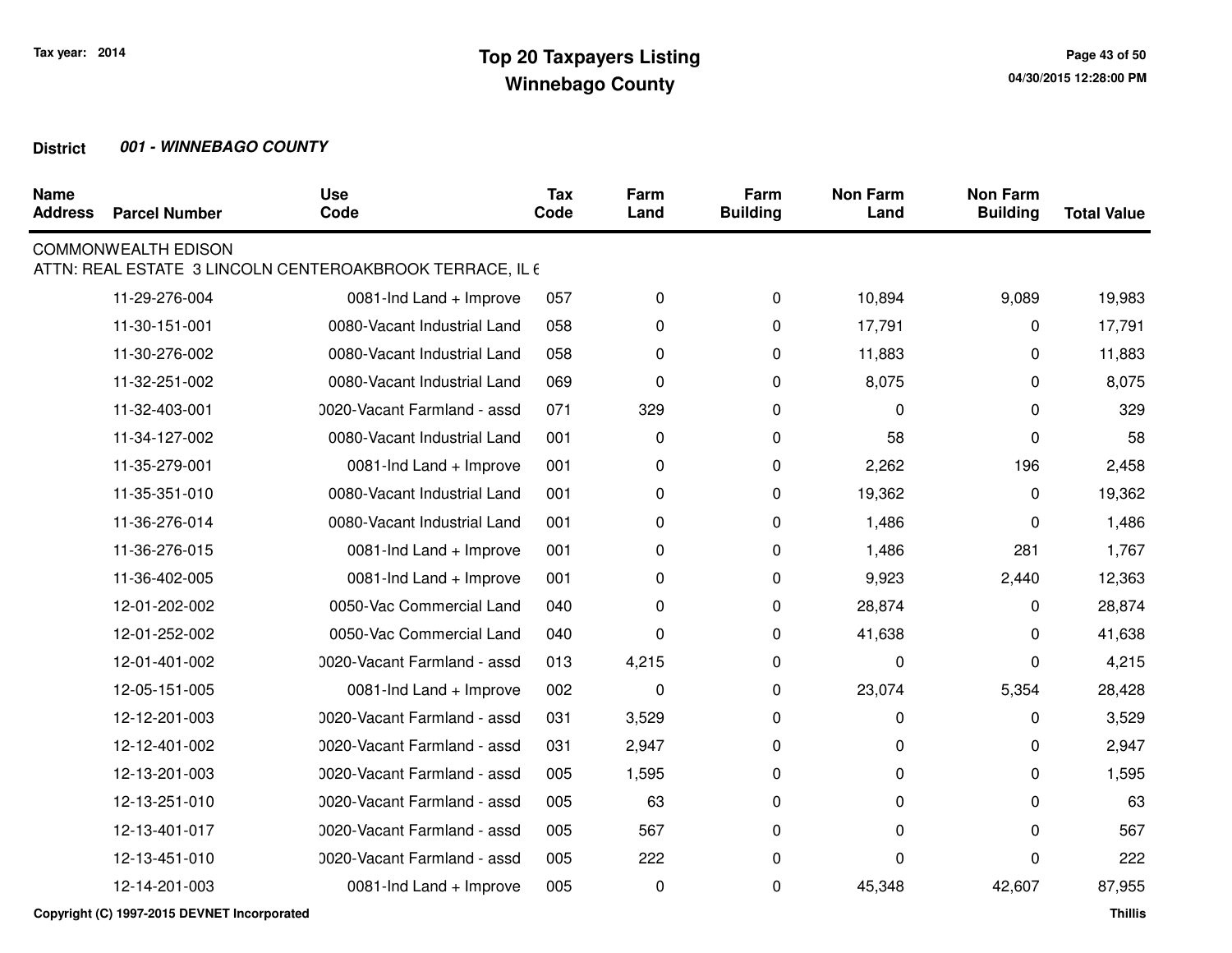| <b>Name</b><br><b>Address</b> | <b>Parcel Number</b>                        | <b>Use</b><br>Code                                       | <b>Tax</b><br>Code | Farm<br>Land | Farm<br><b>Building</b> | <b>Non Farm</b><br>Land | <b>Non Farm</b><br><b>Building</b> | <b>Total Value</b> |
|-------------------------------|---------------------------------------------|----------------------------------------------------------|--------------------|--------------|-------------------------|-------------------------|------------------------------------|--------------------|
|                               | <b>COMMONWEALTH EDISON</b>                  | ATTN: REAL ESTATE 3 LINCOLN CENTEROAKBROOK TERRACE, IL 6 |                    |              |                         |                         |                                    |                    |
|                               | 12-14-226-004                               | 0020-Vacant Farmland - assd                              | 005                | 437          | 0                       | 0                       | 0                                  | 437                |
|                               | 12-24-226-001                               | 0020-Vacant Farmland - assd                              | 005                | 974          | $\Omega$                | $\Omega$                | $\Omega$                           | 974                |
|                               | 12-24-476-001                               | 0020-Vacant Farmland - assd                              | 003                | 1,470        | 0                       | $\Omega$                | $\Omega$                           | 1,470              |
|                               | 12-25-226-001                               | 0080-Vacant Industrial Land                              | 017                | 0            | 0                       | 17,466                  | 0                                  | 17,466             |
|                               | 12-28-152-002                               | 0081-Ind Land + Improve                                  | 001                | 0            | 0                       | 13,350                  | 17,781                             | 31,131             |
|                               | 12-28-301-001                               | 0081-Ind Land + Improve                                  | 001                | 0            | 0                       | 11,205                  | 940                                | 12,145             |
|                               | 12-29-255-002                               | 1030-Vacant Residential Land                             | 001                | 0            | 0                       | 5,827                   | 0                                  | 5,827              |
|                               | 12-29-255-003                               | 1030-Vacant Residential Land                             | 001                | 0            | 0                       | 1,718                   | $\Omega$                           | 1,718              |
|                               | 12-29-255-007                               | 0030-Vacant Residential Land                             | 001                | 0            | 0                       | 6,574                   | 0                                  | 6,574              |
|                               | 12-29-256-005                               | 030-Vacant Residential Land                              | 001                | 0            | 0                       | 2,690                   | $\Omega$                           | 2,690              |
|                               | 12-29-256-011                               | 1030-Vacant Residential Land                             | 001                | 0            | 0                       | 2,990                   | 0                                  | 2,990              |
|                               | 12-29-283-007                               | 0080-Vacant Industrial Land                              | 001                | 0            | 0                       | 9,161                   | 0                                  | 9,161              |
|                               | 12-30-255-011                               | 1030-Vacant Residential Land                             | 001                | 0            | 0                       | 3,783                   | 0                                  | 3,783              |
|                               | 12-30-256-011                               | 1030-Vacant Residential Land                             | 001                | 0            | 0                       | 3,744                   | 0                                  | 3,744              |
|                               | 12-30-256-022                               | 1030-Vacant Residential Land                             | 001                | 0            | 0                       | 3,783                   | $\Omega$                           | 3,783              |
|                               | 12-30-257-011                               | 1030-Vacant Residential Land                             | 001                | 0            | 0                       | 3,979                   | 0                                  | 3,979              |
|                               | 12-30-257-022                               | 1030-Vacant Residential Land                             | 001                | 0            | 0                       | 4,017                   | 0                                  | 4,017              |
|                               | 12-30-258-019                               | 1030-Vacant Residential Land                             | 001                | 0            | 0                       | 5,272                   | 0                                  | 5,272              |
|                               | 12-30-280-027                               | 1030-Vacant Residential Land                             | 001                | 0            | 0                       | 5,091                   | 0                                  | 5,091              |
|                               | 12-30-281-008                               | 0030-Vacant Residential Land                             | 001                | 0            | 0                       | 5,091                   | $\Omega$                           | 5,091              |
|                               | 12-30-281-014                               | 1030-Vacant Residential Land                             | 001                | 0            | 0                       | 4,920                   | 0                                  | 4,920              |
|                               | 12-30-283-033                               | 1030-Vacant Residential Land                             | 001                | 0            | 0                       | 7,240                   | 0                                  | 7,240              |
|                               | Copyright (C) 1997-2015 DEVNET Incorporated |                                                          |                    |              |                         |                         |                                    | <b>Thillis</b>     |

**Thillis**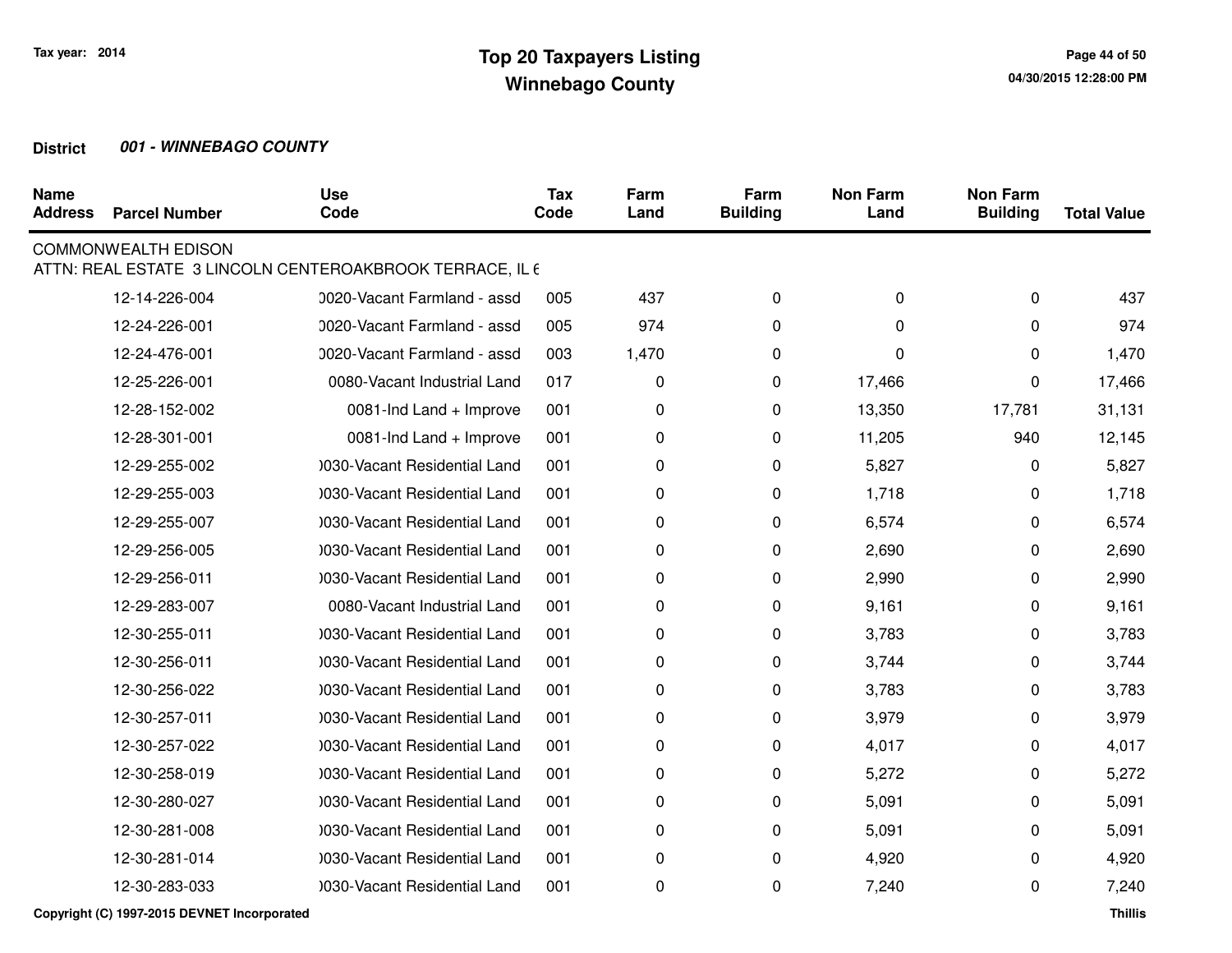| <b>Name</b><br><b>Address</b> | <b>Parcel Number</b>       | <b>Use</b><br>Code                                       | <b>Tax</b><br>Code | Farm<br>Land | Farm<br><b>Building</b> | <b>Non Farm</b><br>Land | <b>Non Farm</b><br><b>Building</b> | <b>Total Value</b> |
|-------------------------------|----------------------------|----------------------------------------------------------|--------------------|--------------|-------------------------|-------------------------|------------------------------------|--------------------|
|                               | <b>COMMONWEALTH EDISON</b> | ATTN: REAL ESTATE 3 LINCOLN CENTEROAKBROOK TERRACE, IL 6 |                    |              |                         |                         |                                    |                    |
|                               | 12-30-326-004              | 0081-Ind Land + Improve                                  | 001                | 0            | 0                       | 25,639                  | 7,712                              | 33,351             |
|                               | 12-30-326-007              | 0080-Vacant Industrial Land                              | 001                | 0            | 0                       | 5,063                   | 0                                  | 5,063              |
|                               | 12-30-326-020              | 1-Commercial Business-Impr                               | 001                | 0            | 0                       | 29,112                  | 1,360                              | 30,472             |
|                               | 12-36-476-002              | 0080-Vacant Industrial Land                              | 003                | 0            | 0                       | 4,933                   | 0                                  | 4,933              |
|                               | 13-01-100-005              | 0010-Vacant Rural Prop                                   | 308                | 0            | 0                       | 23,626                  | 0                                  | 23,626             |
|                               | 13-01-400-002              | 0010-Vacant Rural Prop                                   | 306                | 0            | 0                       | 7,853                   | 0                                  | 7,853              |
|                               | 13-02-200-003              | 0010-Vacant Rural Prop                                   | 312                | 0            | 0                       | 12,037                  | 0                                  | 12,037             |
|                               | 13-23-400-003              | 0010-Vacant Rural Prop                                   | 310                | 0            | 0                       | 8,385                   | 0                                  | 8,385              |
|                               | 13-24-300-003              | 0050-Vac Commercial Land                                 | 311                | 0            | $\mathbf 0$             | 6,262                   | 0                                  | 6,262              |
|                               | 13-24-300-004              | 0010-Vacant Rural Prop                                   | 311                | 0            | 0                       | 24,705                  | 0                                  | 24,705             |
|                               | 13-27-400-003              | 0050-Vac Commercial Land                                 | 310                | 0            | 0                       | 13,134                  | 0                                  | 13,134             |
|                               | 14-02-100-001              | 0020-Vacant Farmland - assd                              | 326                | 2,376        | 0                       | 0                       | 0                                  | 2,376              |
|                               | 14-02-100-007              | 0020-Vacant Farmland - assd                              | 326                | 1,131        | 0                       | 0                       | 0                                  | 1,131              |
|                               | 14-02-200-001              | 0020-Vacant Farmland - assd                              | 324                | 598          | 0                       | 0                       | 0                                  | 598                |
|                               | 14-02-300-001              | 0080-Vacant Industrial Land                              | 324                | 0            | 0                       | 11,849                  | 0                                  | 11,849             |
|                               | 14-02-300-006              | 0080-Vacant Industrial Land                              | 326                | 0            | 0                       | 19,301                  | 0                                  | 19,301             |
|                               | 14-06-300-008              | 0010-Vacant Rural Prop                                   | 326                | 0            | 0                       | 27,680                  | 0                                  | 27,680             |
|                               | 14-07-200-008              | 0010-Vacant Rural Prop                                   | 326                | 0            | 0                       | 20,214                  | 0                                  | 20,214             |
|                               | 14-08-151-001              | 0010-Vacant Rural Prop                                   | 326                | 0            | 0                       | 46,272                  | 0                                  | 46,272             |
|                               | 14-08-429-002              | 0010-Vacant Rural Prop                                   | 325                | 0            | $\pmb{0}$               | 1,073                   | 0                                  | 1,073              |
|                               | 14-09-304-010              | 0010-Vacant Rural Prop                                   | 325                | 0            | 0                       | 2,446                   | 0                                  | 2,446              |
|                               | 14-09-426-003              | 0010-Vacant Rural Prop                                   | 326                | 0            | 0                       | 1,979                   | 0                                  | 1,979              |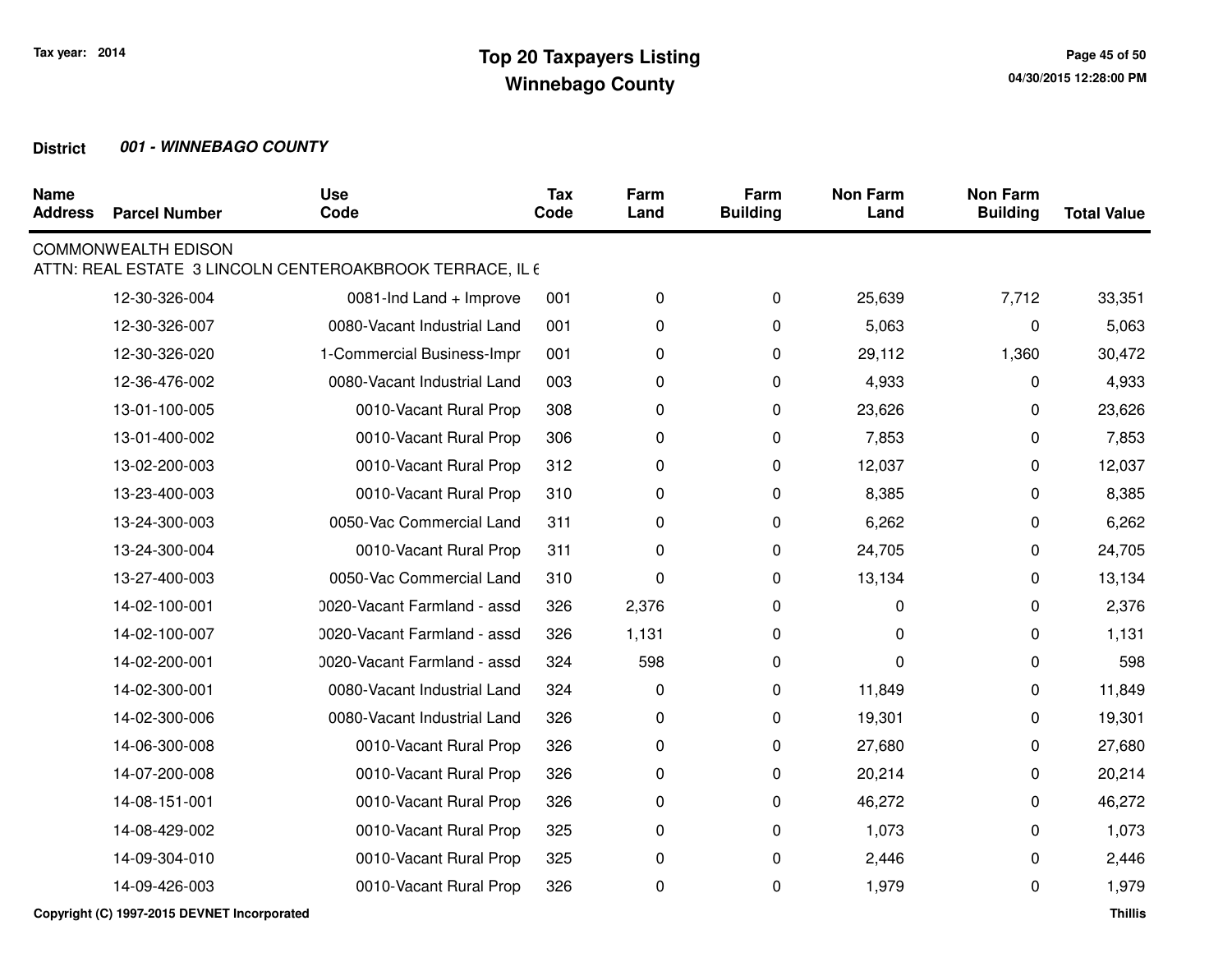| <b>Name</b><br><b>Address</b> | <b>Parcel Number</b>       | <b>Use</b><br>Code                                       | <b>Tax</b><br>Code | Farm<br>Land | Farm<br><b>Building</b> | <b>Non Farm</b><br>Land | <b>Non Farm</b><br><b>Building</b> | <b>Total Value</b> |
|-------------------------------|----------------------------|----------------------------------------------------------|--------------------|--------------|-------------------------|-------------------------|------------------------------------|--------------------|
|                               | <b>COMMONWEALTH EDISON</b> | ATTN: REAL ESTATE 3 LINCOLN CENTEROAKBROOK TERRACE, IL 6 |                    |              |                         |                         |                                    |                    |
|                               | 14-10-300-008              | 0010-Vacant Rural Prop                                   | 326                | 0            | 0                       | 2,152                   | 0                                  | 2,152              |
|                               | 14-10-400-005              | 0010-Vacant Rural Prop                                   | 326                | 0            | 0                       | 2,152                   | 0                                  | 2,152              |
|                               | 14-11-101-001              | 0080-Vacant Industrial Land                              | 326                | 0            | 0                       | 3,620                   | 0                                  | 3,620              |
|                               | 14-11-301-001              | 0080-Vacant Industrial Land                              | 326                | 0            | 0                       | 43,465                  | 0                                  | 43,465             |
|                               | 14-11-376-003              | 0010-Vacant Rural Prop                                   | 326                | 0            | 0                       | 2,180                   | 0                                  | 2,180              |
|                               | 14-11-476-004              | 0010-Vacant Rural Prop                                   | 326                | 0            | 0                       | 2,198                   | 0                                  | 2,198              |
|                               | 14-12-300-015              | 0010-Vacant Rural Prop                                   | 326                | 0            | 0                       | 2,037                   | 0                                  | 2,037              |
|                               | 14-19-400-001              | 0050-Vac Commercial Land                                 | 326                | 0            | 0                       | 12,327                  | 0                                  | 12,327             |
|                               | 14-19-400-002              | 0080-Vacant Industrial Land                              | 326                | 0            | 0                       | 1,626                   | 0                                  | 1,626              |
|                               | 15-02-101-005              | 0081-Ind Land + Improve                                  | 001                | 0            | 0                       | 2,272                   | 45                                 | 2,317              |
|                               | 15-02-101-006              | 0081-Ind Land + Improve                                  | 001                | 0            | 0                       | 16,492                  | 45                                 | 16,537             |
|                               | 15-02-101-007              | 0081-Ind Land + Improve                                  | 001                | 0            | 0                       | 17,074                  | 45                                 | 17,119             |
|                               | 15-02-101-008              | 0081-Ind Land + Improve                                  | 001                | 0            | 0                       | 14,247                  | 45                                 | 14,292             |
|                               | 15-02-151-002              | 0081-Ind Land + Improve                                  | 001                | 0            | 0                       | 51,117                  | 8,947                              | 60,064             |
|                               | 15-02-251-003              | 0081-Ind Land + Improve                                  | 001                | 0            | 0                       | 3,594                   | 1,360                              | 4,954              |
|                               | 15-02-252-002              | 0080-Vacant Industrial Land                              | 001                | 0            | 0                       | 682                     | 0                                  | 682                |
|                               | 15-02-252-005              | 0050-Vac Commercial Land                                 | 001                | 0            | 0                       | 3,501                   | 0                                  | 3,501              |
|                               | 15-02-252-006              | 0050-Vac Commercial Land                                 | 001                | 0            | 0                       | 4,201                   | 0                                  | 4,201              |
|                               | 15-02-252-015              | 0030-Vacant Residential Land                             | 001                | 0            | 0                       | 466                     | 0                                  | 466                |
|                               | 15-02-252-016              | 1030-Vacant Residential Land                             | 001                | 0            | 0                       | 558                     | 0                                  | 558                |
|                               | 15-03-126-019              | 0080-Vacant Industrial Land                              | 066                | 0            | 0                       | 2,926                   | 0                                  | 2,926              |
|                               | 15-03-229-002              | 0071-Commercial Office-Impr                              | 001                | 0            | 0                       | 436,872                 | 1,317,164                          | 1,754,036          |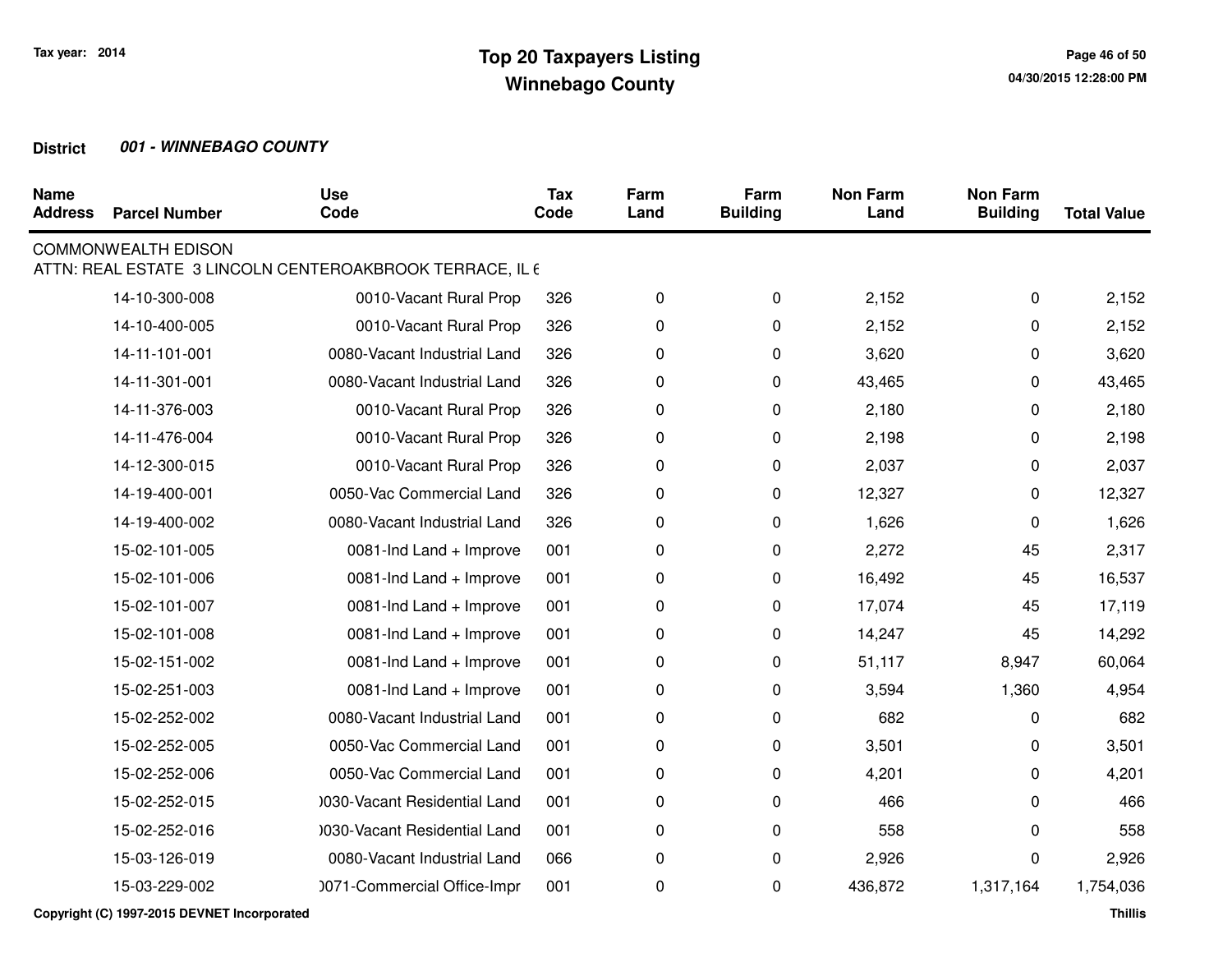| <b>Name</b><br><b>Address</b> | <b>Parcel Number</b>       | <b>Use</b><br>Code                                       | <b>Tax</b><br>Code | Farm<br>Land | Farm<br><b>Building</b> | <b>Non Farm</b><br>Land | <b>Non Farm</b><br><b>Building</b> | <b>Total Value</b> |
|-------------------------------|----------------------------|----------------------------------------------------------|--------------------|--------------|-------------------------|-------------------------|------------------------------------|--------------------|
|                               | <b>COMMONWEALTH EDISON</b> | ATTN: REAL ESTATE 3 LINCOLN CENTEROAKBROOK TERRACE, IL 6 |                    |              |                         |                         |                                    |                    |
|                               | 15-04-151-005              | 0020-Vacant Farmland - assd                              | 066                | 5            | $\mathbf 0$             | $\pmb{0}$               | 0                                  | 5                  |
|                               | 15-04-152-004              | 0020-Vacant Farmland - assd                              | 066                | 1,177        | 0                       | $\Omega$                | 0                                  | 1,177              |
|                               | 15-24-126-003              | 0081-Ind Land + Improve                                  | 092                | 0            | 0                       | 35,351                  | 31,759                             | 67,110             |
|                               | 16-01-226-003              | 0080-Vacant Industrial Land                              | 119                | 0            | 0                       | 1,035                   | $\Omega$                           | 1,035              |
|                               | 16-01-276-008              | 0080-Vacant Industrial Land                              | 119                | 0            | $\mathbf 0$             | 5,411                   | 0                                  | 5,411              |
|                               | 16-01-426-002              | Farm+Improve+Non Farm AV                                 | 119                | 403          | 0                       | 12,247                  | 0                                  | 12,650             |
|                               | 16-05-226-006              | 0081-Ind Land + Improve                                  | 127                | $\pmb{0}$    | $\mathbf 0$             | 11,535                  | 2,166                              | 13,701             |
|                               | 16-07-151-001              | 0080-Vacant Industrial Land                              | 115                | 0            | 0                       | 4,475                   | 0                                  | 4,475              |
|                               | 16-11-106-005              | 0080-Vacant Industrial Land                              | 114                | 0            | $\mathbf 0$             | 212                     | 0                                  | 212                |
|                               | 16-11-176-001              | Farm+Improve+Non Farm AV                                 | 110                | 1,238        | 0                       | 8,806                   | 0                                  | 10,044             |
|                               | 16-11-251-001              | 0080-Vacant Industrial Land                              | 110                | 0            | 0                       | 8,317                   | 0                                  | 8,317              |
|                               | 16-11-251-002              | 0080-Vacant Industrial Land                              | 110                | $\mathbf 0$  | 0                       | 5,073                   | 0                                  | 5,073              |
|                               | 16-11-300-001              | Farm+Improve+Non Farm AV                                 | 114                | 8,565        | 0                       | 50,081                  | 25,817                             | 84,463             |
|                               | 16-11-400-002              | 0080-Vacant Industrial Land                              | 114                | 0            | 0                       | 8,963                   | 0                                  | 8,963              |
|                               | 16-11-400-003              | 0080-Vacant Industrial Land                              | 114                | 0            | 0                       | 6,273                   | 0                                  | 6,273              |
|                               | 16-12-100-002              | 0020-Vacant Farmland - assd                              | 110                | 710          | $\mathbf 0$             | $\mathbf 0$             | 0                                  | 710                |
|                               | 16-12-201-001              | 0080-Vacant Industrial Land                              | 110                | $\pmb{0}$    | 0                       | 1,676                   | 0                                  | 1,676              |
|                               | 16-12-300-002              | 0020-Vacant Farmland - assd                              | 114                | 108          | $\mathbf 0$             | 0                       | 0                                  | 108                |
|                               | 16-13-100-005              | 0080-Vacant Industrial Land                              | 114                | 0            | 0                       | 248                     | $\Omega$                           | 248                |
|                               | 16-13-200-001              | 0080-Vacant Industrial Land                              | 366                | 0            | 0                       | 267                     | $\Omega$                           | 267                |
|                               | 16-13-400-004              | 0080-Vacant Industrial Land                              | 114                | 0            | 0                       | 490                     | 0                                  | 490                |
|                               | 16-13-400-006              | 0080-Vacant Industrial Land                              | 366                | 0            | 0                       | 476                     | 0                                  | 476                |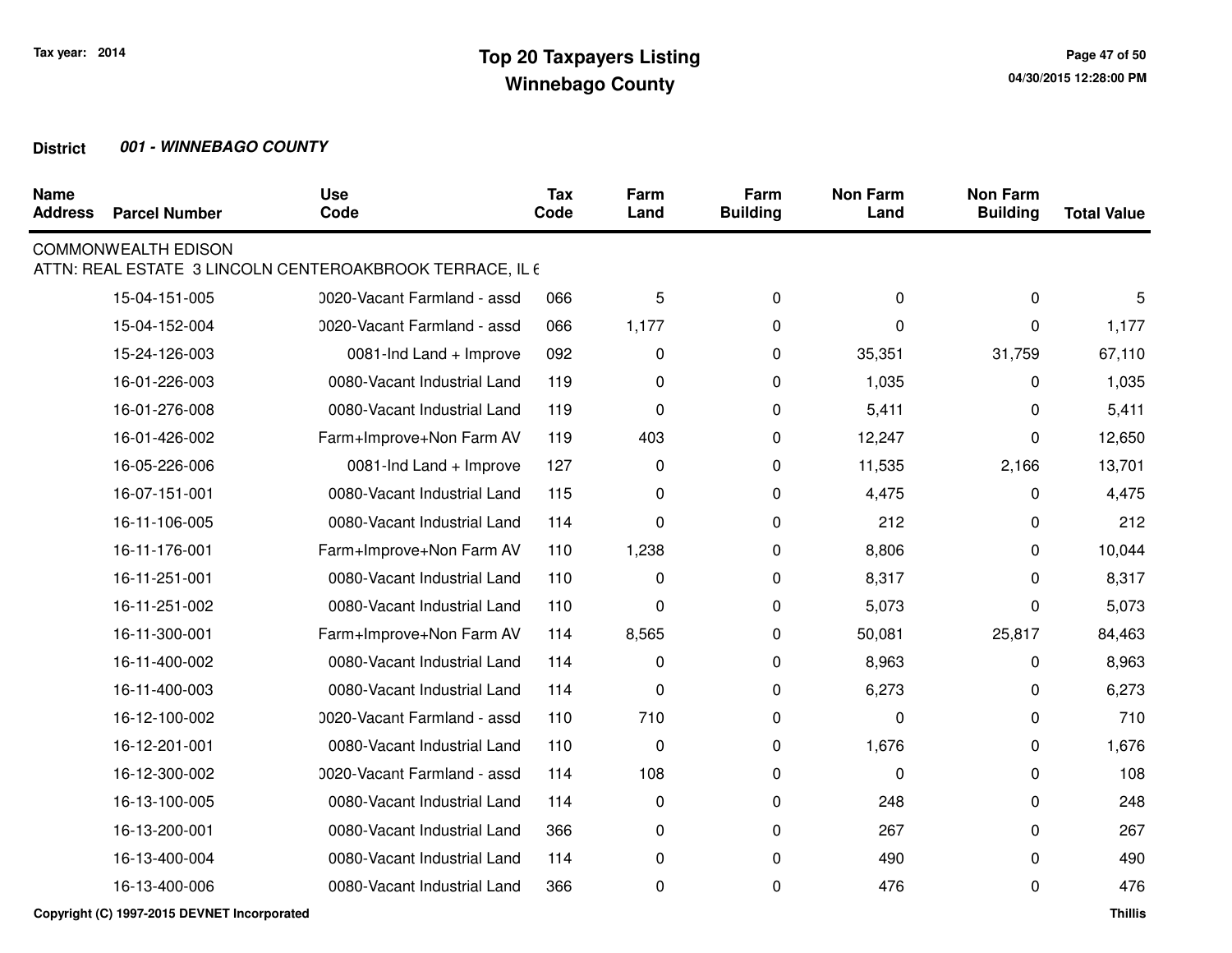| <b>Name</b><br><b>Address</b> | <b>Parcel Number</b>                                         | <b>Use</b><br>Code                                       | Tax<br>Code | Farm<br>Land | Farm<br><b>Building</b> | <b>Non Farm</b><br>Land     | <b>Non Farm</b><br><b>Building</b> | <b>Total Value</b> |
|-------------------------------|--------------------------------------------------------------|----------------------------------------------------------|-------------|--------------|-------------------------|-----------------------------|------------------------------------|--------------------|
|                               | <b>COMMONWEALTH EDISON</b>                                   | ATTN: REAL ESTATE 3 LINCOLN CENTEROAKBROOK TERRACE, IL 6 |             |              |                         |                             |                                    |                    |
|                               | 16-31-351-002                                                | 0080-Vacant Industrial Land                              | 095         | 0            | 0                       | 8,175                       | 0                                  | 8,175              |
|                               |                                                              |                                                          |             |              |                         | <b>Total Assessed Value</b> |                                    | 4,000,313          |
| <b>Name</b><br><b>Address</b> | <b>Parcel Number</b>                                         | <b>Use</b><br>Code                                       | Tax<br>Code | Farm<br>Land | Farm<br><b>Building</b> | <b>Non Farm</b><br>Land     | <b>Non Farm</b><br><b>Building</b> | <b>Total Value</b> |
| <b>MENARD INC</b>             |                                                              | CORPORATE ACCOUNTING 4777 MENARD DRIVEEAU CLAIRE, WI 5   |             |              |                         |                             |                                    |                    |
|                               | 08-20-126-004                                                | 1-Commercial Business-Impr                               | 118         | 0            | 0                       | 430,141                     | 1,236,526                          | 1,666,667          |
|                               | 12-34-277-012                                                | 0050-Vac Commercial Land                                 | 018         | 0            | 0                       | 6,058                       | 0                                  | 6,058              |
|                               | 12-34-277-013                                                | 1-Commercial Business-Impr                               | 018         | 0            | $\mathbf 0$             | 97,684                      | 113,619                            | 211,303            |
|                               | 12-34-426-012                                                | 1-Commercial Business-Impr                               | 378         | 0            | $\Omega$                | 345,487                     | 1,756,749                          | 2,102,236          |
|                               |                                                              |                                                          |             |              |                         | <b>Total Assessed Value</b> |                                    | 3,986,264          |
| <b>Name</b><br><b>Address</b> | <b>Parcel Number</b>                                         | <b>Use</b><br>Code                                       | Tax<br>Code | Farm<br>Land | Farm<br><b>Building</b> | <b>Non Farm</b><br>Land     | <b>Non Farm</b><br><b>Building</b> | <b>Total Value</b> |
|                               | MB ROCKFORD STATE LLC<br>PO BOX 9271 HINSDALE, IL 60522-9271 |                                                          |             |              |                         |                             |                                    |                    |
|                               | 12-22-376-002                                                | 1-Commercial Business-Impr                               | 001         | 0            | 0                       | 479,852                     | 2,648,401                          | 3,128,253          |
|                               | 12-22-376-003                                                | 1-Commercial Business-Impr                               | 001         | 0            | $\Omega$                | 184,241                     | 569,692                            | 753,933            |
|                               |                                                              |                                                          |             |              |                         | <b>Total Assessed Value</b> |                                    | 3,882,186          |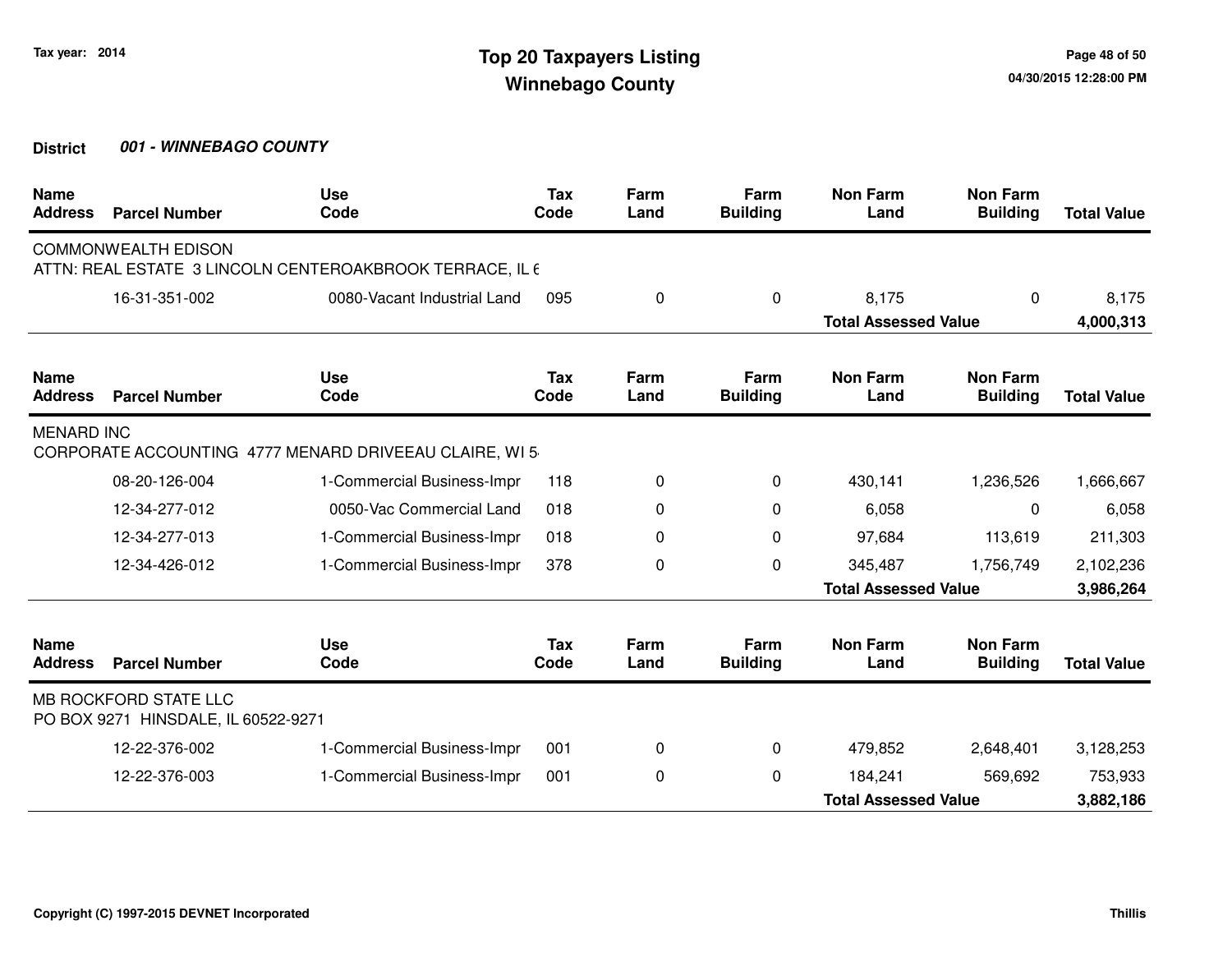| <b>Name</b><br><b>Address</b> | <b>Parcel Number</b>                                                                | <b>Use</b><br>Code                               | <b>Tax</b><br>Code | Farm<br>Land | Farm<br><b>Building</b> | <b>Non Farm</b><br>Land     | <b>Non Farm</b><br><b>Building</b> | <b>Total Value</b> |
|-------------------------------|-------------------------------------------------------------------------------------|--------------------------------------------------|--------------------|--------------|-------------------------|-----------------------------|------------------------------------|--------------------|
|                               | WAL-MART PROPERTY TAX DEPT<br>PO BOX 8050 MS 0555BENTONVILLE, AR 72712-8050         |                                                  |                    |              |                         |                             |                                    |                    |
|                               | 04-20-226-001                                                                       | 1-Commercial Business-Impr                       | 199                | 0            | 0                       | 837,557                     | 2,772,982                          | 3,610,539          |
|                               | 12-05-326-006                                                                       | 0050-Vac Commercial Land                         | 021                | 0            | $\Omega$                | 6,825                       | 0                                  | 6,825              |
|                               | 12-23-379-001                                                                       | 1-Commercial Business-Impr                       | 001                | 0            | 0                       | 105,332                     | 89,262                             | 194,594            |
|                               | 12-26-102-004                                                                       | 0050-Vac Commercial Land                         | 017                | 0            | $\Omega$                | 12,257                      | $\Omega$                           | 12,257             |
|                               |                                                                                     | <b>Total Assessed Value</b>                      |                    |              |                         |                             | 3,824,215                          |                    |
| <b>Name</b><br><b>Address</b> | <b>Parcel Number</b>                                                                | <b>Use</b><br>Code                               | <b>Tax</b><br>Code | Farm<br>Land | Farm<br><b>Building</b> | <b>Non Farm</b><br>Land     | <b>Non Farm</b><br><b>Building</b> | <b>Total Value</b> |
|                               | HAMILTON SUNDSTRAND MS 272-6                                                        | 4747 HARRISON AVE PO BOX 7002ROCKFORD., IL 61125 |                    |              |                         |                             |                                    |                    |
|                               | 11-36-351-001                                                                       | 0081-Ind Land + Improve                          | 001                | 0            | 0                       | 16,788                      | 3,630                              | 20,418             |
|                               | 11-36-352-001                                                                       | 0081-Ind Land + Improve                          | 001                | 0            | 0                       | 29,534                      | 192,616                            | 222,150            |
|                               | 11-36-352-003                                                                       | 0081-Ind Land + Improve                          | 001                | $\Omega$     | $\Omega$                | 1,278                       | 18,375                             | 19,653             |
|                               | 11-36-377-002                                                                       | 0081-Ind Land + Improve                          | 001                | 0            | $\Omega$                | 19,028                      | 17,987                             | 37,015             |
|                               | 11-36-377-004                                                                       | 0081-Ind Land + Improve                          | 001                | 0            | $\mathbf 0$             | 18,368                      | 6,697                              | 25,065             |
|                               | 16-05-201-003                                                                       | 0081-Ind Land + Improve                          | 127                | 0            | $\mathbf 0$             | 265,292                     | 2,981,238                          | 3,246,530          |
|                               |                                                                                     |                                                  |                    |              |                         | <b>Total Assessed Value</b> |                                    | 3,570,831          |
| <b>Name</b><br><b>Address</b> | <b>Parcel Number</b>                                                                | <b>Use</b><br>Code                               | Tax<br>Code        | Farm<br>Land | Farm<br><b>Building</b> | <b>Non Farm</b><br>Land     | <b>Non Farm</b><br><b>Building</b> | <b>Total Value</b> |
|                               | WAL MART REAL ESTATE BUSINESS TRUST<br>PO BOX 8050 MS0555BENTONVILLE, AR 72712-8050 |                                                  |                    |              |                         |                             |                                    |                    |
|                               | 11-03-351-008                                                                       | 1-Commercial Business-Impr                       | 001                | 0            | 0                       | 245,765                     | 2,452,629                          | 2,698,394          |
|                               |                                                                                     |                                                  |                    |              |                         |                             |                                    |                    |

**Copyright (C) 1997-2015 DEVNET Incorporated**